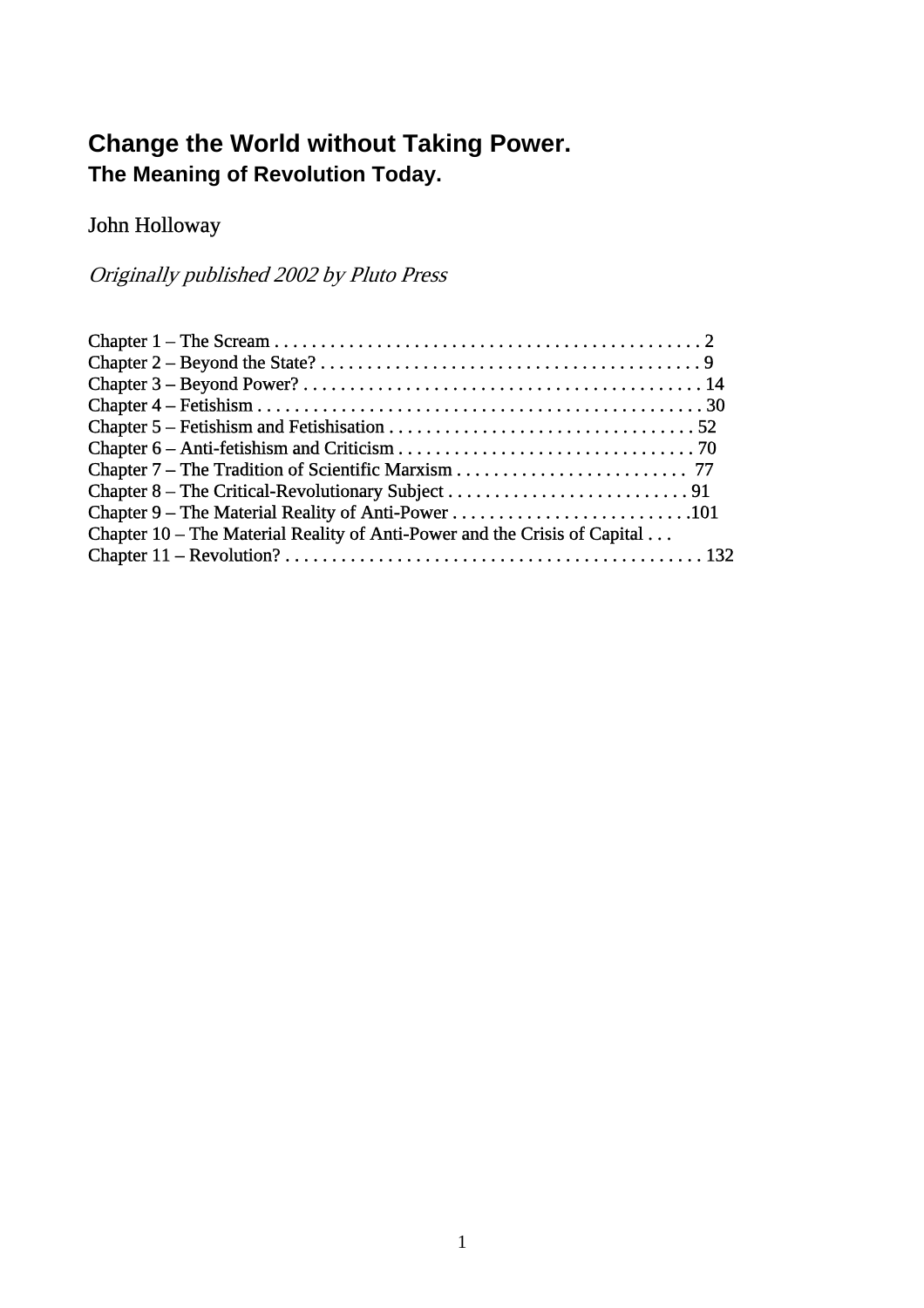# **Chapter 1 - The Scream**

# I

In the beginning is the scream. We scream.

When we write or when we read, it is easy to forget that the beginning is not the word, but the scream. Faced with the mutilation of human lives by capitalism, a scream of sadness, a scream of horror, a scream of anger, a scream of refusal: NO.

The starting point of theoretical reflection is opposition, negativity, struggle. It is from rage that thought is born, not from the pose of reason, not from the reasoned-sitting-back-and-reflecting-onthe-mysteries-of-existence that is the conventional image of 'the thinker'.

We start from negation, from dissonance. The dissonance can take many shapes. An inarticulate mumble of discontent, tears of frustration, a scream of rage, a confident roar. An unease, a confusion, a longing, a critical vibration.

Our dissonance comes from our experience, but that experience varies. Sometimes it is the direct experience of exploitation in the factory, or of oppression in the home, of stress in the office, of hunger and poverty, or of state violence or discrimination. Sometimes it is the less direct experience through television, newspapers or books that moves us to rage. Millions of children live on the streets of the world. In some cities, street children are systematically murdered as the only way of enforcing respect for private property. In 1998 the assets of the 200 richest people were more than the total income of 41% of the world's people (two and a half billion). In 1960, the countries with the wealthiest fifth of the world's people had per capita incomes 30 times that of the poorest fifth: by 1990 the ratio had doubled to 60 to one, and by 1995 it stood at 74 to one. The stock market rises every time there is an increase in unemployment. Students are imprisoned for struggling for free education while those who are actively responsible for the misery of millions are heaped with honours and given titles of distinction, General, Secretary of Defence, President. The list goes on and on. It is impossible to read a newspaper without feeling rage, without feeling pain.

Dimly perhaps, we feel that these things that anger us are not isolated phenomena, that there is a connection between them, that they are all part of a world that is flawed, a world that is wrong in some fundamental way. We see more and more people begging on the street while the stock markets break new records and company directors' salaries rise to ever dizzier heights, and we feel that the wrongs of the world are not chance injustices but part of a system that is profoundly wrong. Even Hollywood films (surprisingly, perhaps) almost always start from the portrayal of a fundamentally unjust world - before going on to reassure us (less surprisingly) that justice for the individual can be won through individual effort. Our anger is directed not just against particular happenings but is against a more general wrongness, a feeling that the world is askew, that the world is in some way untrue. When we experience something particularly horrific, we hold up our hands in horror and say 'that cannot be! it cannot be true!' We know that it is true, but feel that it is the truth of an untrue world.

What would a true world look like? We may have a vague idea: it would be world of justice, a world in which people could relate to each other as people and not as things, a world in which people would shape their own lives. But we do not need to have a picture of what a true world would be like in order to feel that there is something radically wrong with the world that exists.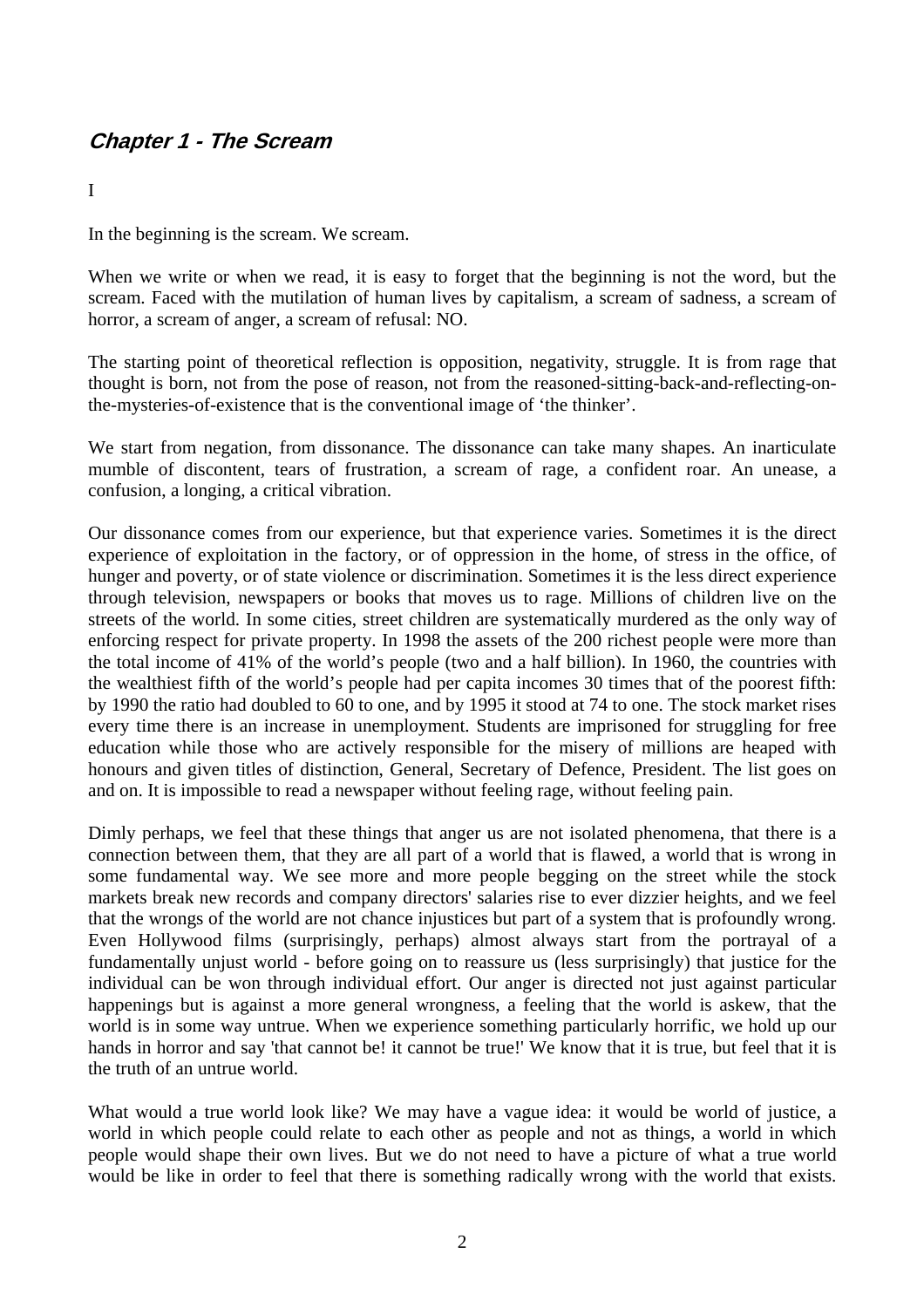Feeling that the world is wrong does not necessarily mean that we have a picture of a utopia to put in its place. Nor does is necessarily mean a romantic, some-day-my-prince-will-come idea that, although things are wrong now, one day we shall come to a true world, a promised land, a happy ending. We need no promise of a happy ending to justify our rejection of a world we feel to be wrong.

That is our starting point: rejection of a world that we feel to be wrong, negation of a world we feel to be negative. This is what we must cling to.

### II

'Cling to', indeed, for there is so much to stifle our negativity, to smother our scream. Our anger is constantly fired by experience, but any attempt to express that anger is met by a wall of absorbent cotton wool. We are met with so many arguments that seem quite reasonable. There are so many ways of bouncing our scream back against us, of looking at us and asking why we scream. Is it because of our age, our social background, or just some psychological maladjustment that we are so negative? Are we hungry, did we sleep badly or is it just pre-menstrual tension? Do we not understand the complexity of the world, the practical difficulties of implementing radical change? Do we not know that it is unscientific to scream?

And so they urge us (and we feel the need) to study society, and to study social and political theory. And a strange thing happens. The more we study society, the more our negativity is dissipated or sidelined as being irrelevant. There is no room for the scream in academic discourse. More than that: academic study provides us with a language and a way of thinking that makes it very difficult for us to express our scream. The scream, if it appears at all, appears as something to be explained, not as something to be articulated. The scream, from being the subject of our questions about society, becomes the object of analysis. Why is it that we scream? Or rather, since we are now social scientists, why is it that they scream? How do we explain social revolt, social discontent? The scream is systematically disqualified by dissolving it into its context. It is because of infantile experiences that they scream, because of their modernist conception of the subject, because of their unhealthy diet, because of the weakening of family structures: all of these explanations are backed up by statistically supported research. The scream is not entirely denied, but it is robbed of all validity. By being torn from 'us' and projected on to a 'they', the scream is excluded from the scientific method. When we become social scientists, we learn that the way to understand is to pursue objectivity, to put our own feelings on one side. It is not so much what we learn as how we learn that seems to smother our scream. It is a whole structure of thought that disarms us.

And yet none of the things which made us so angry to start off with have disappeared. We have learnt, perhaps, how they fit together as parts of a system of social domination, but somehow our negativity has been erased from the picture. The horrors of the world continue. That is why it is necessary to do what is considered scientifically taboo: to scream like a child, to lift the scream from all its structural explanations, to say 'We don't care what the psychiatrist says, we don't care if our subjectivity is a social construct: this is our scream, this is our pain, these are our tears. We will not let our rage be diluted into reality: it is reality rather that must yield to our scream. Call us childish or adolescent if you like, but this is our starting point: we scream.'

### III

Who are 'we' anyway, this 'we' that assert ourselves so forcefully at the start of what is meant to be a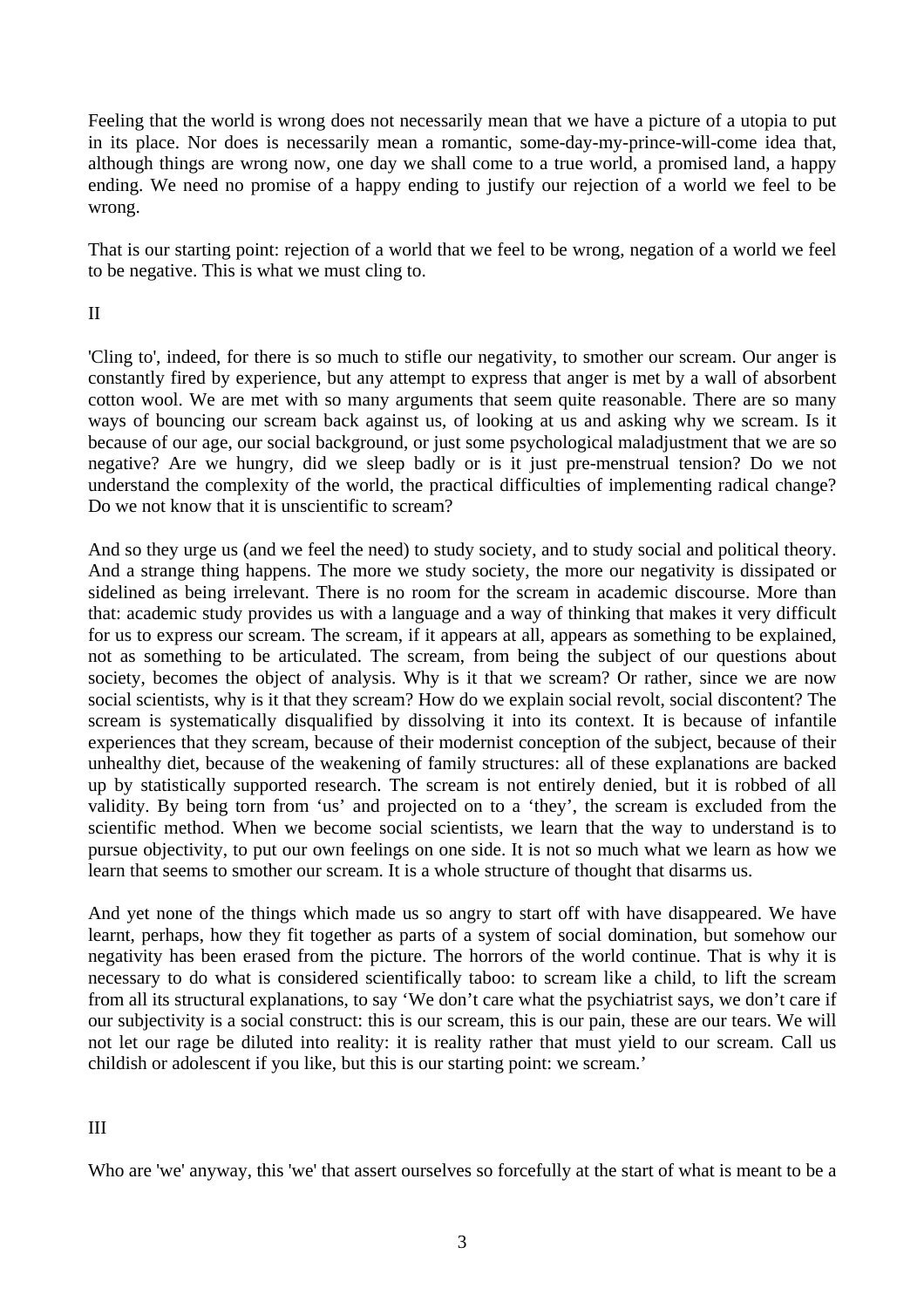serious book?

Serious books on social theory usually start in the third person, not with the assertion of an undefined 'we'. 'We' is a dangerous word, open to attack from all sides. Some readers will already be saying 'You scream if you like, mate, but don't count me as part of your "we"! Don't say "we" when you really mean "I", because then you are just using "we" to impose your views on the readers'. Others will no doubt object that it is quite illegitimate to start from an innocent 'we' as though the world had just been born. The subject, we are told, is not a legitimate place to start, since the subject is itself a result, not a beginning. It is quite wrong to start from 'we scream' because first we must understand the processes that lead to the social construction of this 'we' and to the constitution of our scream.

And yet where else can we possibly start? In so far as writing/ reading is a creative act, it is inevitably the act of a 'we'. To start in the third person is not a neutral starting point, since it already presupposes the suppression of the 'we', of the subject of the writing and reading. 'We' are here as the starting point because we cannot honestly start anywhere else. We cannot start anywhere other than with our own thoughts and our own reactions. The fact that 'we' and our conception of 'we' are product of a whole history of the subjection of the subject changes nothing. We can only start from where we are, from where we are but do not want to be, from where we scream.

For the moment, this 'we' of ours is a confused 'we'. We are an indistinct first person plural, a blurred and possibly discordant mixture between the 'I' of the writer and the 'I' or 'we' of the readers. But we start from 'we', not from 'I', because 'I' already presupposes an individualisation, a claim to individuality in thoughts and feelings, whereas the act of writing or reading is based on the assumption of some sort of community, however contradictory or confused. The 'we' of our starting point is very much a question rather than an answer: it affirms the social character of the scream, but poses the nature of that sociality as a question. The merit of starting with a 'we' rather than with an 'it' is that we are then openly confronted with the question that must underlie any theoretical assertion, but which is rarely addressed: who are we that make the assertion?

Of course this 'we' is not a pure, transcendent Subject: we are not Man or Woman or the Working Class, not for the moment at least. We are much too confused for that. We are an antagonistic 'we' grown from an antagonistic society. What we feel is not necessarily correct, but it is a starting point to be respected and criticised, not just to be put aside in favour of objectivity. We are undoubtedly self-contradictory: not only in the sense that the reader may not feel the same as the writer (nor each reader the same as the others), but also in the sense that our feelings are contradictory. The dissonance we feel at work or when we read the newspapers may give way to a feeling of contentment as we relax after a meal. The dissonance is not an external 'us' against 'the world': inevitably it is a dissonance that reaches into us as well, that divides us against ourselves. 'We' are a question that will continue to rumble throughout this book.

We are flies caught in a spider's web. We start from a tangled mess, because there is no other place to start. We cannot start by pretending to stand outside the dissonance of our own experience, for to do so would be a lie. Flies caught in a web of social relations beyond our control, we can only try to free ourselves by hacking at the strands that imprison us. We can only try to emancipate ourselves, to move outwards, negatively, critically, from where we are. It is not because we are maladjusted that we criticise, it is not because we want to be difficult. It is just that the negative situation in which we exist leaves us no option: to live, to think, is to negate in whatever way we can the negativeness of our existence. 'Why so negative?' says the spider to the fly. 'Be objective, forget your prejudices'. But there is no way the fly can be objective, however much she may want to be: 'to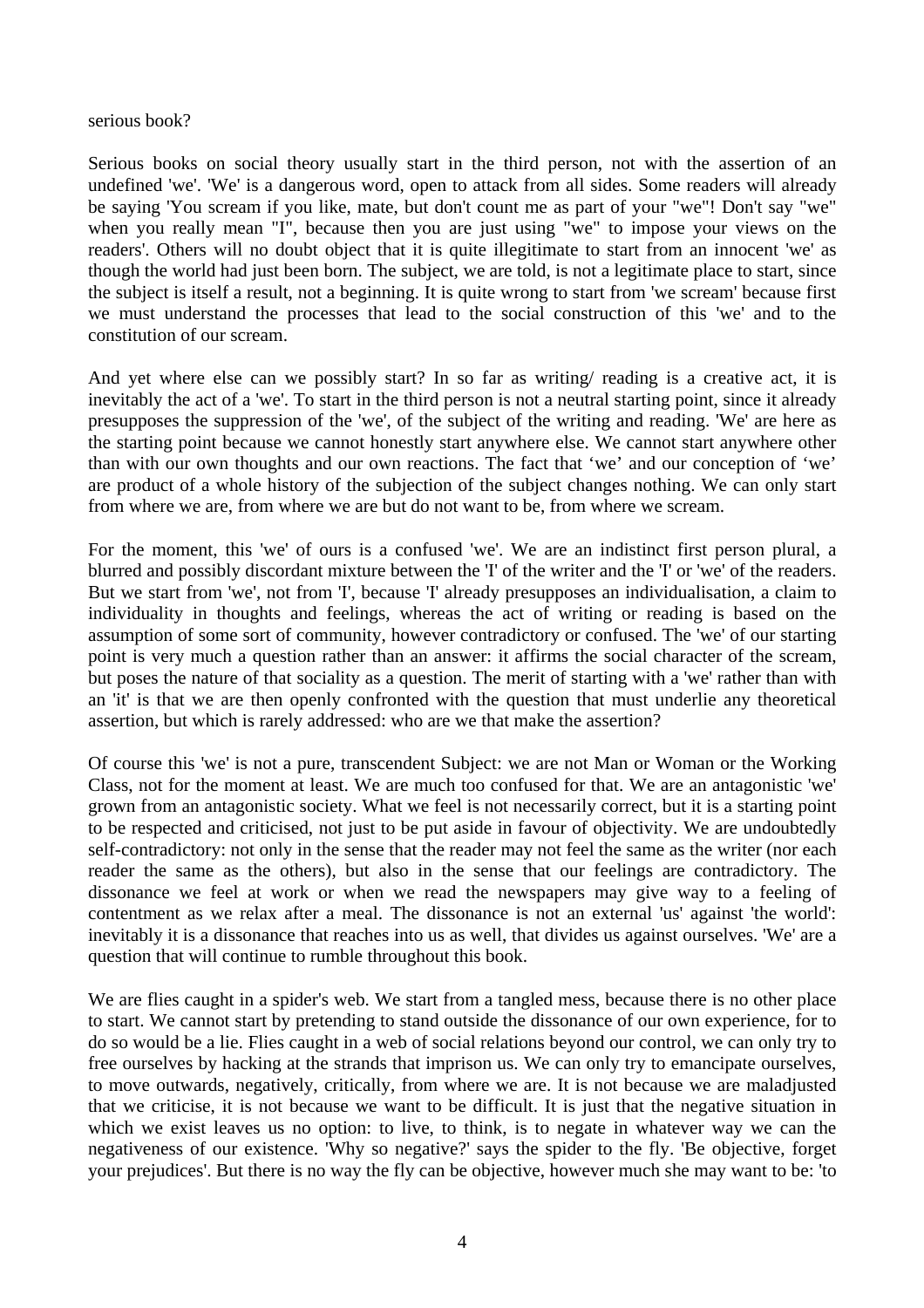look at the web objectively, from the outside - what a dream', muses the fly, 'what an empty, deceptive dream'. For the moment, however, any study of the web that does not start from the fly's entrapment in it is quite simply untrue.

We are unbalanced, unstable. We scream not because we are sitting back in an armchair, but because we are falling over the edge of a cliff. The thinker in the armchair assumes that the world around her is stable, that disruptions of the equilibrium are anomalies to be explained. To speak of someone as unbalanced or unstable is then a pejorative term, a term that disqualifies what they say. For us who are falling off the edge of the cliff (and here 'we' includes all of humanity, perhaps) it is just the opposite: we see all as blurred movement. The world is a world of disequilibrium and it is equilibrium and the assumption of equilibrium that have to be explained.

### IV

Our scream is not just a scream of horror. We scream not because we face certain death in the spider's web, but because we dream of freeing ourselves. We scream as we fall over the cliff not because we are resigned to being dashed on the rocks below but because we still hope that it might be otherwise.

Our scream is a refusal to accept. A refusal to accept that the spider will eat us, a refusal to accept that we shall be killed on the rocks, a refusal to accept the unacceptable. A refusal to accept the inevitability of increasing inequality, misery, exploitation and violence. A refusal to accept the truth of the untrue, a refusal to accept closure. Our scream is a refusal to wallow in being victims of oppression, a refusal to immerse ourselves in that 'left-wing melancholy' which is so characteristic of oppositional thought. It is a refusal to accept the role of Cassandra so readily adopted by leftwing intellectuals: predicting the downfall of the world while accepting that there is nothing we can do about it. Our scream is a scream to break windows, a refusal to be contained, an overflowing, a going beyond the pale, beyond the bounds of polite society.

Our refusal to accept tells us nothing of the future, nor does it depend for its validity on any particular outcome. The fact that we scream as we fall over the cliff does not give us any guarantee of a safe landing, nor does the legitimacy of the scream depend on a happy ending. Gone is the certainty of the old revolutionaries that history (or God) was on our side: such certainty is historically dead and buried, blasted into the grave by the bomb that fell on Hiroshima. There is certainly no inevitable happy ending, but, even as we plunge downwards, even in the moments of darkest despair, we refuse to accept that such a happy ending is impossible. The scream clings to the possibility of an opening, refuses to accept the closure of the possibility of radical otherness.

Our scream, then, is two-dimensional: the scream of rage that arises from present experience carries within itself a hope, a projection of possible otherness. The scream is ecstatic, in the literal sense of standing out ahead of itself towards an open future. We who scream exist ecstatically. We stand out beyond ourselves, we exist in two dimensions. The scream implies a tension between that which exists and that which might conceivably exist, between the indicative (that which is) and the subjunctive (that which might be). We live in an unjust society but we wish it were not so: the two parts of the sentence are inseparable and exist in constant tension with each other. The scream does not require to be justified by the fulfilment of what might be: it is simply the recognition of the dual dimension of reality. The second part of the sentence (we wish it were not so) is no less real than the first. It is the tension between the two parts of the sentence that gives meaning to the scream. If the second part of the sentence (the subjunctive wish) is seen as being less real than the first, then the scream too is disqualified. What is then seen as real is that we live in an unjust society: what we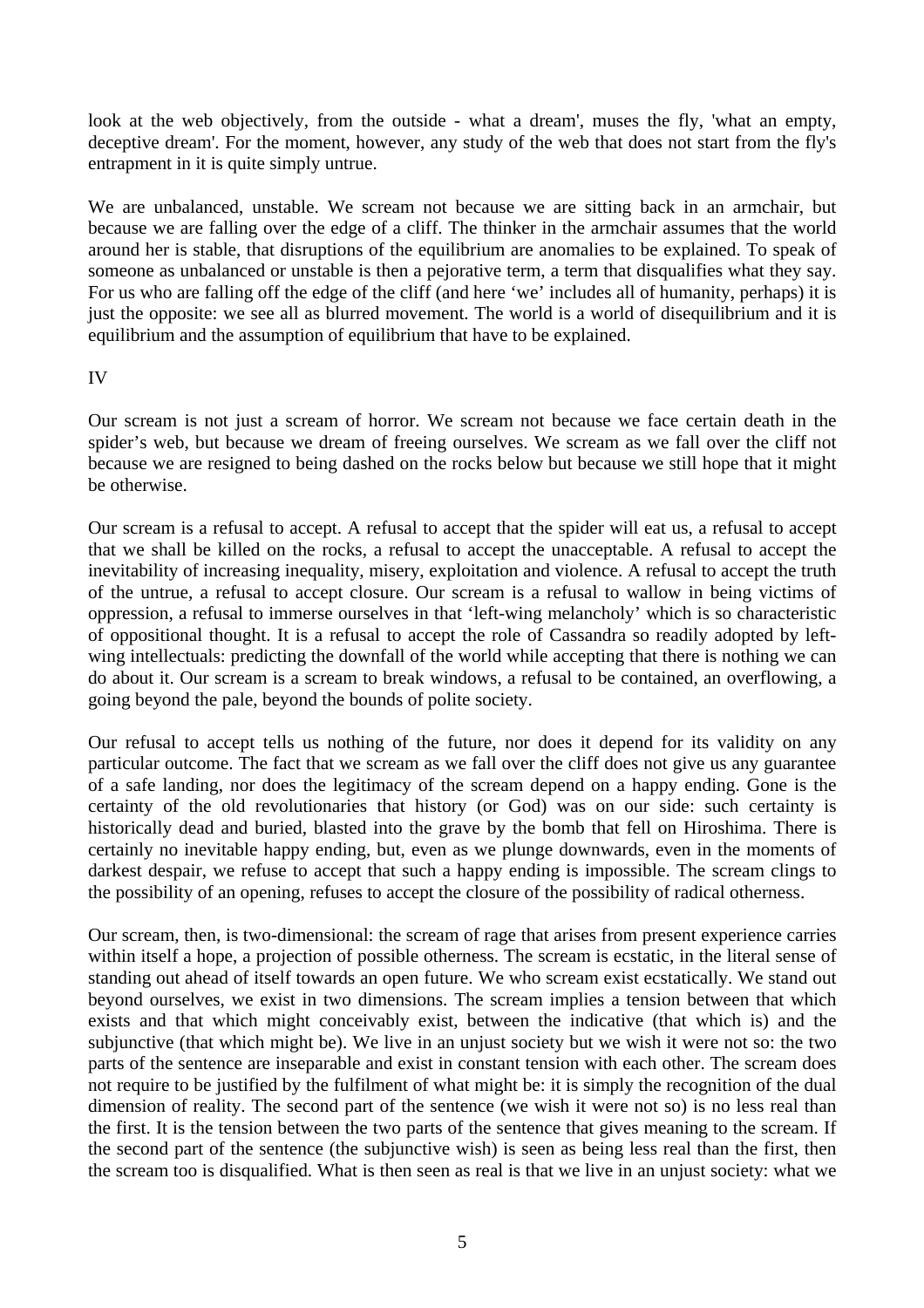might wish for is our private affair, of secondary importance. And since the adjective 'unjust' really makes sense only in reference to a possible just society, that too falls away, leaving us with 'we live in a x society'. And if we scream because we live in a x society, then we must be mad.

From the time of Machiavelli, social theory has been concerned to break the unbreakable sentence in half. Machiavelli lays the basis for a new realism when he says that he is concerned only with what is, not with what things as we might wish them to be. Reality refers to the first part of the sentence, to what is. The second part of the sentence, what ought to be, is clearly distinguished from what is, and is not regarded as part of reality. The 'ought' is not entirely discarded: it becomes the theme of 'normative' social theory. What is completely broken is the unity of the two parts of the sentence. With that step alone, the scream of rejection-and-longing is disqualified.

Our scream implies a two-dimensionality which insists on the conjunction of tension between the two dimensions. We are, but we exist in an arc of tension towards that which we are not, or are not yet. Society is, but it exists in an arc of tension towards that which is not, or is not yet. There is identity, but identity exists in an arc of tension towards non-identity. The double dimensionality is the antagonistic presence (that is, movement) of the not-yet within the Is, of non-identity within identity. The scream is an explosion of the tension: the explosion of the Not-Yet contained-in-butbursting-from the Is, the explosion of non-identity contained-in-but-bursting-from identity. The scream is an expression of the present existence of that which is denied, the present existence of the not-yet, of non-identity. The theoretical force of the scream depends not on the future existence of the not-yet (who knows if there will ever be a society based on the mutual recognition of dignity?) but on its present existence as possibility. To start from the scream is simply to insist on the centrality of dialectics, which is no more than 'the consistent sense of non-identity' (Adorno 1990, p. 5).

Our scream is a scream of horror-and-hope. If the two sides of the scream are separated, they become banal. The horror arises from the 'bitterness of history', but if there is no transcendence of that bitterness, the one-dimensional horror leads only to political depression and theoretical closure. Similarly, if the hope is not grounded firmly in that same bitterness of history, it becomes just a one-dimensional and silly expression of optimism. Precisely such a separation of horror and hope is expressed in the oft-quoted Gramscian aphorism, 'pessimism of the intelligence, optimism of the will'. The challenge is rather to unite pessimism and optimism, horror and hope, in a theoretical understanding of the two-dimensionality of the world. Optimism not just of the spirit but of the intellect is the aim. It is the very horror of the world that obliges us to learn to hope.

### V

The aim of this book is to strengthen negativity, to take the side of the fly in the web, to make the scream more strident. We quite consciously start from the subject, or at least from an undefined subjectivity, aware of all the problems that this implies. We start there because to start anywhere else is simply an untruth. The challenge is to develop a way of thinking that builds critically upon the initial negative standpoint, a way of understanding that negates the untruth of the world. This is not just a question of seeing things from below, or from the bottom up, for that too often implies the adoption of pre-existing categories, a mere reversal of negative and positive signs. What has to be tackled is not just a top-down perspective, but the whole mode of thinking that derives from and supports such a perspective. In trying to hack our way through the social theory which is part of the strands which bind us, there is only one compass to guide us: the force of our own 'no!' in all its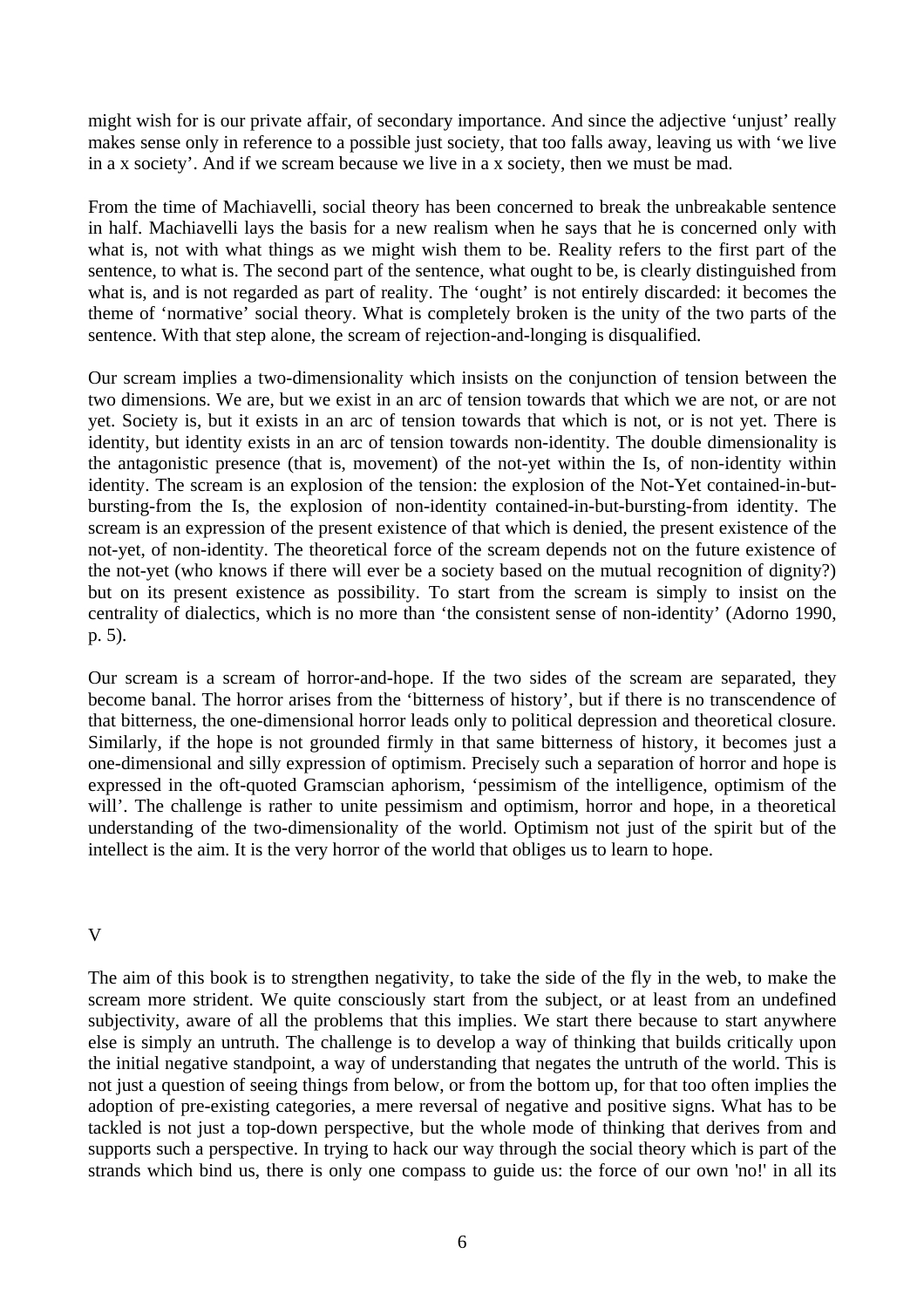two-dimensionality: the rejection of what is and the projection of what might be.

Negative thought is as old as the scream. The most powerful current of negative thought is undoubtedly the Marxist tradition. However, the development of the Marxist tradition, both because of its particular history and because of the transformation of negative thought into a defining 'ism', has created a framework that has often limited and obstructed the force of negativity. This book is therefore not a Marxist book in the sense of taking Marxism as a defining framework of reference, nor is the force of its argument to be judged by whether it is 'Marxist' or not: far less is it neo-Marxist or post-Marxist. The aim is rather to locate those issues that are often described as 'Marxist' in the problematic of negative thought, in the hope of giving body to negative thought and of sharpening the Marxist critique of capitalism.

This is not a book that tries to depict the horrors of capitalism. There are many books that do that, and, besides, we have our daily experience to tell us the story. Here we take that for granted. The loss of hope for a more human society is not the result of people being blind to the horrors of capitalism, it is just that there does not seem to be anywhere else to go, any otherness to turn to. The most sensible thing seems to be to forget our negativity, to discard it as a fantasy of youth. And yet the world gets worse, the inequalities become more strident, the self-destruction of humanity seems to come closer. So perhaps we should not abandon our negativity but, on the contrary, try to theorise the world from the perspective of the scream.

And what if the reader feels no dissonance? What if you feel no negativity, if you are content to say 'we are, and the world is'? It is hard to believe that anyone is so at home with the world that they do not feel revulsion at the hunger, violence and inequality that surrounds them. It is much more likely that the revulsion or dissonance is consciously or unconsciously suppressed, either in the interests of a quiet life or, much more simply, because pretending not to see or feel the horrors of the world carries direct material benefits. In order to protect our jobs, our visas, our profits, our chances of receiving good grades, our sanity, we pretend not to see, we sanitise our own perception, filtering out the pain, pretending that it is not here but out there, far away, in Africa, in Russia, a hundred years ago, in an otherness that, by being alien, cleanses our own experience of all negativity. It is on such a sanitised perception that the idea of an objective, value-free social science is built. The negativity, the revulsion at exploitation and violence, is buried completely, drowned in the concrete of the foundation blocks of social science just as surely as, in some parts of the world, the bodies of sacrificed animals are buried by builders in the foundation blocks of houses or bridges. Such theory is, as Adorno (1990, p. 365) puts it, 'in the nature of the musical accompaniment with which the SS liked to drown out the screams of its victims'. It is against such suppression of pain that this book is directed.

But what is the point? Our scream is a scream of frustration, the discontent of the powerless. But if we are powerless, there is nothing we can do. And if we manage to become powerful, by building a party or taking up arms or winning an election, then we shall be no different from all the other powerful in history. So there is no way out, no breaking the circularity of power. What can we do?

Change the world without taking power.

Ha! ha! Very funny.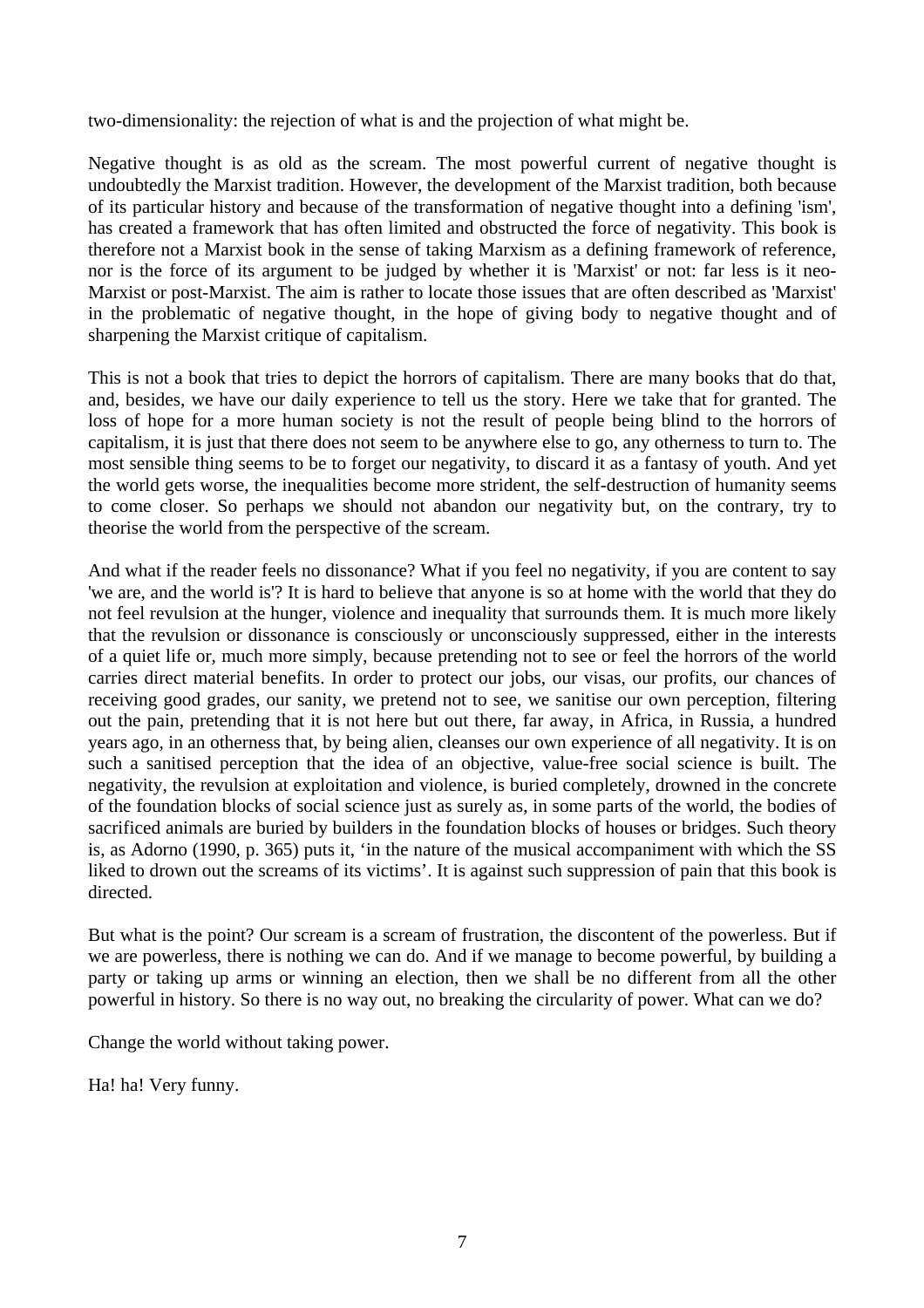# **Chapter 2 - Beyond the State?**

In the beginning was the scream. And then what?

The scream implies an anguished enthusiasm for changing the world. But how can we do it? What can we do to make the world a better, more human place? What can we do to put an end to all the misery and exploitation?

### I

There is an answer ready at hand. Do it through the state. Join a political party, help it to win governmental power, change the country in that way. Or, if you are more impatient, more angry, more doubtful about what can be achieved through parliamentary means, join a revolutionary organisation, help it to conquer state power, by violent or non-violent means, and then use the revolutionary state to change society.

Change the world through the state: this is the paradigm that has dominated revolutionary thought for more than a century. The debate between Rosa Luxemburg and Eduard Bernstein a hundred years ago on the issue of 'reform or revolution' established clearly the terms that were to dominate thinking about revolution for most of the twentieth century. On the one hand reform, on the other side revolution. Reform was a gradual transition to socialism, to be achieved by winning elections and introducing change by parliamentary means; revolution was a much more rapid transition, to be achieved by the taking of state power and the quick introduction of radical change by the new state. The intensity of the disagreements concealed a basic point of agreement: both approaches focus on the state as the vantage point from which society can be changed. Despite all their differences, both aim at the winning of state power. This is not exclusive, of course. In the revolutionary perspective and also in the more radical parliamentary approaches, the winning of state power is seen as part of an upsurge of social upheaval. Nevertheless the winning of state power is seen as the centrepiece of the revolutionary process, the hub from which revolutionary change will radiate. Approaches that fall outside this dichotomy between reform and revolution were stigmatised as being anarchist (a sharp distinction that was consolidated at about the same time as the Bernstein-Luxemburg debate). Until recently, theoretical and political debate, at least in the Marxist tradition, has been dominated by these three classifications: Revolutionary, Reformist, Anarchist.

The state paradigm, that is, the assumption that the winning of state power is central to radical change, dominated not just theory but also the revolutionary experience throughout most of the twentieth century: not only the experience of the Soviet Union and China, but also the numerous national liberation and guerrilla movements of the 1960s and the 1970s.

If the state paradigm was the vehicle of hope for much of the century, it became more and more the assassin of hope as the century progressed. The apparent impossibility of revolution at the beginning of the twenty-first century reflects in reality the historical failure of a particular concept of revolution, the concept that identified revolution with control of the state.

Both approaches, the 'reformist' and the 'revolutionary' have failed completely to live up to the expectations of their enthusiastic supporters. 'Communist' governments in the Soviet Union, China and elsewhere certainly increased levels of material security and decreased social inequalities in the territories of the states which they controlled, at least temporarily, but they did little to create a selfdetermining society or to promote the reign of freedom which has always been central to the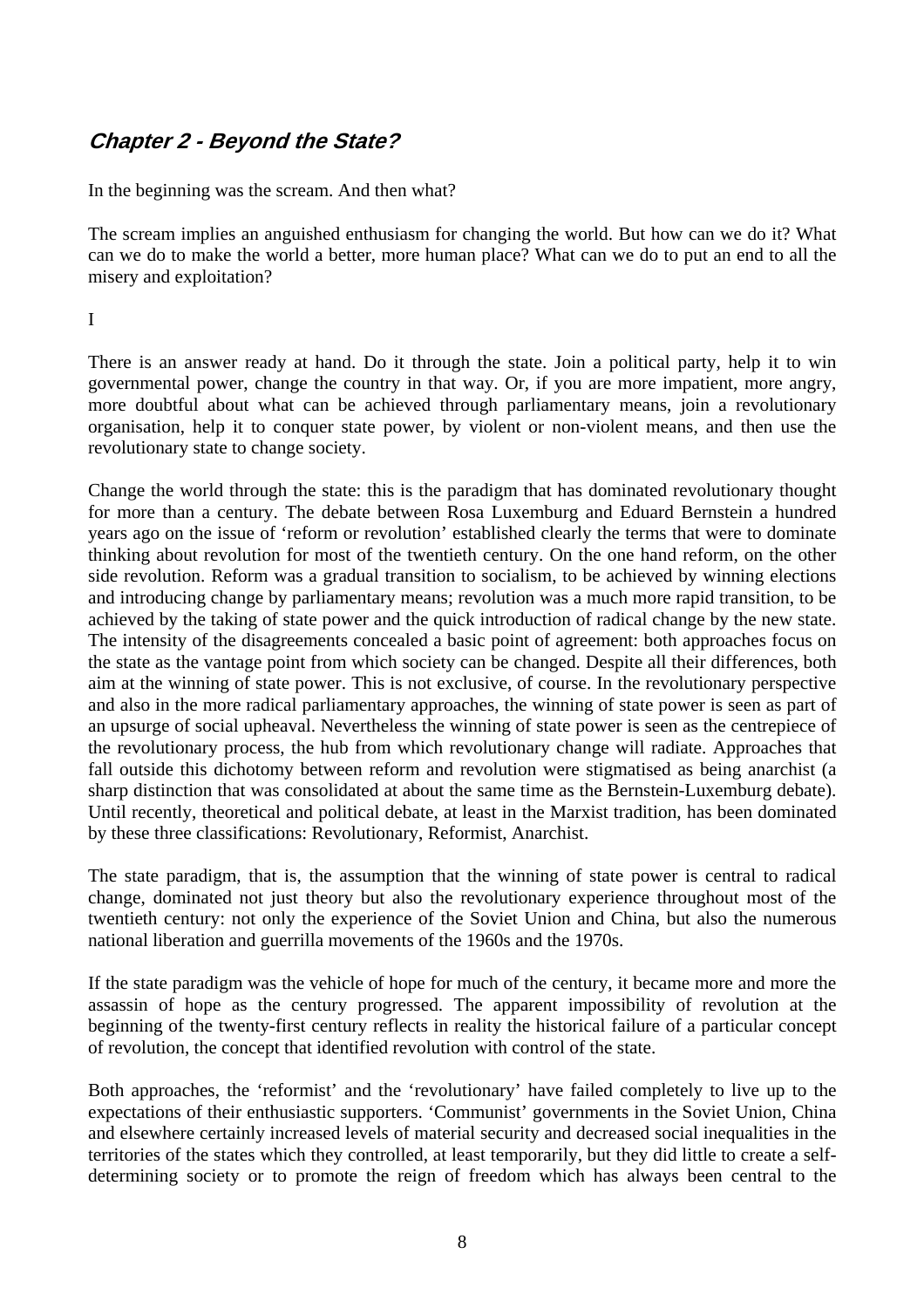communist aspiration. In the case of social democratic or reformist governments, the record is no better: although increases in material security have been achieved in some cases, their record in practice has differed very little from overtly pro-capitalist governments, and most social-democratic parties have long since abandoned any pretension to be the bearers of radical social reform.

For over a hundred years, the revolutionary enthusiasm of young people has been channelled into building the party or into learning to shoot guns, for over a hundred years the dreams of those who have wanted a world fit for humanity have been bureaucratised and militarised, all for the winning of state power by a government that could then be accused of "betraying" the movement that put it there. "Betrayal" has been a key word for the left over the last century as one government after another has been accused of "betraying" the ideals of its supporters, until now the notion of betrayal itself has become so tired that there is nothing left but a shrug of "of course". Rather than look to so many betrayals for an explanation, perhaps we need to look at the very notion that society can be changed through the winning of state power.

### II

At first sight it would appear obvious that winning control of the state is the key to bringing about social change. The state claims to be sovereign, to exercise power within its frontiers. This is central to the common notion of democracy: a government is elected in order to carry out the will of the people by exerting power in the territory of the state. This notion is the basis of the social democratic claim that radical change can be achieved through constitutional means.

The argument against this is that the constitutional view isolates the state from its social environment: it attributes to the state an autonomy of action that it just does not have. In reality, what the state does is limited and shaped by the fact that it exists as just one node in a web of social relations. Crucially, this web of social relations centres on the way in which work is organised. The fact that work is organised on a capitalist basis means that what the state does and can do is limited and shaped by the need to maintain the system of capitalist organisation of which it is a part. Concretely, this means that any government that takes significant action directed against the interests of capital will find that an economic crisis will result and that capital will flee from the state territory.

Revolutionary movements inspired by Marxism have always been aware of the capitalist nature of the state. Why then have they focused on winning state power as the means of changing society? One answer is that these movements have often had an instrumental view of the capitalist nature of the state. They have typically seen the state as being the instrument of the capitalist class. The notion of an 'instrument' implies that the relation between the state and the capitalist class is an external one: like a hammer, the state is now wielded by the capitalist class in their own interests, after the revolution it will be wielded by the working class in their interests. Such a view reproduces, unconsciously perhaps, the isolation or autonomisation of the state from its social environment, the critique of which is the starting point of revolutionary politics. To borrow a concept to be developed later, this view fetishises the state: it abstracts it from the web of power relations in which it is embedded. The difficulty which revolutionary governments have experienced in wielding the state in the interests of the working class suggests that the embedding of the state in the web of capitalist social relations is far stronger and more subtle than the notion of instrumentality would suggest. The mistake of Marxist revolutionary movements has been, not to deny the capitalist nature of the state, but to underestimate the degree of integration of the state into the network of capitalist social relations.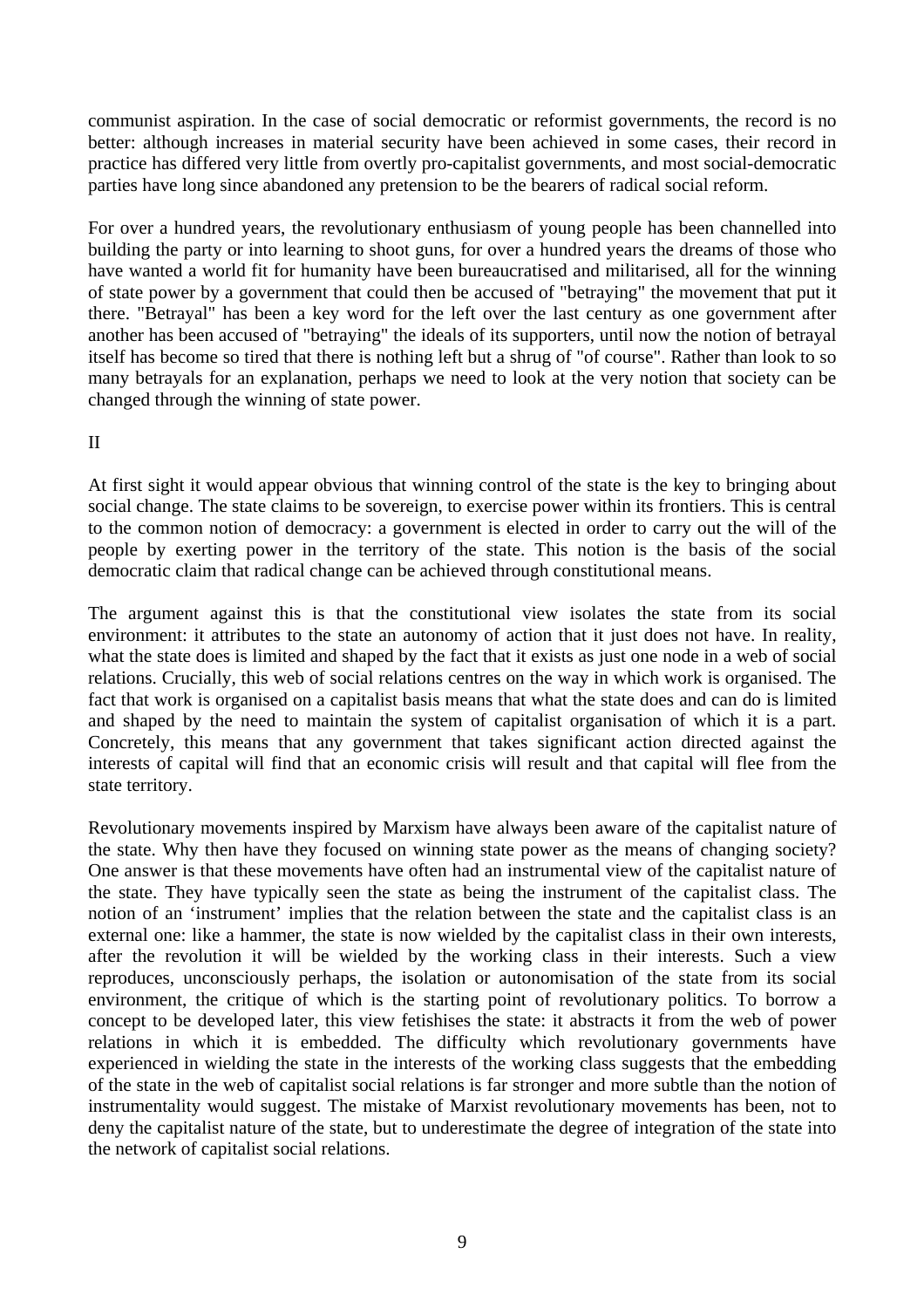An important aspect of this underestimation is the extent to which revolutionary (and, even more so, reformist) movements have tended to assume that 'society' can be understood as a national (that is, state-bound) society. If society is understood as being British, Russian or Mexican society, this obviously gives weight to the view that the state can be the centre point of social transformation. Such an assumption, however, presupposes a prior abstraction of state and society from their spatial surroundings, a conceptual snipping of social relations at the frontiers of the state. The world, in this view, is made up of so many national societies, each with its own state, each one maintaining relations with all the others in a network of inter-national relations. Each state is then the centre of its own world and it becomes possible to conceive of a national revolution and to see the state as the motor of radical change in 'its' society.

The problem with such a view is that social relations have never coincided with national frontiers. The current discussions of 'globalisation' merely highlight what has always been true: capitalist social relations, by their nature, have always gone beyond territorial limitations. Whereas the relation between feudal lord and serf was always a territorial relation, the distinctive feature of capitalism was that it freed exploitation from such territorial limitations, by virtue of the fact that the relation between capitalist and worker was now mediated through money. The mediation of social relations through money means a complete de-territorialisation of those relations: there is no reason why employer and employee, producer and consumer, or workers who combine in the same process of production, should be within the same territory. Capitalist social relations have never been limited by state frontiers, so that it has always been mistaken to think of the capitalist world as being the sum of different national societies. The web of social relations in which the particular national states are embedded is (and has been since the beginning of capitalism) a global web.

The focusing of revolution on the winning of state power thus involves the abstraction of the state from the social relations of which it is part. Conceptually, the state is cut out from the clutter of social relations that surround it and made to stand up with all the appearance of being an autonomous actor. Autonomy is attributed to the state, if not in the absolute sense of reformist (or liberal) theory, then at least in the sense that the state is seen as being potentially autonomous from the capitalist social relations that surround it.

But, it might be objected, this is a crude misrepresentation of revolutionary strategy. Revolutionary movements inspired by Marxism have generally seen the winning of state power as just one element in a broader process of social transformation. This is certainly true, but it has generally been seen as a particularly important element, a focal point in the process of social change, one which demands a focussing of the energies devoted to social transformation. The focussing inevitably privileges the state as a site of power.

Whether the winning of state power is seen as being the exclusive path for changing society or just as a focus for action, there is inevitably a channelling of revolt. The fervour of those who fight for a different society is taken up and pointed in a particular direction: towards the winning of state power. 'If we can only conquer the state (whether by electoral or by military means), then we shall be able to change society. First, therefore, we must concentrate on the central goal - conquering state power'. So the argument goes, and the young are inducted into what it means to conquer state power: they are trained either as soldiers or as bureaucrats, depending on how the conquest of state power is understood. 'First build the army, first build the party, that is how to get rid of the power that oppresses us'. The party-building (or army-building) comes to eclipse all else. What was initially negative (the rejection of capitalism) is converted into something positive (institutionbuilding, power-building). The induction into the conquest of power inevitably becomes an induction into power itself. The initiates learn the language, logic and calculations of power; they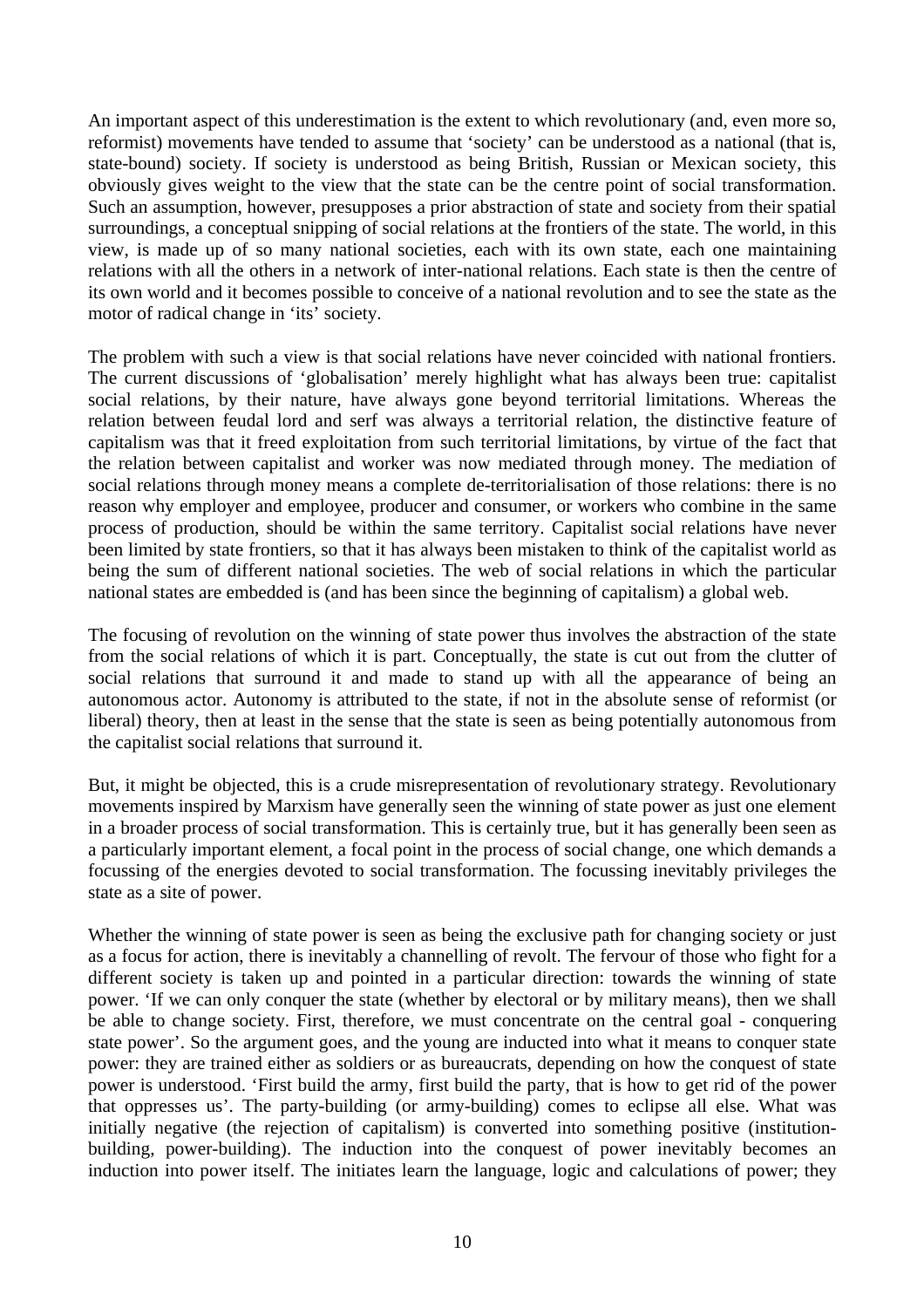learn to wield the categories of a social science which has been entirely shaped by its obsession with power. Differences within the organisation become struggles for power. Manipulation and manoeuvring for power become a way of life.

Nationalism is an inevitable complement of the logic of power. The idea that the state is the site of power involves the abstraction of the particular state from the global context of power relations. Inevitably, no matter how much the revolutionary inspiration is guided by the notion of world revolution, the focus on a particular state as the site for bringing about radical social change implies giving priority to the part of the world encompassed by that state over other parts of the world. Even the most internationalist of revolutions oriented towards state power have rarely succeeded in avoiding the nationalist privileging of 'their' state over others, or indeed the overt manipulation of national sentiment in order to defend the revolution. The notion of changing society through the state rests on the idea that the state is, or should be, sovereign. State sovereignty is a prerequisite for changing society through the state, so the struggle for social change becomes transformed into the struggle for the defence of state sovereignty. The struggle against capital then becomes an antiimperialist struggle against domination by foreigners, in which nationalism and anti-capitalism are blended. Self-determination and state sovereignty become confused, when in fact the very existence of the state as a form of social relations is the very antithesis of self-determination.

No matter how much lip service is paid to the movement and its importance, the goal of the conquest of power inevitably involves an instrumentalisation of struggle. The struggle has an aim: to conquer political power. The struggle is a means to achieve that aim. Those elements of struggle which do not contribute to the achievement of that aim are either given a secondary importance or must be suppressed altogether: a hierarchy of struggles is established. The instrumentalisation/ hierarchisation is at the same time an impoverishment of struggle. So many struggles, so many ways of expressing our rejection of capitalism, so many ways of fighting for our dream of a different society are simply filtered out, simply remain unseen when the world is seen through the prism of the conquest of power. We learn to suppress them, and thus to suppress ourselves. At the top of the hierarchy we learn to place that part of our activity that contributes to 'building the revolution', at the bottom come frivolous personal things like affective relations, sensuality, playing, laughing, loving. Class struggle becomes puritanical: frivolity must be suppressed because it does not contribute to the goal. The hierarchisation of struggle is a hierarchisation of our lives and thus a hierarchisation of ourselves.

The party is the organisational form which most clearly expresses this hierarchisation. The form of the party, whether vanguardist or parliamentary, presupposes an orientation towards the state and makes little sense without it. The party is in fact the form of disciplining class struggle, of subordinating the myriad forms of class struggle to the over-riding aim of gaining control of the state. The fixing of a hierarchy of struggles is usually expressed in the form of the party programme.

This instrumentalist impoverishment of struggle is not characteristic just of particular parties or currents (Stalinism, Trotskyism and so on): it is inherent in the idea that the goal of the movement is to conquer political power. The struggle is lost from the beginning, long before the victorious party or army conquers state power and 'betrays' its promises. It is lost once power itself seeps into the struggle, once the logic of power becomes the logic of the revolutionary process, once the negative of refusal is converted into the positive of power-building. And usually those involved do not see it: the initiates in power do not even see how far they have been drawn into the reasoning and habits of power. They do not see that if we revolt against capitalism, it is not because we want a different system of power, it is because we want a society in which power relations are dissolved. You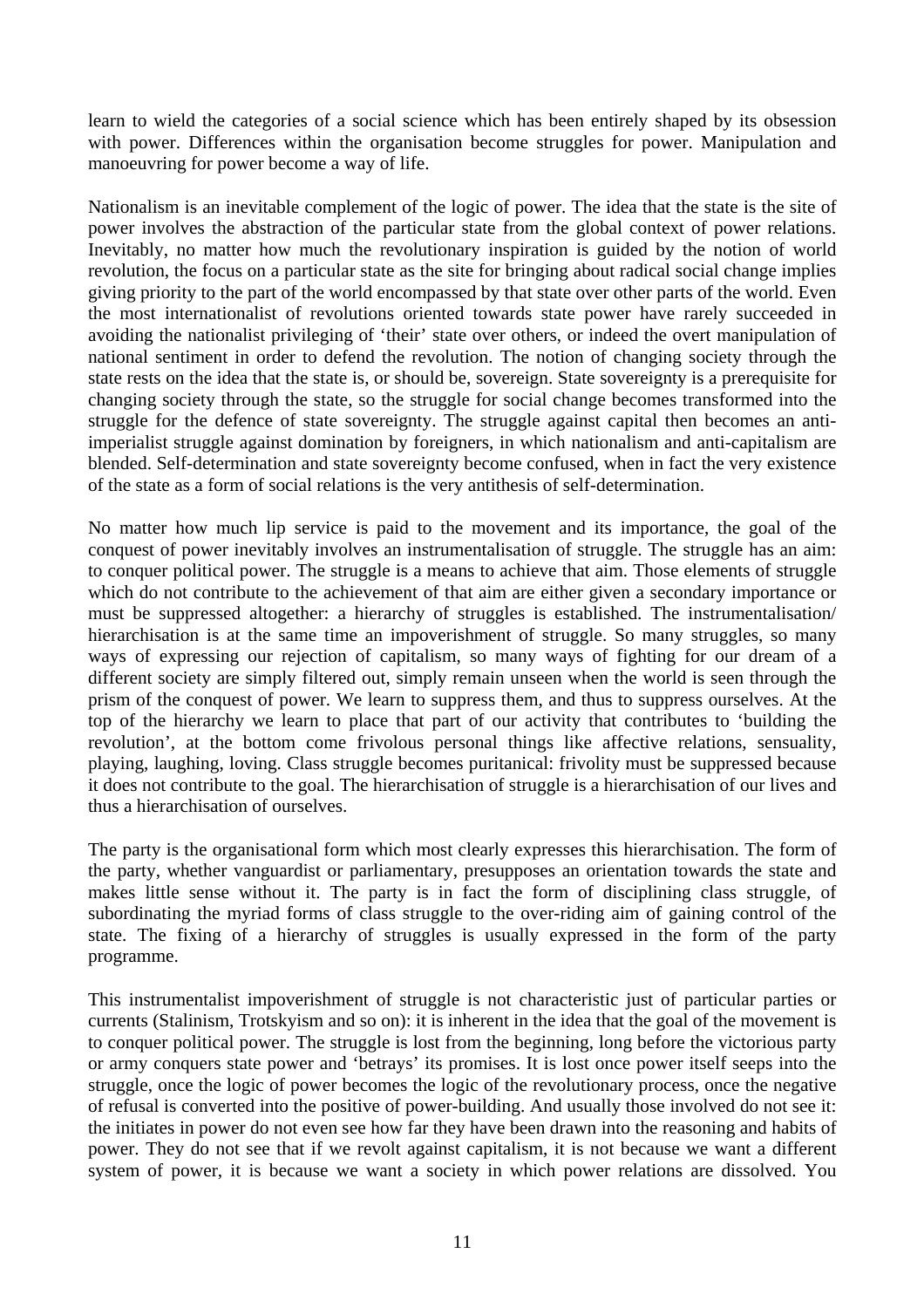cannot build a society of non-power relations by conquering power. Once the logic of power is adopted, the struggle against power is already lost.

The idea of changing society through the conquest of power thus ends up achieving the opposite of what it sets out to achieve. Instead of the conquest of power being a step towards the abolition of power relations, the attempt to conquer power involves the extension of the field of power relations into the struggle against power. What starts as a scream of protest against power, against the dehumanisation of people, against the treatment of humans as means rather than ends, becomes converted into its opposite, into the assumption of the logic, habits and discourse of power into the very heart of the struggle against power. For what is at issue in the revolutionary transformation of the world is not whose power but the very existence of power. What is at issue is not who exercises power, but how to create a world based on the mutual recognition of human dignity, on the formation of social relations which are not power relations.

It would seem that the most realistic way to change society is to focus struggle on the winning of state power and to subordinate struggle to this end. First we win power and then we shall create a society worthy of humanity. This is the powerfully realistic argument of Lenin, especially in What is to be Done?, but it is a logic shared by all the major revolutionary leaders of the twentieth century: Rosa Luxemburg, Trotsky, Gramsci, Mao, Che. Yet the experience of their struggles suggests that the accepted realism of the revolutionary tradition is profoundly unrealistic. That realism is the realism of power and can do no more than reproduce power. The realism of power is focused and directed towards an end. The realism of anti-power, or, better, the anti-realism of antipower, must be quite different if we are to change the world. And change the world we must.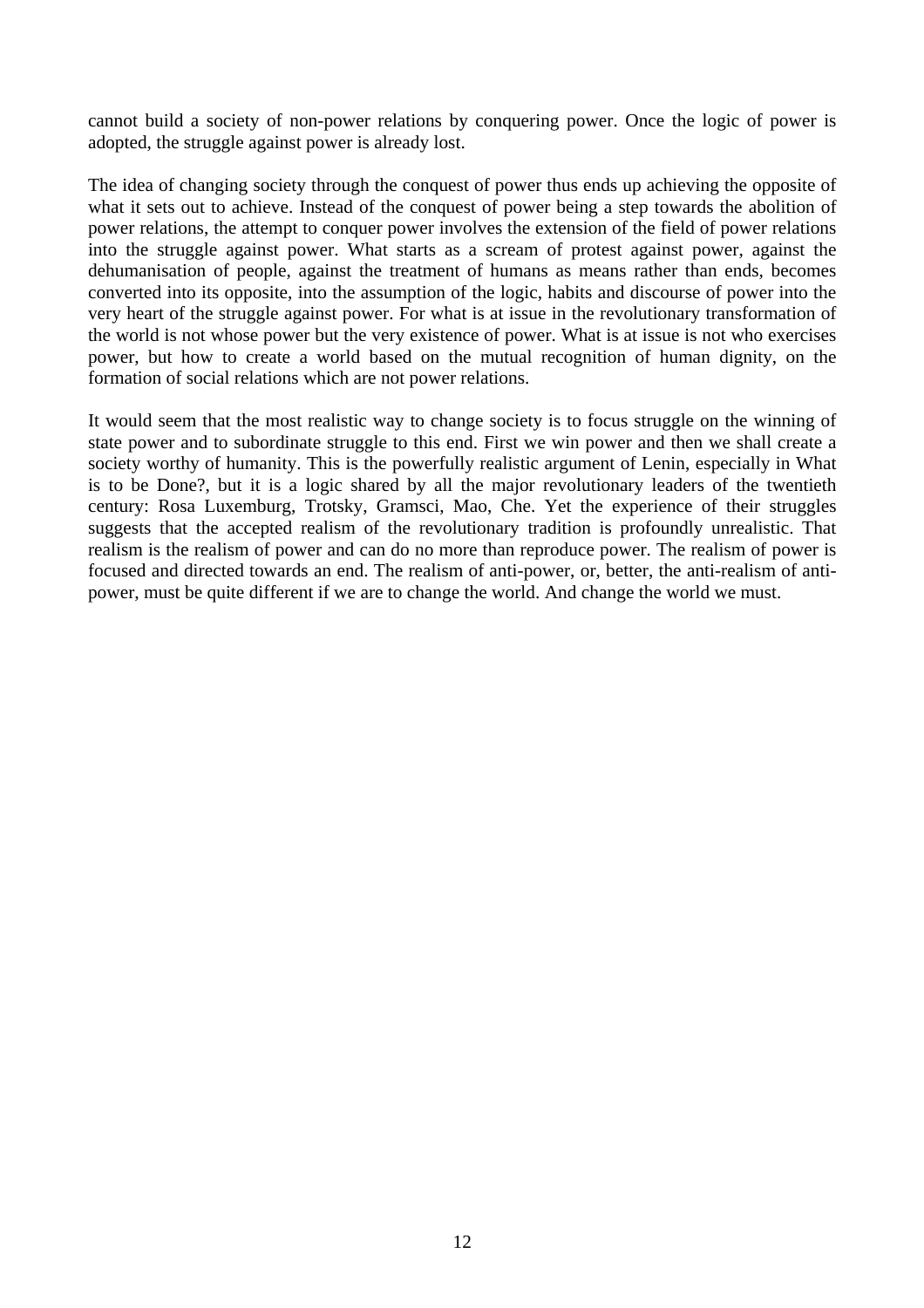# **Chapter 3 - Beyond Power?**

## I

The world cannot be changed through the state. Both theoretical reflection and a whole century of bad experience tell us so. 'We told you so', say the satisfied ones, 'We said so all along. We said it was absurd. We told you that you couldn't go against human nature. Give up the dream, give up!'

And millions throughout the world have given up the dream of a radically different type of society. There is no doubt that the fall of the Soviet Union and the failure of national liberation movements throughout the world have brought disillusionment to millions of people. The notion of revolution was so strongly identified with gaining control of the state that the failure of those attempts to change the world through gaining control of the state has led very many people to the conclusion that revolution is impossible.

There is a toning down of expectations. For many, hope has evaporated from their lives, giving way to a bitter, cynical reconciliation with reality. It will not be possible to create the free and just society we hoped for, but at least we can vote for a centre or left-of-centre party, knowing quite well that it will not make any difference, but at least that way we will have some sort of outlet for our frustration. 'We know now that we will not be able to change the world,' says one of the characters in a novel by Marcela Serrano. 'That has been the greatest blow of all for our generation. We lost our objective in the middle of the way, when we still had the age and the energy to make the changes… The only thing that is left is to ask with humility: where is dignity?'

Is the character in the book not right? If we cannot change the world through the state, then how? The state is just a node in a web of power relations. But will we not be always caught up in the web of power, no matter where we start? Is rupture really conceivable? Are we not trapped in an endless circularity of power? Is the whole world not a spider-web, which can be made a little better here and there? Or perhaps: is the whole world not a multiplicity of spider-webs, so that just when we have broken through one, we find ourselves entangled in another? Is the idea of a radical otherness not best left to those who comfort themselves with religion, to those who live with a dream of heaven as the reward for living through this vale of tears?

The great problem with trying to retreat into a life of private dignity and saying 'let's make the best of what we've got' is that the world does not stand still. There is a dynamic of development which is leading to more and more poverty, more and more inequality, more and more violence, more and more subjection of our lives to money. Dignity is not a private matter, for it involves the recognition of the dignity of others: in a world based on the negation of dignity, this inevitably involves the struggle for radical change. It is precisely the pursuit of personal dignity that confronts us with the urgency of revolution.

The only way in which the idea of revolution can be maintained is by raising the stakes. The problem of the traditional concept of revolution is perhaps not that it aimed too high, but that it aimed too low. The notion of capturing positions of power, whether it be governmental power or more dispersed positions of power in society, misses the point that the aim of the revolution is to dissolve relations of power, to create a society based on the mutual recognition of people's dignity. What has failed is the notion that revolution means capturing power in order to abolish power. What is now on the agenda is the much more demanding notion of a direct attack on power relations. The only way in which revolution can now be imagined is not as the conquest of power but as the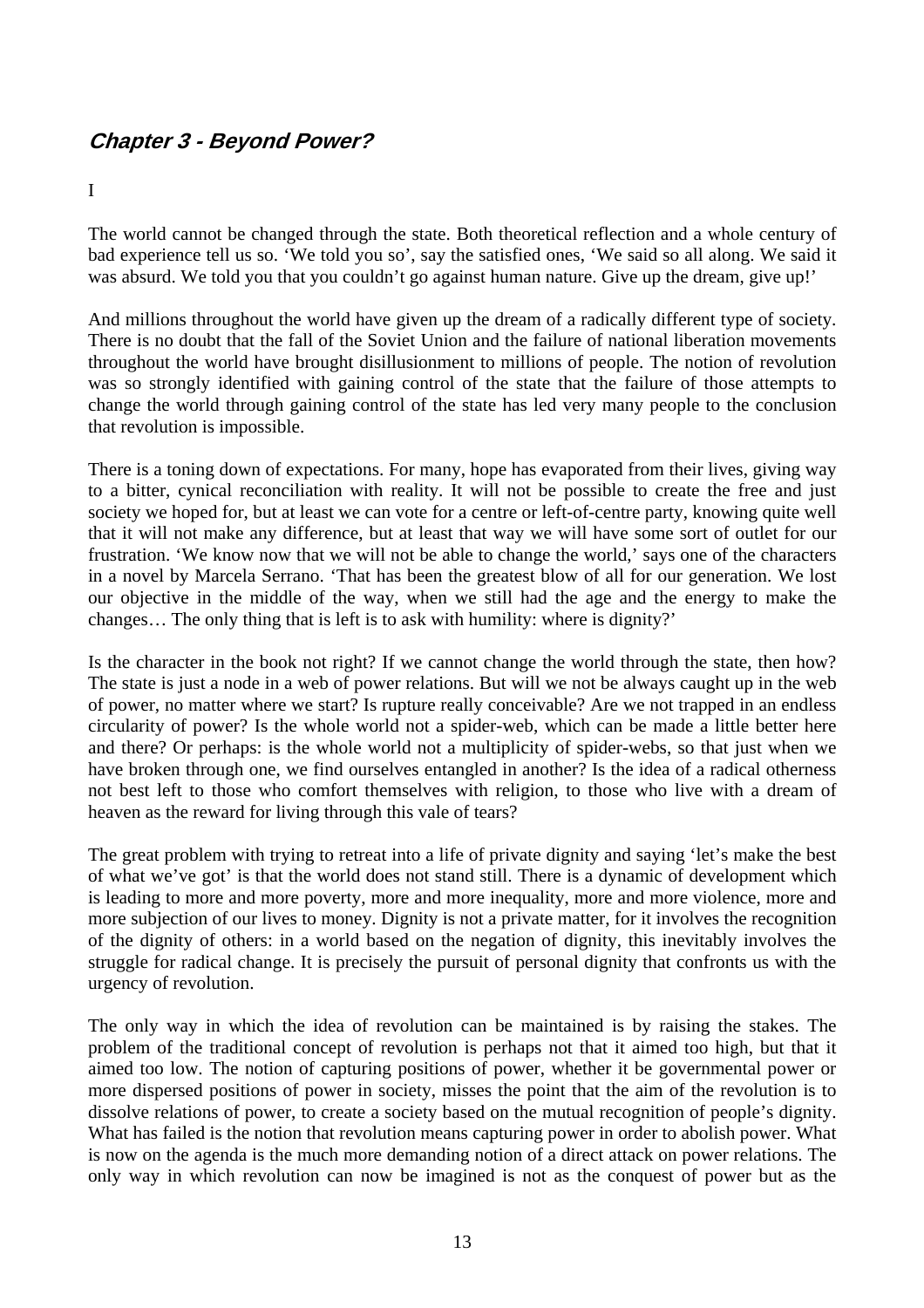dissolution of power. The fall of the Soviet Union not only meant disillusionment for millions; it also brought the liberation of revolutionary thought, the liberation from the identification of revolution with the conquest of power.

This, then, is the revolutionary challenge at the beginning of the twenty-first century: to change the world without taking power. This is the challenge that has been formulated most clearly by the Zapatista uprising in the south-east of Mexico. The Zapatistas have said that they want to make the world anew, to create a world of dignity, a world of humanity, but without taking power.

The Zapatista call to make the world anew without taking power has found a remarkable resonance. The resonance has to do with the growth in recent years of what might be called an area of antipower. This corresponds to a weakening of the process by which discontent is focused on the state. This weakening is clear in the case of the would-be revolutionary parties, which no longer have the capacity they once had to channel discontent towards the struggle to seize state power. It is also true of social-democratic parties: whether or not people vote for them, they no longer have the same importance as focuses of political militancy. Social discontent today tends to be expressed far more diffusely, through participation in 'non-governmental organisations', through campaigning around particular issues, through the individual or collective concerns of teachers, doctors or other workers who seek to do things in a way that does not objectify people, in the development of autonomous community projects of all sorts, even in prolonged and massive rebellions such as the one taking place in Chiapas. There is a vast area of activity directed towards changing the world in a way that does not have the state as its focus, and that does not aim at gaining positions of power. This area of activity is obviously highly contradictory, and certainly includes many activities that might be described as 'petty bourgeois' or 'romantic' by revolutionary groups. It is rarely revolutionary in the sense of having revolution as an explicit aim, yet the projection of a radical otherness is often an important component of the activity involved. It includes what is sometimes called the area of 'autonomy', but it is far, far wider than that which is usually indicated by the term. It is sometimes, but not always, in open hostility to capitalism, but it does not find and does not seek the sort of clear focus for such activity that was formerly provided by both revolutionary and reformist parties. This is the confused area in which the Zapatista call resonates, the area in which anti-power grows. It is an area in which the old distinctions between reform, revolution and anarchism no longer seem relevant, simply because the question of who controls the state is not the focus of attention. There is a loss of revolutionary focus, not because people do not long for a different type of society, but because the old focus proved to be a mirage. The challenge posed by the Zapatistas is the challenge of salvaging revolution from the collapse of the state illusion and from the collapse of the power illusion.

But how can we change the world without taking power? Merely to pose the question is to invite a snort of ridicule, a raised eyebrow, a shrug of condescension.

"How can you be so naïve?" say some, "Do you not know that there can be no radical change in society? Have you learnt nothing in the last thirty years? Do you not know that talk of revolution is silly, or are you still trapped in your adolescent dreams of 1968? We must live with the world we have and make the best of it."

"How can you be so naïve?" say others, "Of course the world needs a revolution, but do you seriously think that change can be brought about without taking power, by election or otherwise? Do you not see the forces we are up against, the armies, the police, the paramilitary thugs? Do you not know that the only language they understand is power? Do you think capitalism will collapse if we all hold hands and sing 'All we need is love'? Get real."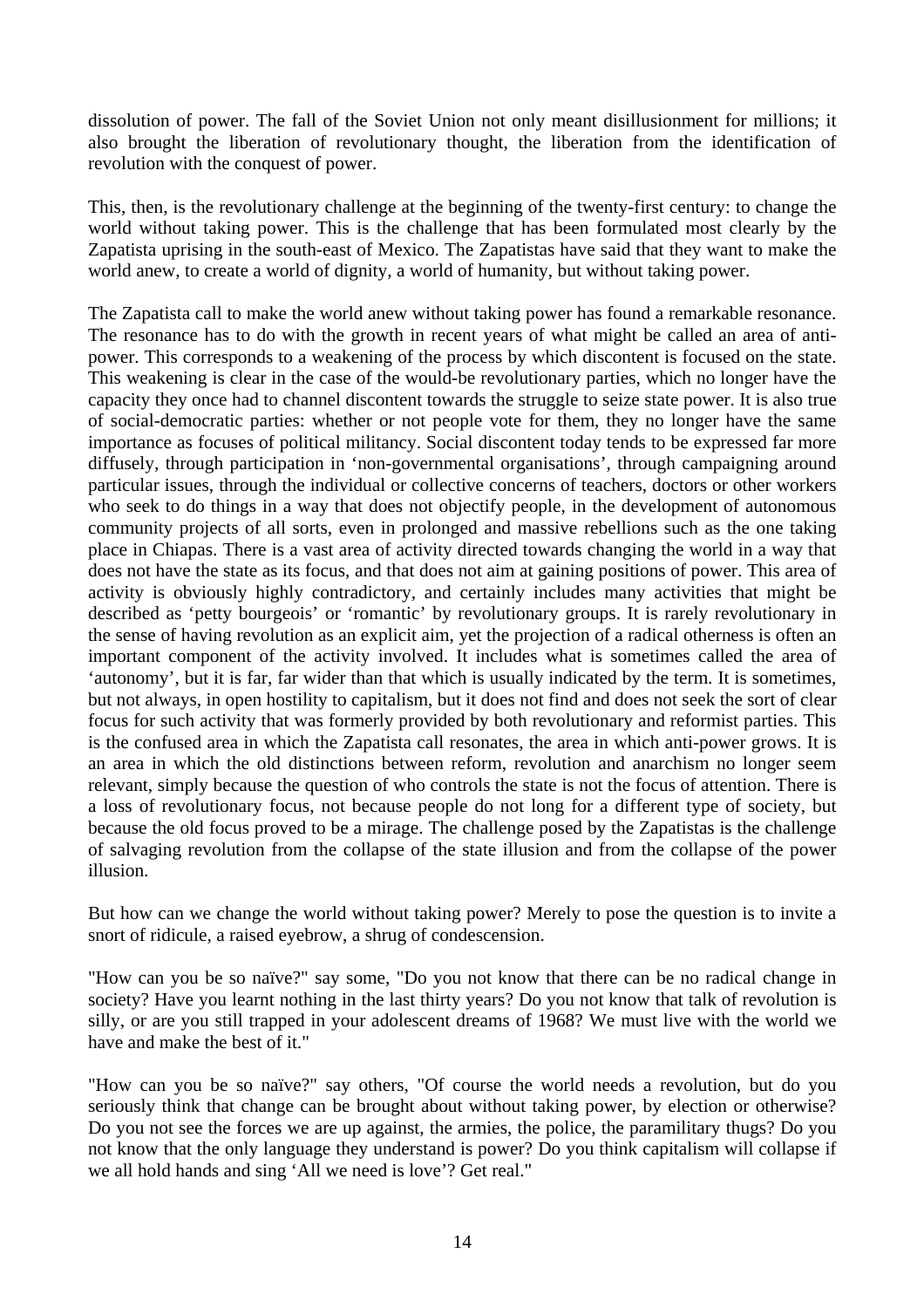Reality and power are so mutually incrusted that even to raise the question of dissolving power is to step off the edge of reality. All our categories of thought, all our assumptions about what is reality, or what is politics or economics or even where we live, are so permeated by power that just to say 'no!' to power precipitates us into a vertiginous world in which there are no fixed reference points to hold on to other than the force of our own 'no!'. Power and social theory exist in such symbiosis that power is the lens through which theory sees the world, the headphone through which it hears the world: to ask for a theory of anti-power is to try to see the invisible, to hear the inaudible. To try to theorise anti-power is to wander in a largely unexplored world.

How can the world be changed without taking power? The answer is obvious: we do not know. That is why it is so important to work at the answer, practically and theoretically. Hic Rhodus, hic saltus, but the saltus becomes more and more perilous, the pressures not to jump become ever greater, the danger of falling into a sea of absurdity ever more difficult to avoid.

Let us forget our 'fear of ridicule' and ask then: How can we even begin to think of changing the world without taking power?

# II

To think of changing the world without taking power, we need to see that the concept of power is intensely contradictory. But to make this argument we need to go back to the beginning.

In the beginning, we said, is the scream. It is a scream of hope, not of despair. And the hope is not a hope for salvation in the form of divine intervention. It is an active hope, a hope that we can change things, a scream of active refusal, a scream that points to doing. The scream that does not point to doing, the scream that turns in upon itself, that remains an eternal scream of despair or, much more common, an endless cynical grumble, is a scream which betrays itself: it loses its negative force and goes into an endless loop of self-affirmation as scream. Cynicism – I hate the world, but there is nothing that can be done – is the scream gone sour, the scream that suppresses its own selfnegation.

The scream implies doing. 'In the beginning was the deed', says Goethe's Faust. But before the deed comes the doing. In the beginning was the doing. But before the doing comes the scream. It is not materialism that comes first, but negativity.

It is true that the scream springs from experience, from a doing or a frustrated doing. But the doing too springs from the scream. The doing springs from a want, a lack, a desire, a hunger. Doing changes, negates an existing state of affairs. Doing goes beyond, transcends. The scream which is our starting point pushes us towards doing. Our materialism, if that word is relevant at all, is a materialism rooted in doing, doing-to-negate, negative practice, projection beyond. Our foundation, if that word is relevant at all, is not an abstract preference for matter over mind, but the scream, the negation of what exists.

Doing, in other words, is central to our concern not simply because doing is a material precondition for living but because our central concern is changing the world, negating that which exists. To think the world from the perspective of the scream is to think it from the perspective of doing.

Saint John is doubly wrong, then, when he says that 'in the beginning was the Word'. Doubly wrong because, to put it in traditional terms, his statement is both positive and idealist. The word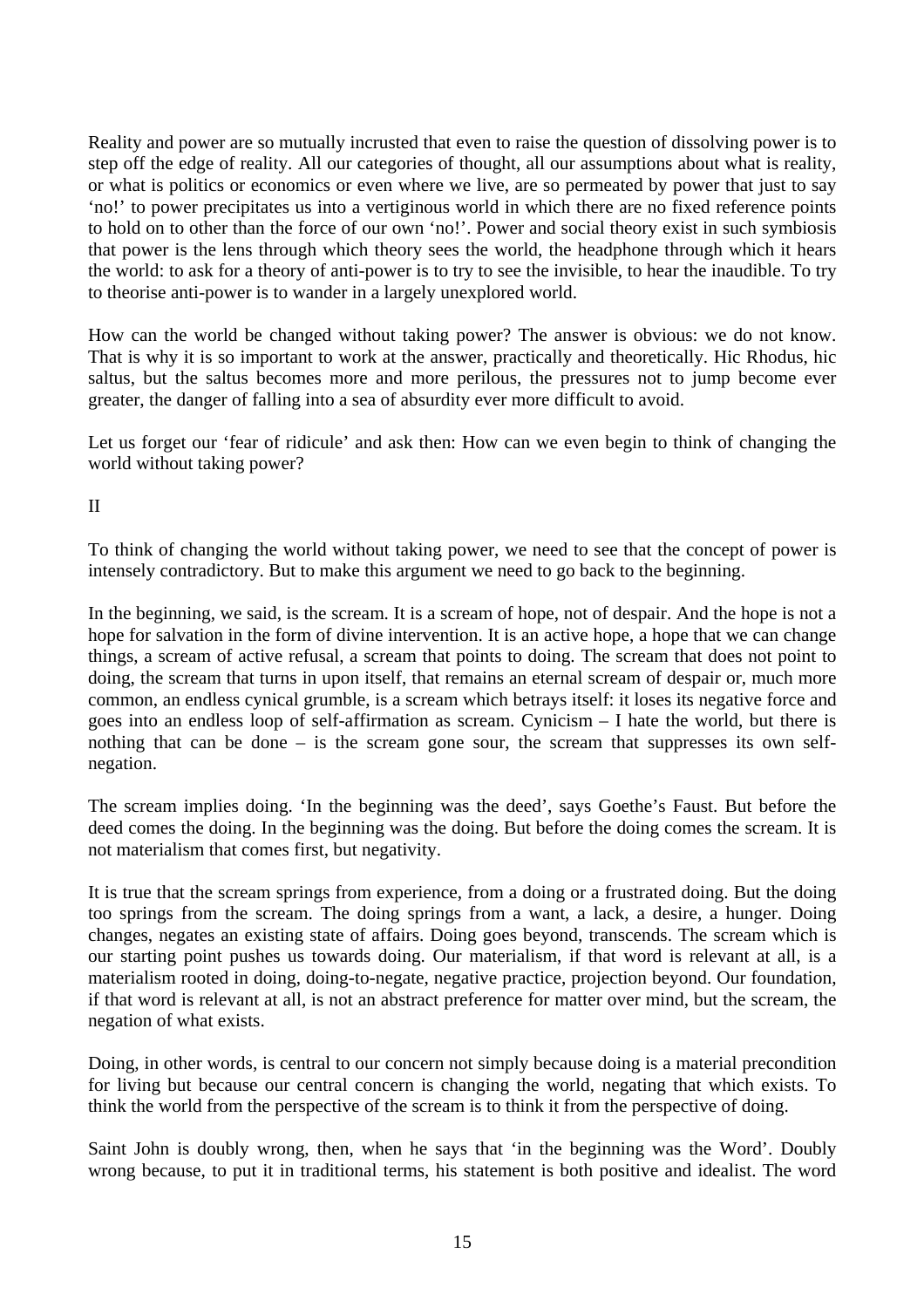does not negate, as the scream does. And the word does not imply doing, as the scream does. The world of the word is a stable world, a sitting-back-in-an-armchair-and-having-a-chat world, a sitting-at-a-desk-and-writing world, a contented world, far from the scream which would change everything, far from the doing which negates. In the world of the word, doing is separated from talking and doing, practice is separated from theory. Theory in the world of the word is the thought of the Thinker, of someone in restful reflection, chin-on-hand, elbow-on-knee. 'The philosophers', as Marx says in his famous eleventh thesis on Feuerbach, 'have only interpreted the world in various ways; the point, however,is to change it.'

Marx's thesis does not mean that we should abandon theory for practice. It means rather that we should understand theory as part of practice, as part of the struggle to change the world. Both theory and doing are part of the practical movement of negation. This implies, then, that doing must be understood in a broad sense, certainly not just as work, and also not just as physical action, but as the whole movement of practical negativity. To emphasise the centrality of doing is not to deny the importance of thought or language but simply to see them as part of the total movement of practical negativity, of the practical projection beyond the world that exists towards a radically different world. To focus on doing is quite simply to see the world as struggle.

It might be argued, with some force, that changing society should be thought of not in terms of doing but in terms of not-doing, laziness, refusal to work, enjoyment. 'Let us be lazy in everything, except in loving and drinking, except in being lazy': Lafargue begins his classic The Right to be Lazy with this quotation (1999, p.3), implying that there is nothing more incompatible with capitalist exploitation than the laziness advocated by Lessing. Laziness in capitalist society, however, implies refusal to do, an active assertion of an alternative practice. Doing, in the sense in which we understand it here, includes laziness and the pursuit of pleasure, both of which are very much negative practices in a society based on their negation. Refusal to do, in a world based on the conversion of doing into work, can be seen as an effective form of resistance.

Human doing implies projection-beyond, and hence the unity of theory and practice. Projectionbeyond is seen by Marx as a distinctive characteristic of human doing. 'A spider conducts operations that resemble those of a weaver, and a bee puts to shame many an architect in the construction of her cells. But what distinguishes the worst architecture from the best of bees is this, that the architect raises his structure in imagination before he erects it in reality. At the end of every labour-process, we get a result that already existed in the imagination of the labourer at its commencement.'(Marx, 1965, p. 178) The imagination of the labourer is ecstatic: at the commencement of the labour process it projects beyond what is to an otherness that might be. This otherness exists not only when it is created: it exists already, really, subjunctively, in the projection of the worker, in that which makes her human. The doing of the architect is negative, not only in its result, but in its whole process: it begins and ends with the negation of what exists. Even if she is the worst of architects, the doing is a creative doing.

Bees, to the best of our knowledge, do not scream. They do not say 'No! Enough of queens, enough of drones, we shall create a society which will be shaped by us workers, we shall emancipate ourselves!' Their doing is not a doing that negates: it simply reproduces. We, however, do scream. Our scream is a projection-beyond, the articulation of an otherness that might be. If our scream is to be more than a smug look-how-rebellious-I-am scream (which is no scream at all), then it must involve a projected doing, the project of doing something to change that which we scream against. The scream and the doing-which-is-a-going-beyond distinguish humans from animals. Humans, but not animals, are ecstatic, they exist not only in, but also against-and-beyond themselves.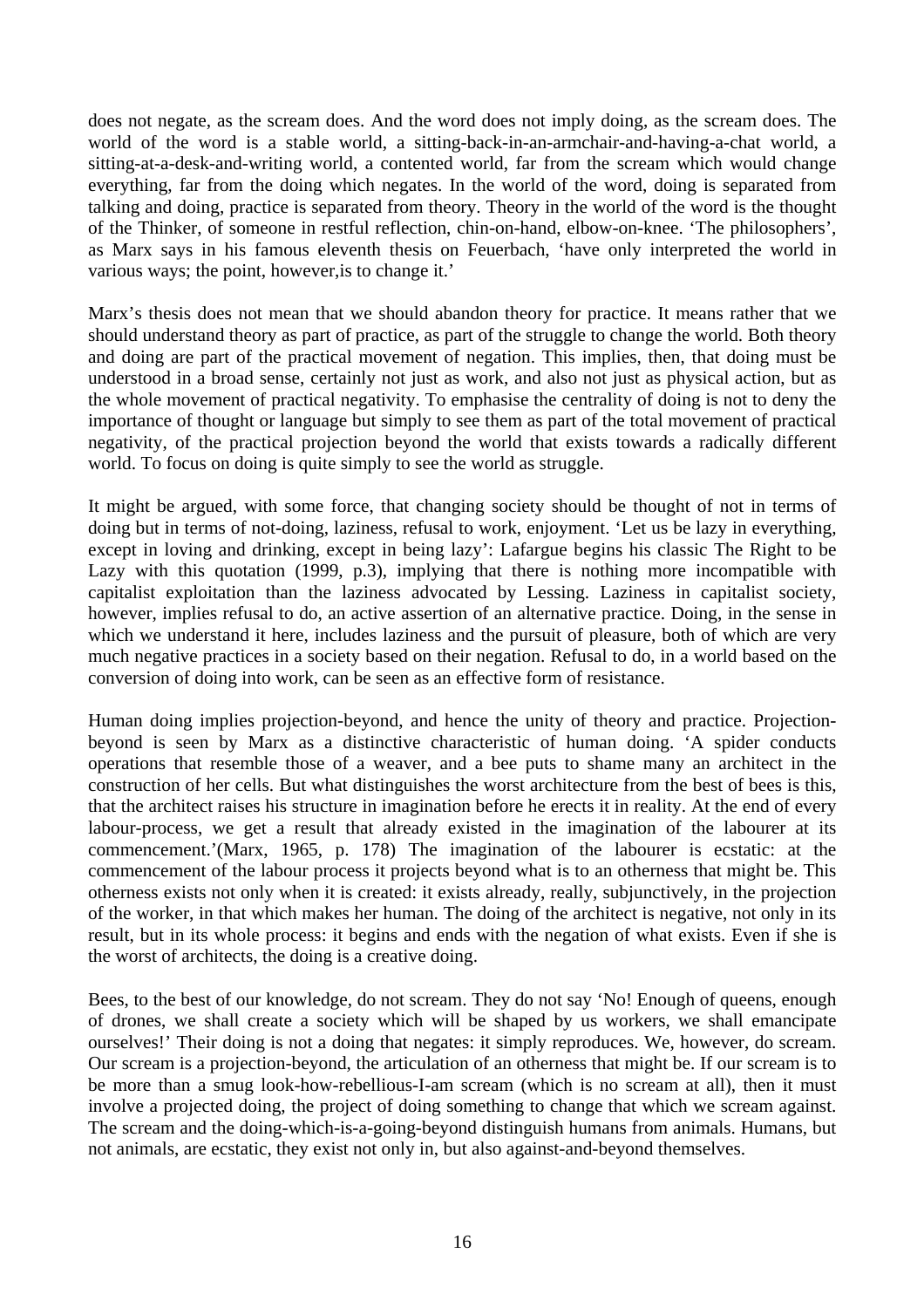Why? Not because going-beyond is part of our human nature, but simply because we scream. Negation comes not from our human essence, but from the situation in which we find ourselves. We scream and push-beyond not because that is human nature, but, on the contrary, because we are torn from what we consider to be humanity. Our negativity arises not from our humanity, but from the negation of our humanity, from the feeling that humanity is not-yet, that it is something to be fought for. It is not human nature, but the scream of our starting point that compels us to focus on doing.

To take doing, rather than being or talking or thinking, as the focus of our thought, has many implications. Doing implies movement. To start from doing-as-going-beyond (and not just the busy-bee doing-as-reproduction) means that everything (or at least everything human) is in movement, everything is becoming, that there is no 'being', or rather that being can only be a frustrated becoming. The perspective of the scream-doing is inevitably historical, because the human experience can only be understood as a constant moving-beyond (or possibly a frustrated moving-beyond). This is important, because if the starting point is not screaming-doing (doing-asnegation) but rather the word or discourse or a positive understanding of doing (as reproduction), then there is no possibility of understanding society historically: the movement of history becomes broken down into a series of snapshots, a diachronic series, a chronology. Becoming is broken down into a series of states of being.

To put the point in other words, humans are subjects while animals are not. Subjectivity refers to the conscious projection beyond that which exists, the ability to negate that which exists and to create something that does not yet exist. Subjectivity, the movement of the scream-doing, involves a movement against limits, against containment, against closure. The doer is not. Not only that, but doing is the movement against is-ness, against that-which-is. Any definition of the subject is therefore contradictory or indeed violent: the attempt to pin down that which is a movement against being pinned down. The idea that we can start from the assertion that people are subjects has been much criticised in recent years, especially by theorists associated with post-modernism. The idea of the person as subject, we are told, is a historical construct. That may be so, but our starting point, the scream of complete refusal to accept the misery of capitalist society, takes us inevitably to the notion of subjectivity. To deny human subjectivity is to deny the scream or, which comes to the same thing, to turn the scream into a scream of despair. 'Ha! Ha!' they mock, 'you scream as though it were possible to change society radically. But there is no possibility of radical change, there is no way out'. Our starting point makes such an approach impossible. The sharpness of our No! is a sword that cuts through many a theoretical knot.

Doing is inherently social. What I do is always part of a social flow of doing, in which the precondition of my doing is the doing (or having-done) of others, in which the doing of others provides the means of my doing. Doing is inherently plural, collective, choral, communal. This does not mean that all doing is (or indeed should be) undertaken collectively. It means rather that it is difficult to conceive of a doing that does not have the doing of others as a precondition. I sit at the computer and write this, apparently a lonely individual act, but my writing is part of a social process, a plaiting of my writing with the writing of others (those mentioned in the footnotes and a million others), and also with the doing of those who designed the computer, assembled it, packed it, transported it, those who installed the electricity in the house, those who generated the electricity, those who produced the food that gives me the energy to write, and so on, and so on. There is a community of doing, a collective of doers, a flow of doing through time and space. Past doing (of ourselves and others) becomes the means of doing in the present. Any act, however individual it seems, is part of a chorus of doing in which all humanity is the choir (albeit an anarchic and discordant choir). Our doings are so intertwined that it is impossible to say where one ends and another begins. Clearly there are many doings that do not in turn create the conditions for the doing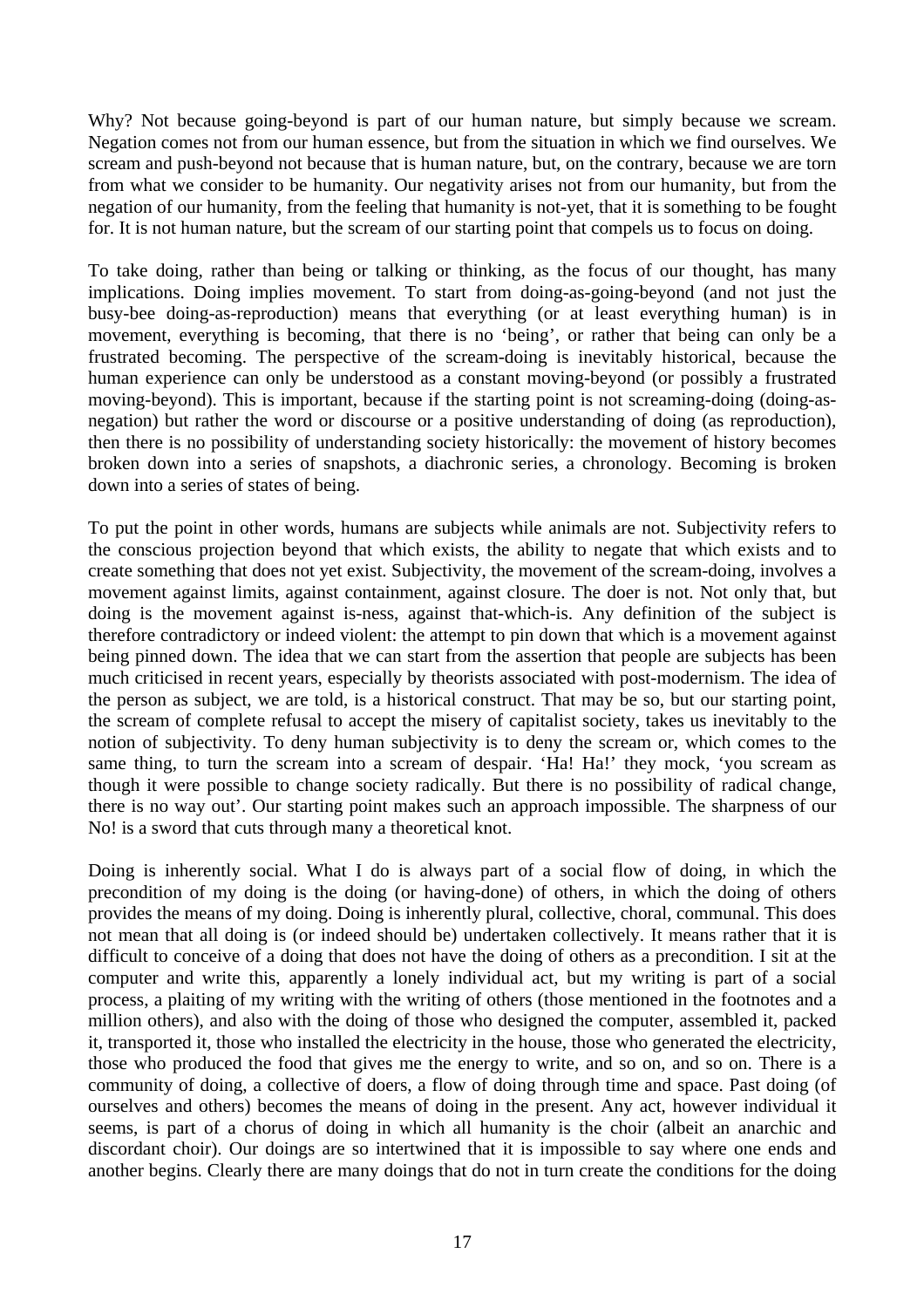of others, that do not feed back into the social flow of doing as a whole: it is quite possible, for example, that no one will ever read what I am now doing. However, the doings that do not lead back into the social flow of doing do not for that reason cease to be social. My activity is social whether or not anybody reads this: it is important not to confuse sociality and functionality.

To speak of the social flow of doing is not to deny the materiality of the done. When I make a chair, the chair exists materially. When I write a book, the book exists as an object. It has an existence independent of mine, and may still exist when I no longer exist. In that sense it might be said that there is an objectification of my subjective doing, that the done acquires an existence separate from the doing, that the done abstracts itself from the flow of doing. This is true, however, only if my doing is seen as an individual act. Seen from the social flow of doing, the objectification of my subjective doing is at most a fleeting objectification. The existence of the chair as chair depends upon someone sitting upon it, reincorporating it into the flow of doing. The existence of the book as book depends upon your reading it, the braiding of your doing (reading) with my doing (writing) to reintegrate the done (the book) into the social flow of doing.

It is when we understand 'we scream' as a material 'we scream', as a screaming-doing, that 'weness' (that question that rumbles through our book) gains force. Doing, in other words, is the material constitution of the 'we', the conscious and unconscious, planned and unplanned, braiding of our lives through time. This braiding of our lives, this collective doing, involves, if the collective flow of doing is recognised, a mutual recognition of one another as doers, as active subjects. Our individual doing receives its social validation from its recognition as part of the social flow.

# III

To begin to think about power and changing the world without taking power (or indeed anything else), we need to start from doing.

Doing implies being able-to-do. The scream is of no significance without doing, and doing is inconceivable unless we are able-to-do. If we are deprived of our capacity-to-do, or rather, if we are deprived of our capacity to project-beyond-and-do, of our capacity to do negatively, ecstatically, then we are deprived of our humanity, our doing is reduced (and we are reduced) to the level of a bee. If we are deprived of our capacity-to-do, then our scream becomes a scream of despair.

Power, in the first place, is simply that: can-ness, capacity-to-do, the ability to do things. Doing implies power, power-to-do. In this sense we commonly use 'power' to refer to something good: I feel powerful, I feel good. The little train in the children's story (Piper, 1978) that says 'I think I can, I think I can' as it tries to reach the top of the mountain, has a growing sense of its own power. We go to a good political meeting and come away with an enhanced sense of our own power. We read a good book and feel empowered. The women's movement has given women a greater sense of their own power. Power in this sense can be referred to as 'power-to', power-to-do.

Power-to, it must be emphasised again, is always a social power, even though it may not appear to be so. The story of the little train presents power-to as a matter of individual determination, but in fact that is never the case. Our doing is always part of a social flow of doing, even where it appears to be an individual act. Our capacity to do is always an interlacing of our activity with the previous or present activity of others. Our capacity to do is always the result of the doing of others.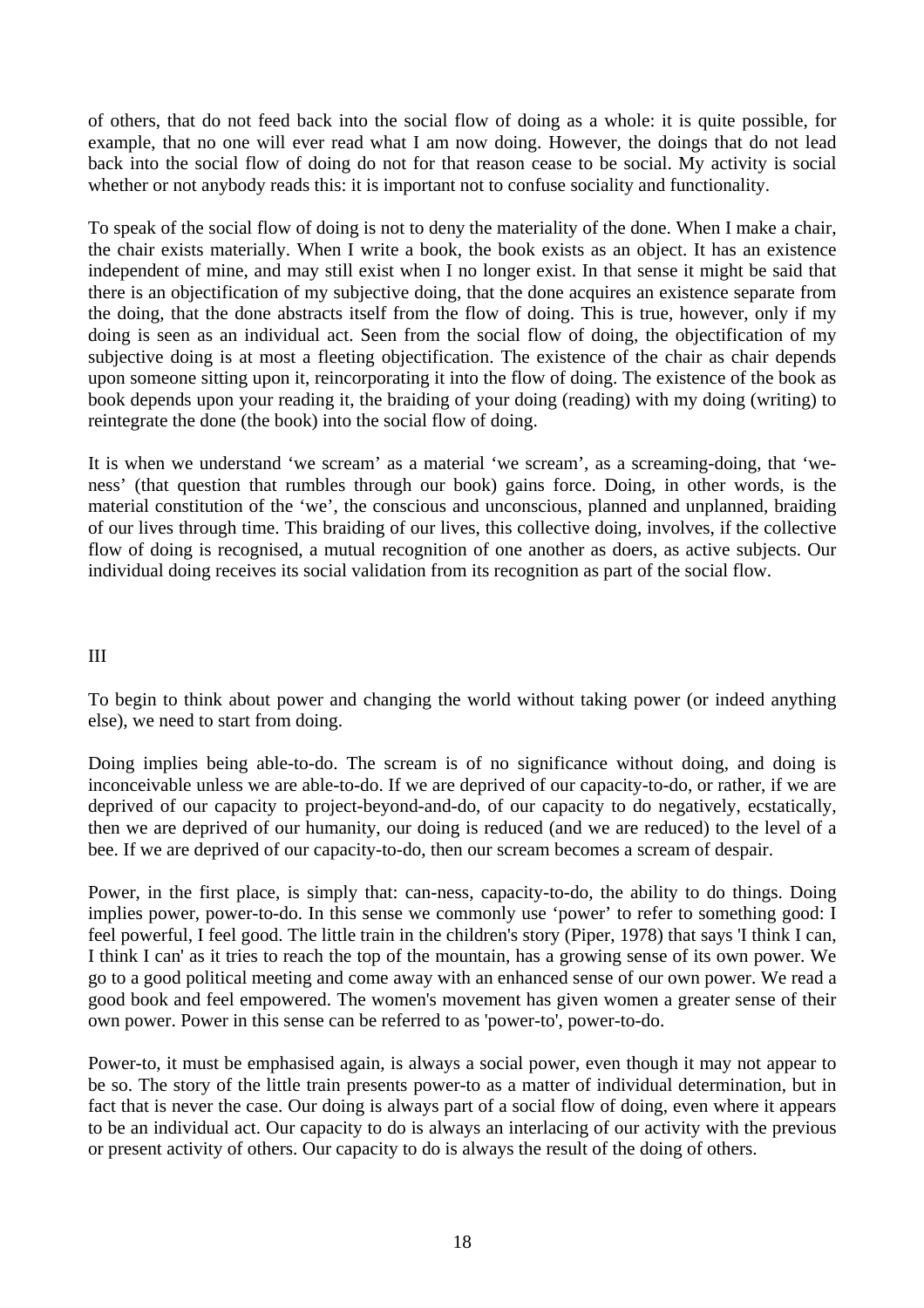Power-to, therefore, is never individual: it is always social. It cannot be thought of as existing in some pure, unsullied state, for its existence will always be part of the way in which sociality is constituted, the way in which doing is organised. Doing (and power-to-do) is always part of a social flow, but that flow is constituted in different ways.

It is when the social flow of doing is fractured that power-to is transformed into its opposite, powerover.

The social flow is fractured when doing itself is broken. Doing-as-projection-beyond is broken when some people arrogate to themselves the projection-beyond (conception) of the doing and command others to execute what they have conceived. Doing is broken as the 'powerful' conceive but do not execute, while the others execute but do not conceive. Doing is broken as the 'powerful' separate the done from the doers and appropriate it to themselves. The social flow is broken as the 'powerful' present themselves as the individual doers, while the rest simply disappear from sight. If we think of 'powerful' men in history, for example, of Julius Caesar, Napoleon, Hitler, then power appears as the attribute of an individual. But of course their power to do things was not an ability to do them on their own, but an ability to command others to do what they wished them to do. The 'we' of doing appears as an 'I', or as a 'he' (more often a 'he' than a 'she'): Caesar did this, Caesar did that. The 'we' is now an antagonistic 'we', divided between the rulers (the visible subjects) and the ruled (the invisible de-subjectified subjects). Power-to now becomes 'power-over', a relation of power over others. These others are powerless (or apparently powerless), deprived of the capacity to realise our own projects, if only because we spend our days realising the project of those who exercise power-over.

For most of us, then, power is turned into its opposite. Power means not capacity-to-do, but incapacity-to-do. It means not the assertion of our subjectivity but the destruction of our subjectivity. The existence of power relations means not the capacity to obtain some future good but just the contrary: the incapacity to obtain the future good, the incapacity to realise our own projects, our own dreams. It is not that we cease to project, that we cease to dream, but unless the projects and dreams are cut to match the 'reality' of power relations (and this is usually achieved, if at all, through bitter experience), then they are met with frustration. Power, for those without the means of commanding others, is frustration. The existence of power-to as power-over means that the vast majority of doers are converted into the done-to, their activity transformed into passivity, their subjectivity into objectivity.

Whereas power-to is a uniting, a bringing together of my doing with the doing of others, the exercise of power-over is a separation. The exercise of power-over separates conception from realisation, done from doing, one person's doing from another's, subject from object. Those who exercise power-over are Separators, separating done from doing, doers from the means of doing.

Power-over is the breaking of the social flow of doing. Those who exert power over the doing of others deny the subjectivity of those others, deny their part in the flow of doing, exclude them from history. Power-over breaks mutual recognition: those over whom power is exercised are not recognised, and those who exercise power are not recognised by anyone whom they recognise as worthy of giving recognition. The doing of the doers is deprived of social validation: they and their doing become invisible. History becomes the history of the powerful, of those who tell others what to do. The flow of doing becomes an antagonistic process in which the doing of most is denied, in which the doing of most is appropriated by the few. The flow of doing becomes a broken process.

The breaking of doing always involves physical force or the threat of physical force. There is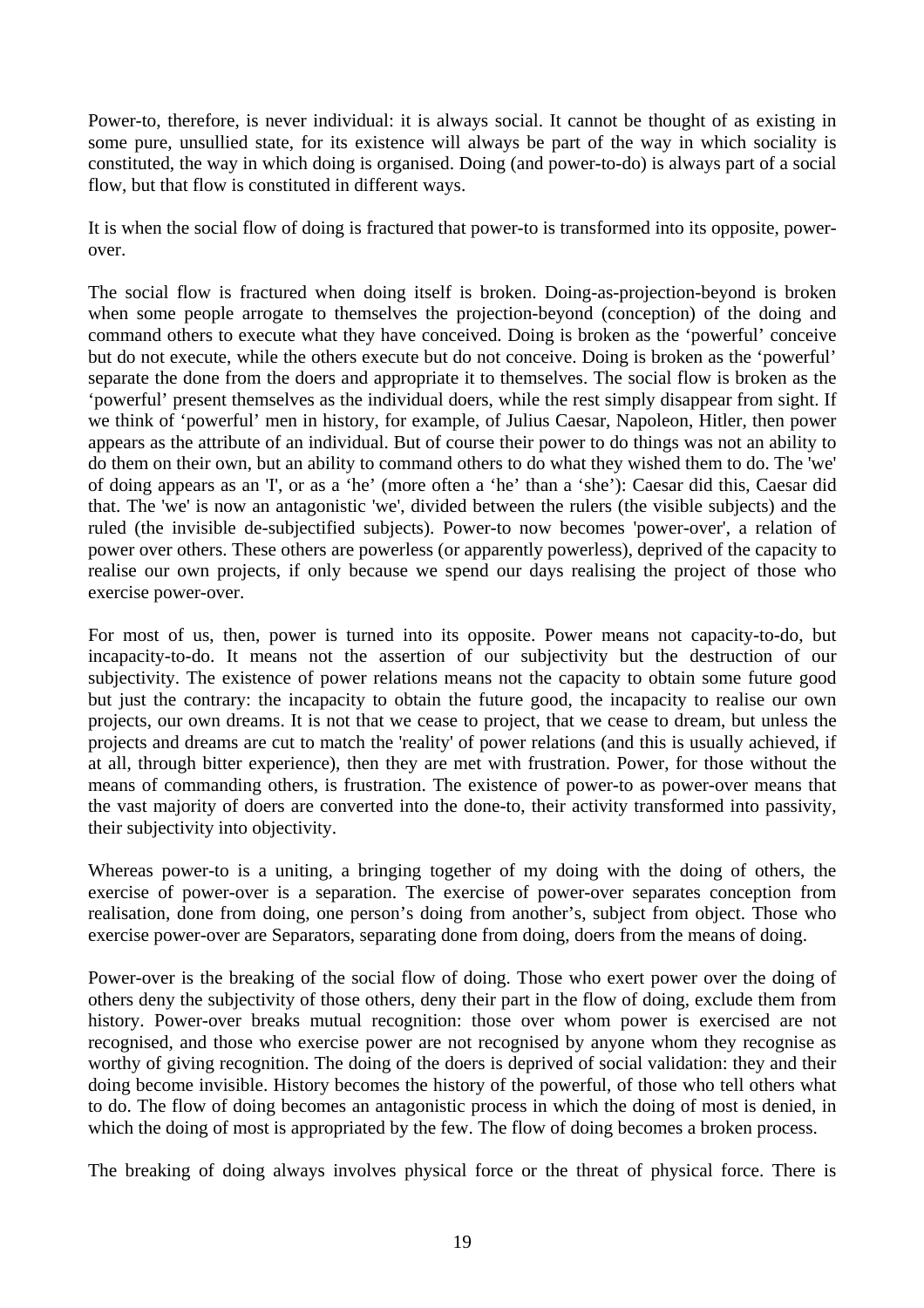always the threat, 'work for us or you will die or suffer physical punishment'. If domination is robbery of the done from the doer, that robbery is, necessarily, armed robbery. But what makes the use or threat of physical force possible is its stabilisation or institutionalisation in various ways, an understanding of which is crucial to understanding the dynamic and weakness of power-over.

In pre-capitalist societies, power-over is stabilised on the basis of a personal relation between ruler and ruled. In a slave society, the exercise of power-over is stabilised around the idea that some people (whose quality as persons is denied) are the property of others. In feudal societies, it is the notion of divinely-ordained hierarchies of person-hood that gives form to the commanding of some by others. The personal nature of the relation of power-over means that the use or threat of force is always directly present in the relation of domination itself. The refusal to work is always an act of personal rebellion against one's owner or lord and punishable by that owner or lord.

In capitalist society (which is what interests us most, since that is where we live and what we scream against), the stabilisation into a 'right' of the bossing of some people by others is based not on the direct relation between ruler and doer but on the relation between the ruler and the done. The doers have now won freedom from personal dependence on the rulers, but they are still held in a position of subordination by the fracturing of the collective flow of doing. Capital is based on the freezing of the past doing of people into property. Since past doing is the precondition of present doing, the freezing and appropriation of past doing separates the precondition of present doing off from that doing, constitutes it as an identifiable 'means of doing' (more familiarly, 'means of production'). Thus, the freed serfs and slaves are freed into a world where the only way in which they can have access to the means of doing (and therefore of living) is to sell their capacity-to-do (their power-to-do, now transformed into power-to-labour or labour-power) to those who 'own' the means of doing. Their freedom in no sense frees them from subordination of their doing to the dictates of others.

Capital is that: the assertion of command over others on the basis of 'ownership' of the done and hence of the means of doing, the preconditions for the doing of those others who are commanded. All class societies involve the separation of done from doing and doers, but in capitalism that separation becomes the sole axis of domination. There is a peculiar rigidification of the done, a peculiarly radical separation of done from doing. If, from the perspective of the social flow of doing, the objectification of the done is a fleeting objectification, immediately overcome through the incorporation of the done into the flow of doing, capitalism depends on making that objectification a durable objectification, on converting the done into an object, a thing apart, something that can be defined as property. Capitalism thus implies a new definition of 'subject' and 'object', in which the 'object' is durably and rigidly separated from the doing.

This does not mean that subject and object are constituted by capitalism. Subjectivity is inherent in negativity (the scream), and negativity is inherent in any society (certainly any in which doing is subordinated to others). However, the separation between subject and object, doer and done or done-to, acquires a new meaning under capitalism, leading to a new definition and a new consciousness of subjectivity and objectivity, a new distance and antagonism between subject and object. Thus, rather than the subject being the product of modernity, it is rather that modernity expresses consciousness of the new separation of subject and object which is inherent in the focussing of social domination upon the done.

Another way of formulating the same point is to say that there is a separation of the constitution of the object from its existence. The done now exists in durable autonomy from the doing which constituted it. Whereas from the perspective of the social flow of doing, the existence of an object is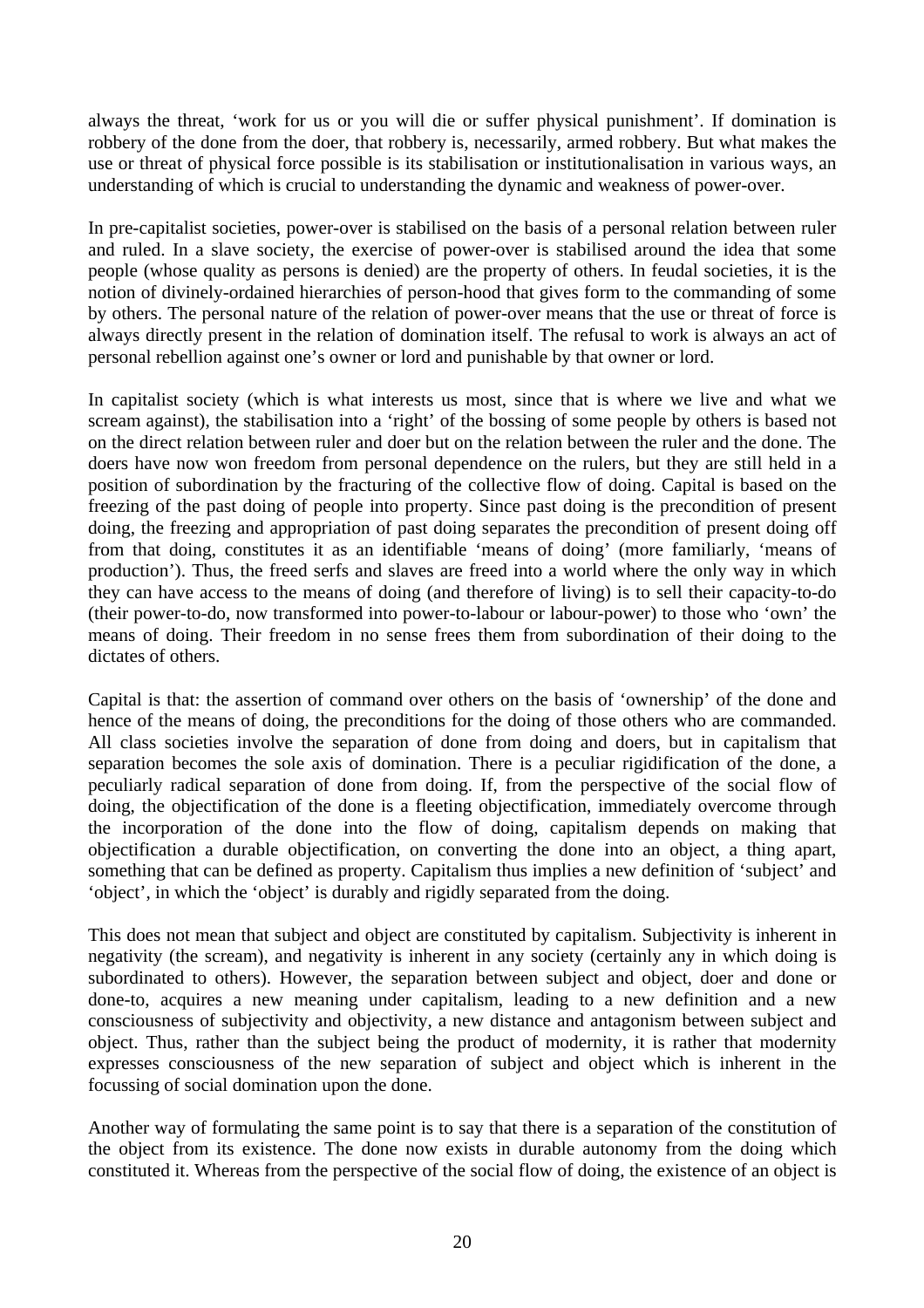merely a fleeting moment in the flow of subjective constitution (or doing), capitalism depends on the conversion of that fleeting moment into a durable objectification. But of course durable autonomy is an illusion, a very real illusion. The separation of done from doing is a real illusion, a real process in which the done nevertheless never ceases to depend on the doing. Likewise, the separation of existence from constitution is a real illusion, a real process in which existence never ceases to depend on constitution. The definition of the done as private property is the negation of the sociality of doing, but this too is a real illusion, a real process in which private property never ceases to depend on the sociality of doing. The rupture of doing does not mean that doing ceases to be social, simply that it becomes indirectly social.

Capital is based not on the ownership of people but on the ownership of the done and, on that basis, of the repeated buying of people's power-to-do. Since people are not owned, they can quite easily refuse to work for others without suffering any immediate punishment. The punishment comes rather in being cut off from the means of doing (and of survival). The use of force comes then not as part of the direct relation between capitalist and worker. Force is focused in the first place not on the doer but on the done: its focus is the protection of property, the protection of ownership of the done. It is exercised not by the individual owner of the done, for that would be incompatible with the free nature of the relation between capitalist and worker, but by a separate instance responsible for protecting the property of the done, the state. The separation of the economic and the political (and the constitution of the 'economic' and the 'political' by this separation) is therefore central to the exercise of domination under capitalism. If domination is always a process of armed robbery, the peculiarity of capitalism is that the person with the arms stands apart from the person doing the robbery, merely supervising that the robbery conforms with the law. Without this separation, property (as opposed to mere temporary possession) of the done, and therefore capitalism itself, would be impossible. This is important for the discussion of power, because the separation of the economic and the political makes it appear that it is the political which is the realm of the exercise of power (leaving the economic as a 'natural' sphere beyond question), whereas in fact the exercise of power (the conversion of power-to into power-over) is already inherent in the separation of the done from the doing, and hence in the very constitution of the political and the economic as distinct forms of social relations.

The conversion of power-to into power-over always involves the fracturing of the flow of doing, but in capitalism, to a far greater extent than in any previous society, the fracturing of the social flow of doing is the principle on which society is constructed. The fact that the property of the done is the axis on which the right to command the doing of others is based puts the breaking of the flow of doing at the centre of every aspect of social relations.

The breaking of the social flow of doing is the breaking of everything. Most obviously, the rupture of doing breaks the collective 'we'. The collectivity is divided into two classes of people: those who, by virtue of their ownership of the means of doing, command others to do, and those who, by virtue of the fact that they are deprived of access to the means of doing, do what the others tell them to do. That projection which distinguishes people from bees is now monopolised by the former class, the owners of the means of doing. For those who are told what to do, the unity of projectionand-doing which distinguishes the worst architect from the best bee is broken. Their humanity, in other words, is broken, denied. Subjectivity (projection-and-doing) is appropriated by the capitalists. The doers, deprived of the unity of projection-and-doing, lose their subjectivity, become reduced to the level of bees. They become objectivised subjects. They lose too their collectivity, their 'we-ness': we are fragmented into a multitude of I's, or, even worse, into a multitude of I's, you's, he's, she's and they's. Once the social flow of doing is broken, the we-ness which it braids is broken too.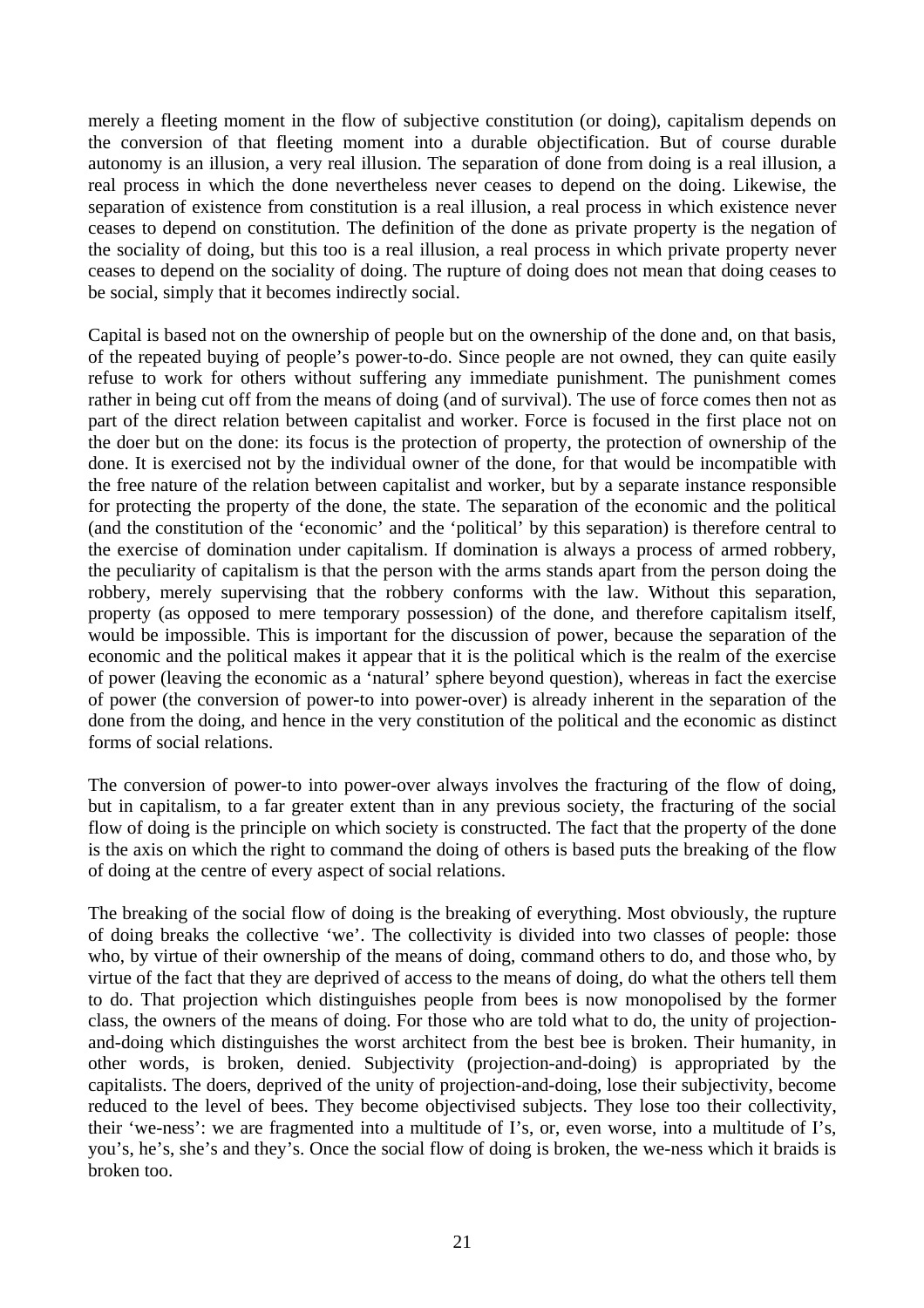The break between projection and doing is also a break between the doers and the doing. The doing is ordained by the non-doers (the commanders of doing), so that the doing becomes an alien act (an externally imposed act) for those who do. Their doing is transformed from an active doing to a passive, suffered, alien doing. Doing becomes labour. Doing which is not directly commanded by others is separated from labour and seen as less important: 'What do you do?' 'Oh, I don't do anything, I'm just a housewife.'

The separation between doer and doing, doing and done, is a growing separation. The capitalists' control of the done (and hence of the means of doing) grows and grows, accumulates and accumulates. The fact that capitalist rule is focused on the done rather than on the doers means that it is boundlessly voracious in a way in which doer-centred domination (slavery, feudalism) is not. 'Accumulate! Accumulate! That is Moses and the prophets!' (Marx, 1965, p. 595) The endless drive to increase the quantitative accumulation of the done (dead labour, capital) imposes an ever faster rhythm of doing and an ever more desperate appropriation of the product of doing by the owner of the done. The done comes to dominate the doing and the doer more and more.

The crystallisation of that-which-has-been-done into a 'thing' shatters the flow of doing into a million fragments. Thing-ness denies the primacy of doing (and hence of humanity). When we use a computer, we think of it as a thing, not of the union of our writing with the flow of doing which created the computer. Thing-ness is crystallised amnesia. The doing that created the thing (not just that specific doing, but the whole flow of doing of which it is a part) is forgotten. The thing now stands there on its own as a commodity to be sold, with its own value. The value of the commodity is the declaration of the commodity's autonomy from doing. The doing which created the commodity is forgotten, the collective flow of doing of which it is part is forced underground, turned into a subterranean stream. Value acquires a life of its own. The breaking of the flow of doing is carried to its ultimate consequences. Doing is forced underground, and with it the doers, but it is more than that: those who exercise power-over too are pushed aside by the fragmentation on which their power-over is based. The subject in capitalist society is not the capitalist. It is not the capitalists who take the decisions, who shape what is done. It is value. It is capital, accumulated value. That which the capitalists 'own', capital, has pushed the capitalists aside. They are capitalists only to the extent that they are loyal servants of capital. The very significance of ownership falls into the background. Capital acquires a dynamic of its own and the leading members of society are quite simply its most loyal servants, its most servile courtiers. The rupture of the flow of doing is carried to its most absurd consequences. Power-over is separated from the powerful. Doing is denied and the crystallised negation of doing, value, rules the world.

Instead of doing being the braiding of our lives, it is now the negation of doing, value, in the form of its visible and universal equivalent, money, which braids our lives, or rather tears our lives apart and sticks the fragments back together into a cracked whole.

IV

Power-to is inherently social and is transformed into its opposite, power-over, by the form of this sociality. Our capacity to do is unavoidably part of the social flow of doing, yet the fracturing of this flow subordinates this capacity to forces we do not control.

Doing, then, exists antagonistically, as a doing turned against itself, as a doing dominated by the done, as a doing alienated from the doer. The antagonistic existence of doing can be formulated in different ways: as an antagonism between power-to and power-over, between doing and labour,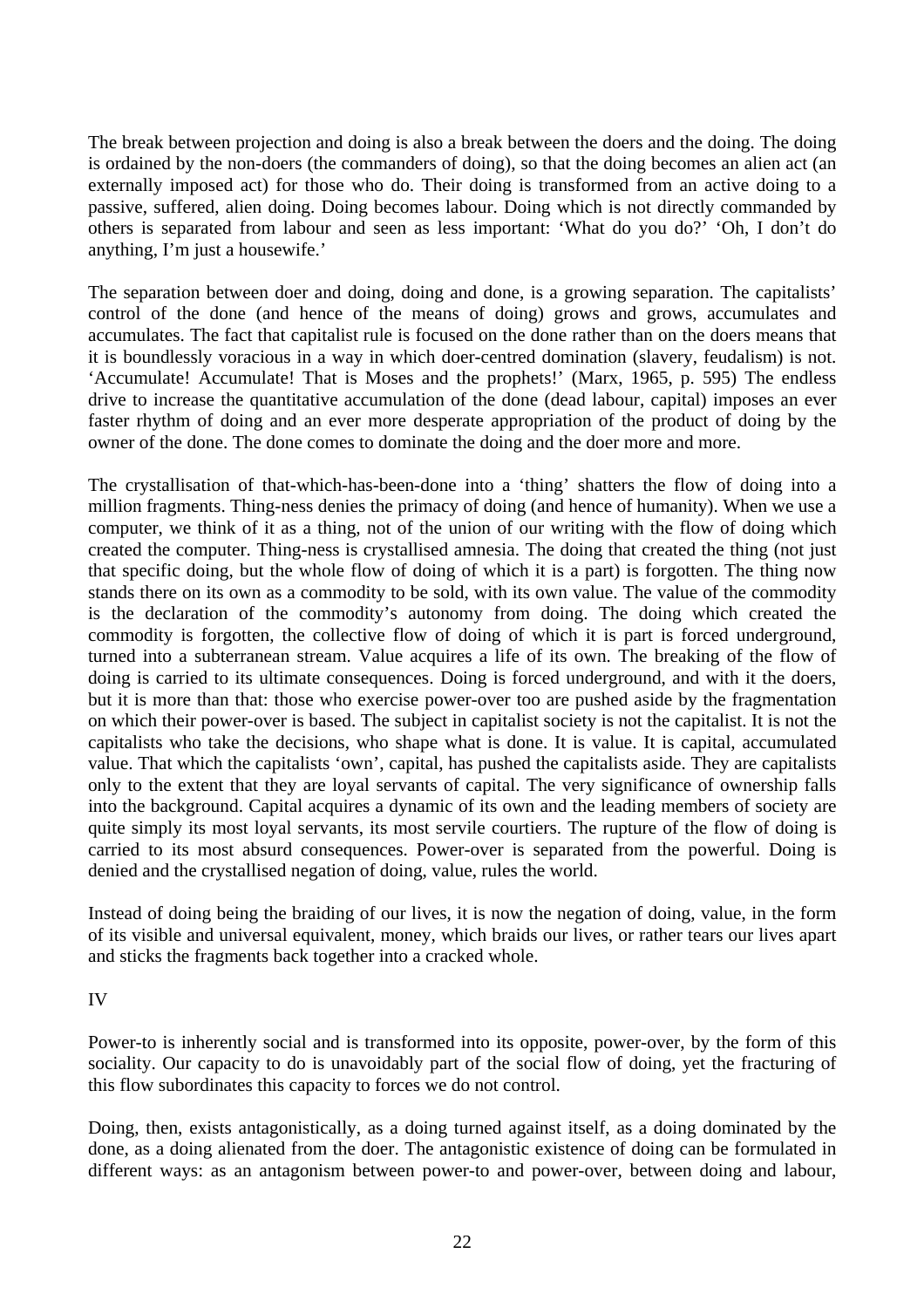between done and capital, between utility (use-value) and value, between social flow of doing and fragmentation. In each case there is a binary antagonism between the former and the latter, but it is not an external antagonism. In each case, the former exists as the latter: the latter is the mode of existence or form of the former. In each case, the latter denies the former, so that the former exists in the mode of being denied. In each case, the content (the former) is dominated by its form but exists in antagonistic tension with this form. This domination of form over content (of labour over doing, of capital over done, and so on) is the source of those horrors against which we scream.

But what is the status of that which exists in the form of being denied? Does it exist at all? Where is power-to, where is unalienated doing, where is the collective flow of doing? Do they have any sort of existence separate from the forms in which they currently exist? Are they not mere ideas, or romantic echoes of an imagined Golden Age? They are certainly not intended as a romantic harking back to a past age: whether there was ever a golden age of free doing (primitive communism) does not really matter to us now. They point not towards the past but towards a possible future: a future whose possibility depends on its real existence in the present. That which exists in the form of being denied exists, therefore and inevitably, in rebellion against this denial. There is no unalienated doing in the past, nor can it exist, hippily, in a present idyll: nevertheless, it exists, crucially, as present antagonism to its denial, as present projection-beyond-its-denial-to-a-different-world, as a presently existing not-yet. That which exists in the form of being denied is the substance of the ecstatic, the materiality of the scream, the truth which allows us to speak of the existing world as untrue.

But it is more than that. The power-to that exists in the form of power-over, in the form, therefore, of being denied, exists not only as revolt against its denial, it exists also as material substratum of the denial. The denial cannot exist without that which is denied. The done depends on the doing. The owner of the done depends on the doer. No matter how much the done denies the existence of the doing, as in the case of value, as in the case of capital, there is no way in which the done can exist without the doing. No matter how much the done dominates the doing, it depends absolutely on that doing for its existence. Rulers, in other words, always depend on those whom they rule. Capital depends absolutely upon the labour which creates it (and therefore on the prior transformation of doing into labour). That which exists depends for its existence on that which exists only in the form of its denial. That is the weakness of any system of rule and the key to understanding its dynamic. That is the basis for hope.

'Power', then, is a confusing term which conceals an antagonism (and does so in a way that reflects the power of the powerful). 'Power' is used in two quite different senses, as power-to and as powerover. The problem is sometimes addressed in English by borrowing terms from other languages and making a distinction between potentia (power-to) and potestas (power-over). However, posing the distinction in these terms can be seen as pointing merely to a difference whereas what is at issue is an antagonism, or rather, an antagonistic metamorphosis. Power-to exists as power-over, but the power-to is subjected to and in rebellion against power-over.

The struggle of the scream is the struggle to liberate power-to from power-over, the struggle to liberate doing from labour, to liberate subjectivity from its objectification. In this struggle, it is crucial to see that it is not a matter of power against power, of like against like. The struggle to liberate power-to from power-over is the struggle for the reassertion of the social flow of doing, against its fragmentation and denial. On the one side is the struggle to re-braid our lives on the basis of mutual recognition of our participation in the collective flow of doing, on the other side is the attempt to impose and re-impose the fragmentation of that flow, the denial of our doing. From the perspective of the scream, the Leninist aphorism that power is a matter of who-whom is absolutely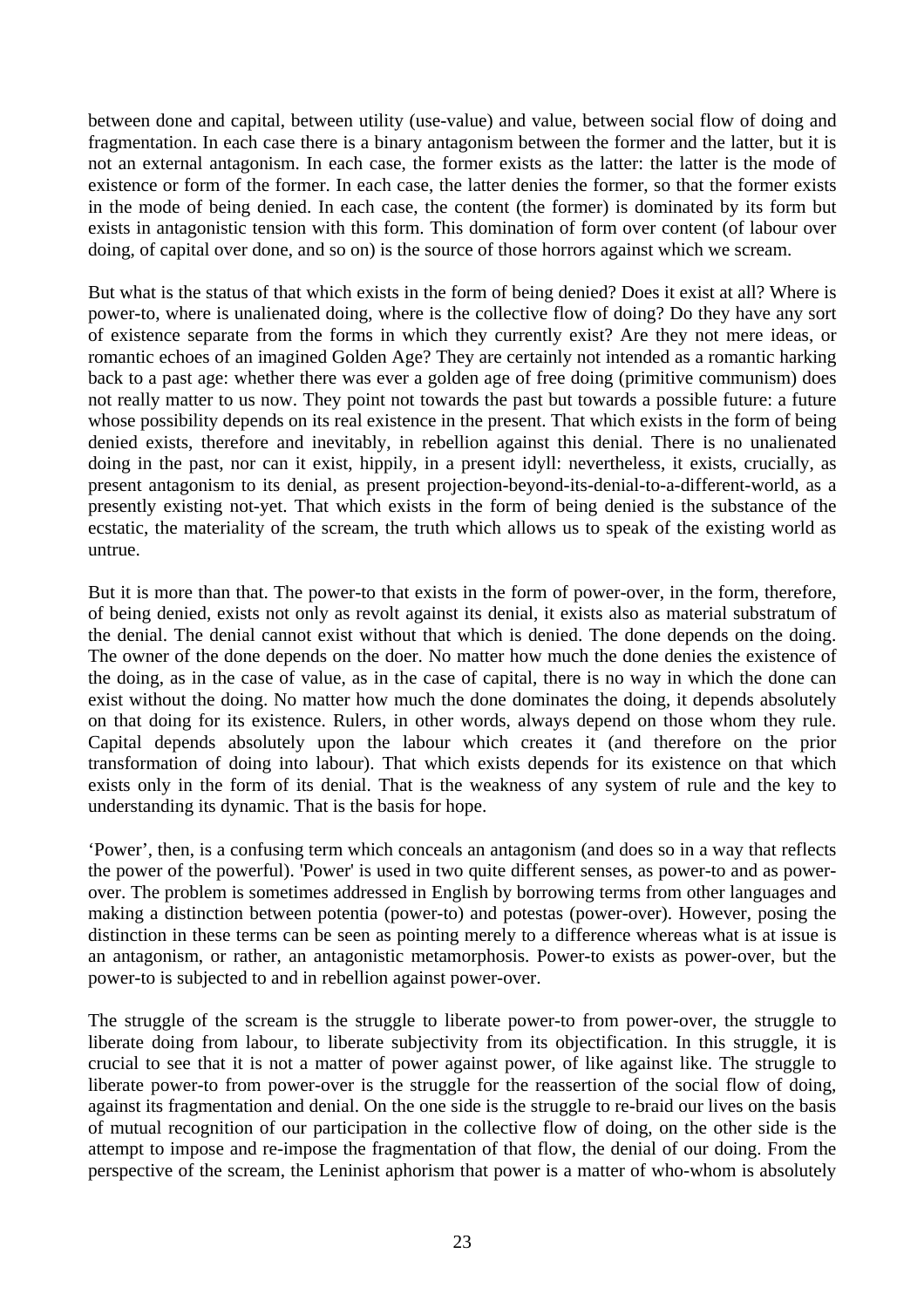false, as indeed is the Maoist saying that power comes out of the barrel of a gun: power-over comes out of the barrel of a gun, but not power-to. The struggle to liberate power-to is not the struggle to construct a counter-power, but rather an anti-power, something that is radically different from power-over. Concepts of revolution that focus on the taking of power are typically centred on the notion of counter-power. The strategy is to construct a counter-power, a power that can stand against the ruling power. Often the revolutionary movement has been constructed as a mirror image of power, army against army, party against party, with the result that power reproduces itself within the revolution itself. Anti-power, then, is not counter-power, but something much more radical: it is the dissolution of power-over, the emancipation of power-to. This is the great, absurd, inevitable challenge of the communist dream: to create a society free of power relations through the dissolution of power-over. This project is far more radical than any notion of revolution based on the conquest of power and at the same time far more realistic.

Anti-power is fundamentally opposed to power-over not only in the sense of being a radically different project but also in the fact that it exists in constant conflict with power-over. The attempt to exercise power-to in a way that does not entail the exercise of power over others, inevitably comes into conflict with power-over. Potentia is not an alternative to potestas that can simply coexist peacefully with it. It may appear that we can simply cultivate our own garden, create our own world of loving relations, refuse to get our hands dirty in the filth of power, but this is an illusion. There is no innocence, and this is true with an increasing intensity. The exercise of power-to in a way that does not focus on value creation can exist only in antagonism to power-over. This is due not to the character of power-to (which is not inherently antagonistic) as to the voracious nature, the 'were-wolf hunger' (Marx 1965, p. 243) of power-over. Power-to, if it does not submerge itself in power-over, can exist, overtly or latently, only as power-against, as anti-power.

It is important to stress the anti-ness of power-to under capitalism, because most mainstream discussions of social theory overlook the antagonistic nature of developing one's potential. The antagonistic nature of power is overlooked and it is assumed that capitalist society provides the opportunity to develop human potential (power-to) to the full. Money, if it is seen as being relevant at all (and, amazingly, it is generally not mentioned in discussions of power, presumably on the basis that money is economics and power is sociology), is generally seen in terms of inequality (unequal access to resources, for example), rather than in terms of command. Power-to, it is assumed, is already emancipated.

The same point can be made in relation to subjectivity. The fact that power-to can exist only exist as antagonism to power-over (as anti-power) means of course that, under capitalism, subjectivity can only exist antagonistically, in opposition to its own objectification. To treat the subject as already emancipated, as most mainstream theory does, is to endorse the present objectification of the subject as subjectivity, as freedom. Many of the attacks on subjectivity by structuralists or postmodernists can perhaps be understood in this sense, as attacks on a false notion of an emancipated (and hence autonomous and coherent) subjectivity. To argue here for the inevitability of taking subjectivity as our starting point is not to argue for a coherent or autonomous subjectivity. On the contrary, the fact that subjectivity can exist only in antagonism to its own objectification means that it is torn apart by that objectification and its struggle against it.

This book is an exploration of the absurd and shadowy world of anti-power. It is shadowy and absurd simply because the world of orthodox social science (sociology, political science, economics and so on) is a world in which power is so completely taken for granted that nothing else is visible. In the social science that seeks to explain the world as it is, to show how the world works, power is the keystone of all categories, so that, in spite of (indeed, because of) its proclaimed neutrality, this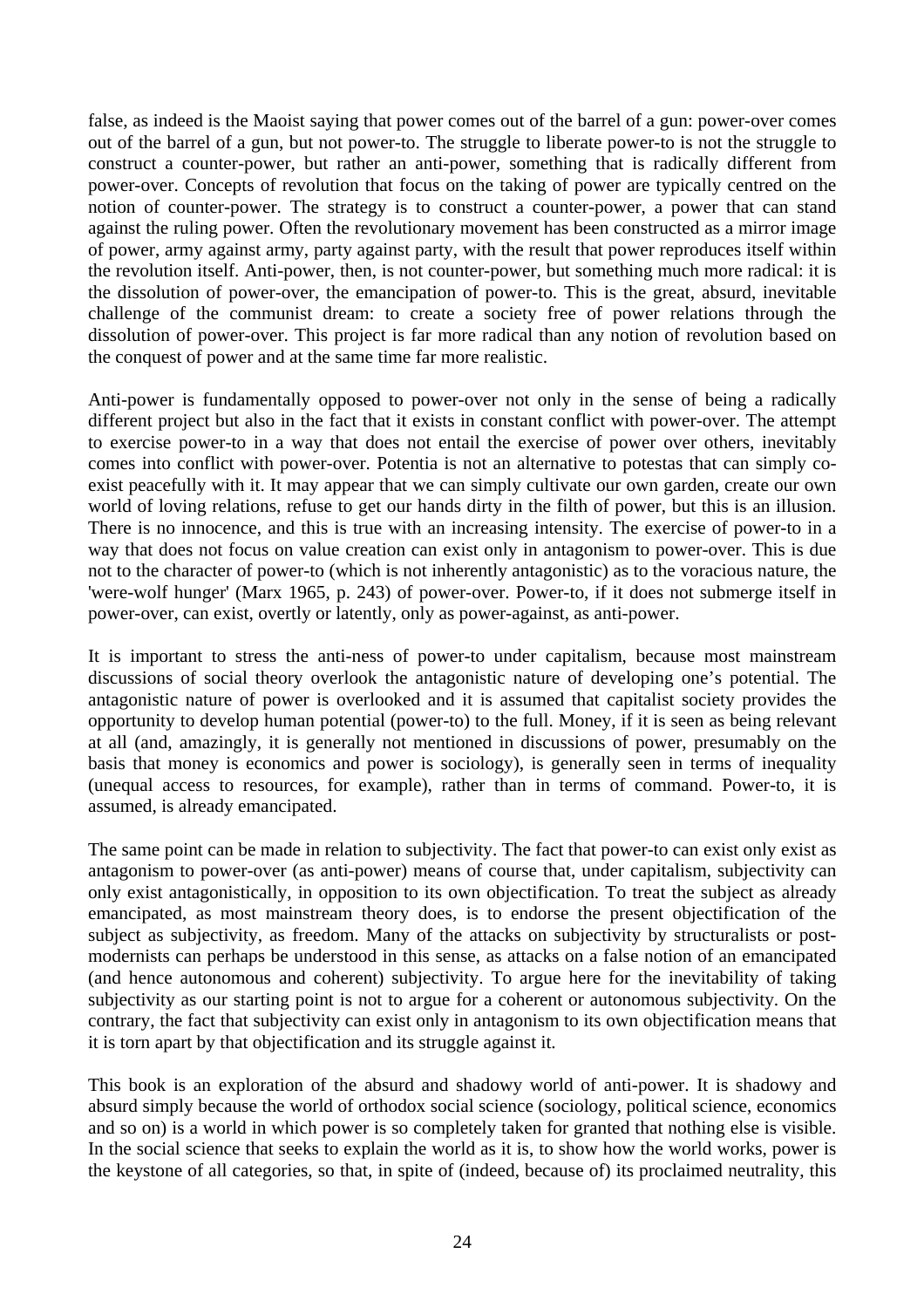social science participates actively in the separation of subject and object which is the substance of power. To us, power is of interest only in so far as it helps us to understand the challenge of antipower: the study of power on its own, in abstraction from the challenge and project of anti-power, can do nothing but actively reproduce power.

## V

We have presented the issue of power in terms of a binary antagonism between doing and done, in which the done, existing in the form of capital (apparently controlled by, but actually in control of, the capitalists) subordinates, ever more voraciously, all doing to the sole purpose of its selfexpansion.

But is this not too simple? Surely that which we scream against is far more complex than this? What about the way that doctors treat their patients, what about the way that teachers treat their students, that parents treat their children? What of the treatment of blacks by whites? What about the subordination of women to men? Is it not too simplistic, too reductionist, to say that power is capital and capital is power? Are there not many different types of power?

Foucault in particular makes the argument that it is mistaken to think of power in terms of a binary antagonism, that we must think of it rather in terms of a 'multiplicity of relations of force'. (1976, p. 121) Corresponding to the multiplicity of power relations there is then a multiplicity of resistances, 'present everywhere in the network of power. In relation to power, there is therefore not one place of the great Refusal – soul of revolt, hearth of all rebellion, pure law of the revolutionary. But resistances which are special cases: possible, necessary, improbable, spontaneous, wild, solitary, concerted, rampant, violent, irreconcilable, ready to negotiate, interested, or sacrificial: by definition, they can exist only on the strategic field of the relations of power'. (1976, p. 126)

In terms of our scream, that would suggest an endless multiplicity of screams. And indeed it is so: we scream in many different ways and for many different reasons. From the beginning of our argument it was stressed that the 'we-ness' of 'we scream' is a central question in this book, not a simple assertion of identity. Why, then, insist on the binary nature of an over-riding antagonism between doing and done? It cannot be a matter of an abstract defence of a Marxist approach – that would make no sense. Nor is it in any sense the intention to impose a single identity or unity upon the manifest multiplicity of resistance, to subordinate all the variety of resistances to the a priori unity of the Working Class. Nor can it be a matter of emphasising the empirical role of the working class and its importance in relation to 'other forms of struggle'.

In order to explain our insistence on the binary nature of the antagonism of power (or, in more traditional terms, our insistence on a class analysis), it is necessary to retrace our steps. The starting point of the argument here is not the urge to understand society or to explain how it works. Our starting point is much more pointed: the scream, the drive to change society radically. It is from that perspective that we ask how society works. That starting point led us to place the question of doing in the centre of our discussion, and this in turn led us to the antagonism between doing and done.

Obviously, other perspectives are possible. It is more common to start positively, with the question of how society works. Such a perspective does not necessarily lead to a focus on doing and the way in which doing is organised. In the case of Foucault, it leads rather to a focus on talking, on language. This perspective certainly allows him to elucidate the enormous richness and complexity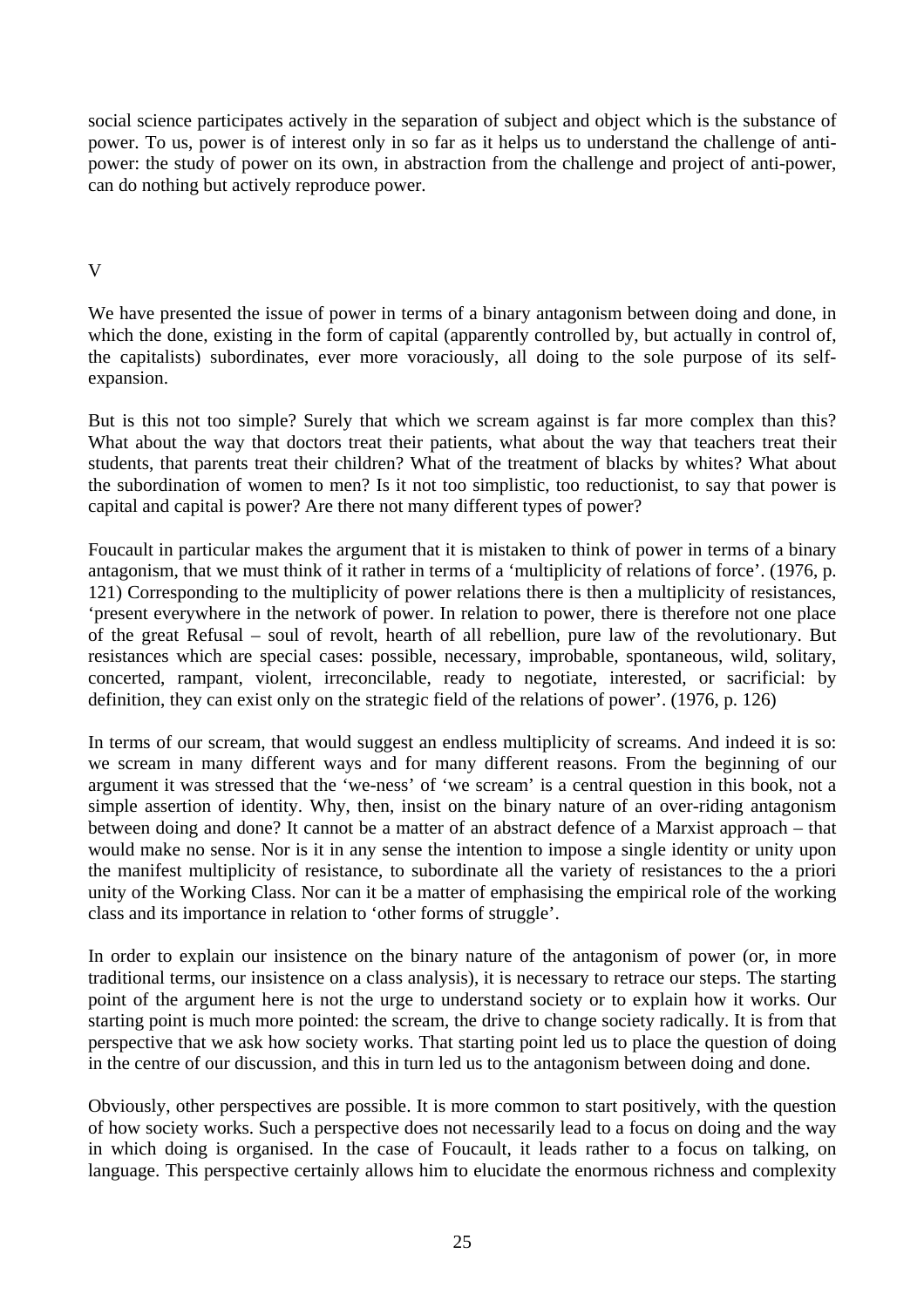of power relations in contemporary society and, more important from our perspective, the richness and complexity of resistance to power. However, the richness and complexity is the richness of a still photograph, or of a painting. There is no movement in the society that Foucault analyses: change from one still photograph to another, but no movement. There cannot be, unless the focus is on doing and its antagonistic existence. Thus, in Foucault's analysis, there are a whole host of resistances which are integral to power, but there is no possibility of emancipation. The only possibility is an endlessly shifting constellation of power-and-resistance.

The argument in this chapter has led to two important results, which it is worth reiterating. Firstly, the focus on doing has led to an intimation of the vulnerability of power-over. The done depends on the doer, capital depends on labour. That is the crucial chink of light, the glimmer of hope, the turning-point in the argument. The realisation that the powerful depend on the 'powerless' transforms the scream from a scream of anger to a scream of hope, a confident scream of antipower. This realisation takes us beyond the merely radical-democratic perspective of an endless struggle against power to a position from which we can pose the issue of the vulnerability of capital and the real possibility of social transformation. From this perspective, then, we must ask of any theory not so much how it illuminates the present, but what light it throws on the vulnerability of rule. What we want is not a theory of domination, but a theory of the vulnerability of domination, of the crisis of domination. The emphasis on understanding power in terms of a 'multiplicity of relations of force' does not give us any basis for posing this question. Indeed, on the contrary, it tends to exclude the question, for, while resistance is central to Foucault's approach (at least in his later work), the notion of emancipation is ruled out as being absurd, for it pre-supposes, as Foucault correctly points out, the assumption of a unity in the relations of power.

To pose the question of the vulnerability of power thus requires two steps: the opening of the category of power to reveal its contradictory character, which has been described here in terms of the antagonism between power-to and power-over; and secondly, the understanding of this antagonistic relation as an internal relation. Power-to exists as power-over: power-over is the form of power-to, a form which denies its substance. Power-over can exist only as transformed power-to. Capital can exist only as the product of transformed doing (labour). That is the key to its weakness. The issue of form, so central to Marx's discussion of capitalism, is crucial for an understanding of the vulnerability of domination. The distinction which Negri makes (and develops so brilliantly) between constituent and constituted power takes the first of these two steps and opens up an understanding of the self-antagonistic nature of power as a pre-condition for talking about revolutionary transformation. However, the relation between constituent and constituted power remains an external one. Constitution (the transformation of constituent into constituted power) is seen as a reaction to the democratic constituent power of the multitude. This, however, tells us nothing about the vulnerability of the process of constitution. In the face of power-over (constituted power) it tells us of the ubiquity and force of the absolute struggle of the multitude, but it tells us nothing of the crucial nexus of dependence of power-over (constituted power) upon power-to (constituent power). In this sense, for all the force and brilliance of his account, Negri remains at the level of radical-democratic theory.

Does this emphasis on the perspective of the scream lead us then to an impoverished view of society? The argument above seems to suggest that the perspective of the scream leads to a binary view of the antagonism between doing and done, and that in such a perspective there is no room for the 'multiplicity of forces' which Foucault sees as essential to the discussion of power. This seems to suggest a split between the revolutionary or negative perspective and the understanding of the undoubted richness and complexity of society. This would indeed be the case (and would constitute a major problem for our argument) if it were not for the second result of our previous discussion,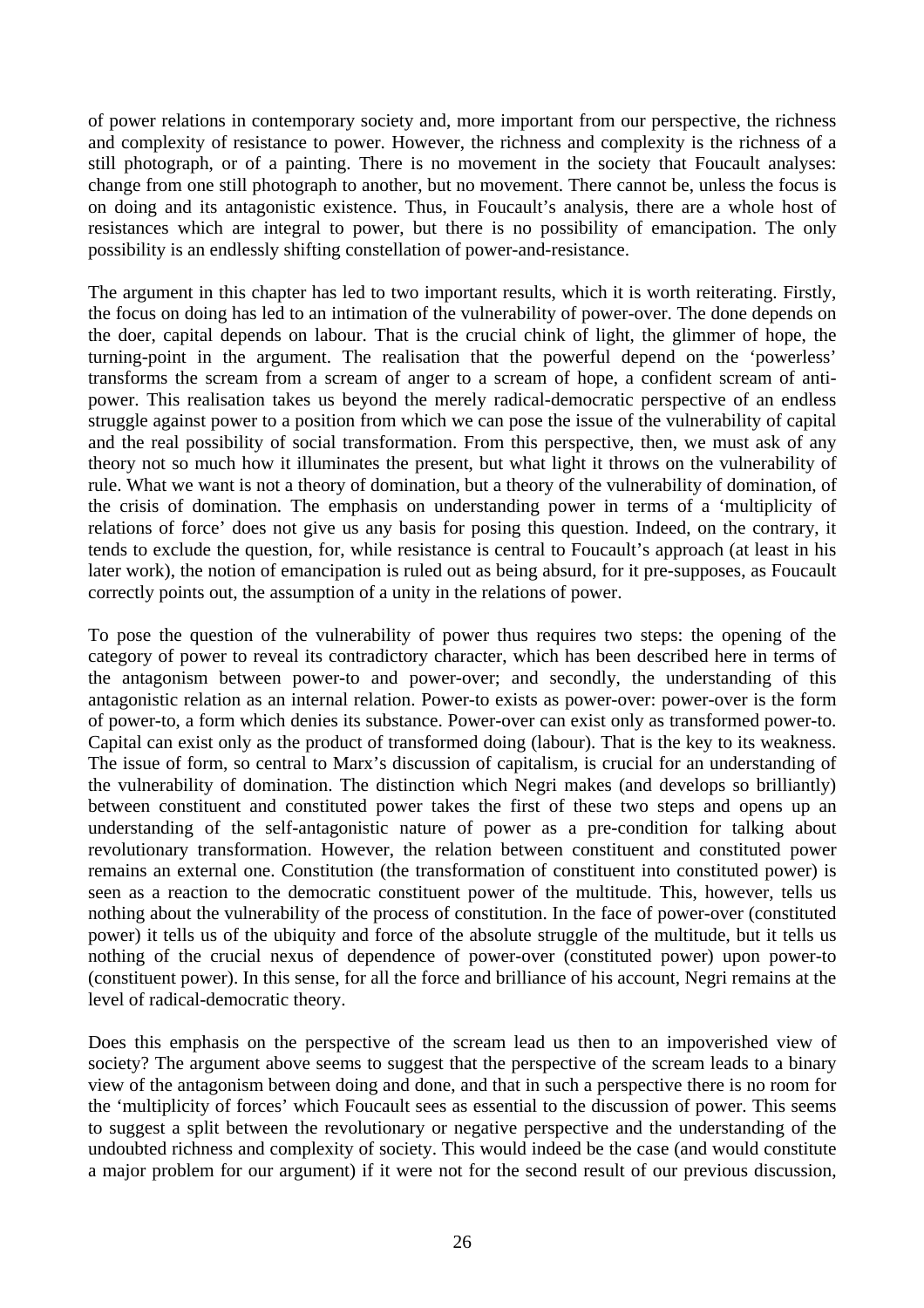namely that the antagonistic relation between doing and done, and specifically the radical fracturing of the flow of doing that is inherent in the fact that power-over exists as ownership of the done, means a multiple fragmentation of doing (and of social relations). In other words, the very understanding of social relations as being characterised by a binary antagonism between doing and done means that this antagonism exists in the form of a multiplicity of antagonisms, a great heterogeneity of conflict. There are indeed a million forms of resistance, an immensely complex world of antagonisms. To reduce these to an empirical unity of conflict between capital and labour, or to argue for a hegemony of working class struggle, understood empirically, or to argue that these apparently non-class resistances must be subsumed under class struggle, would be an absurd violence. The argument here is just the contrary: the fact that capitalist society is characterised by a binary antagonism between doing and done means that this antagonism exists as a multiplicity of antagonisms. It is the binary nature of power (as antagonism between power-to and power-over) that means that power appears as a 'multiplicity of forces'. Rather than starting with the multiplicity, we need to start with the prior multiplication that gives rise to this multiplicity. Rather than starting with the multiple identities (women, blacks, gays, Basques, Irish and so on), we need to start from the process of identification that gives rise to those identities. In this perspective, one aspect of Foucault's enormously stimulating writings is precisely that, without presenting it in those terms, he greatly enriches our understanding of the fragmentation of the flow of doing, our historical understanding of what we shall characterise in the next chapter as the process of fetishisation.

A last point needs to be dealt with before passing on to the discussion of fetishism. It is an important part of Foucault's argument that power should not be seen in purely negative terms, that we must also understand the way in which power constitutes reality and constitutes us. That is clearly so: we are conceived and born not in a power-free vacuum but in a power-traversed society: we are products of that society. Foucault, however, fails to open up the category of power, to point to the fundamental antagonism that characterises it. Thus, we can say, for example, that we are products of capital, or that everything we consume is a commodity. That is clearly so, but it is deceptive. It is only when we open up these categories, when we say, for example, that the commodity is characterised by an antagonism between value and use-value (utility), that use-value exists in the form of value, and in rebellion against this form, that the full development of our human potential pre-supposes our participation in this rebellion, and so on: it is only then that we can make sense of the statement that everything we consume is a commodity. It is only then that it makes sense to speak of the commodity-form as a form of relations to be rejected and fought against. Similarly, with power: it is only when we open up the category of power and see powerover as the form of power-to that we can fully understand power-over as a form of social relations to be rejected and fought against.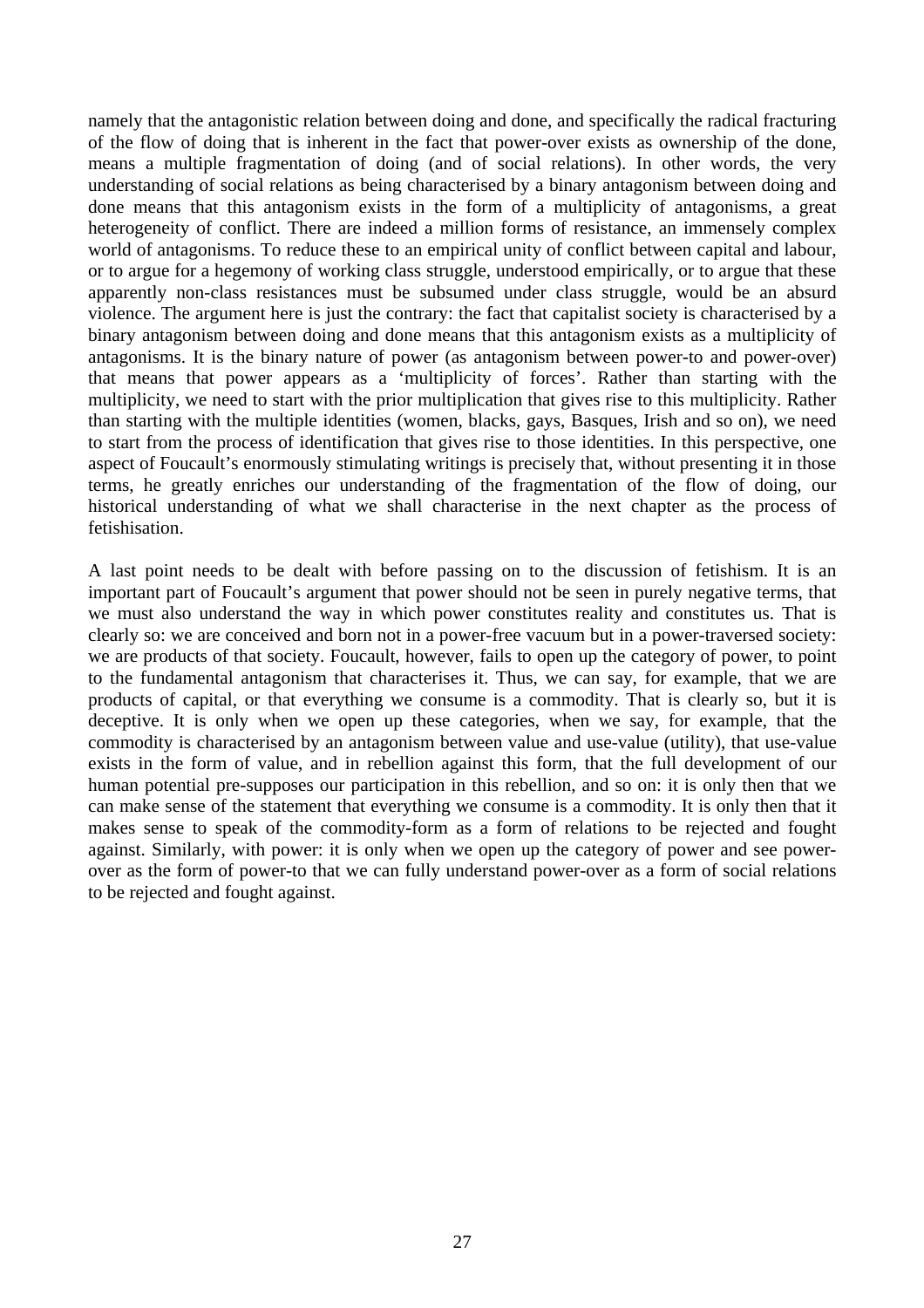# **Chapter 4 - Fetishism**

The Tragic Dilemma: The Urgent Impossibility of Revolution

## I

In the last chapter, we argued that the transformation of power-to into power-over is centred on the rupture of the social flow of doing. In capitalism, the done is severed from and turned against the doing. This severing of the done from the doing is the core of a multiple fracturing of all aspects of life.

Without naming names, we have already entered upon a discussion of fetishism. Fetishism is the term that Marx uses to describe the rupture of doing. Fetishism is the core of Marx's discussion of power and central to any discussion of changing the world. It is the centrepiece of the argument of this book.

Fetishism is a category that does not fit easily into normal academic discourse. Partially for that reason, it has been relatively neglected by those who would force Marxism into the moulds of the different academic disciplines. Although it is a central category in Marx's Capital, it is almost completely ignored by those who regard themselves as Marxist economists. It is similarly overlooked by Marxist sociologists and political scientists, who usually prefer to start from the category of class and adapt it to the frameworks of their disciplines. Fetishism, in so far as it is discussed at all, is often seen as falling in the realm of philosophy or cultural criticism. Relegated and classified in this way, the concept loses its explosive force.

The force of the concept lies in that it refers to an unsustainable horror: the self-negation of doing.

# II

The young Marx discusses the self-negation of doing not in terms of fetishism but in terms of 'alienation' or 'estrangement'. Alienation, a term now often used to describe a general social malaise, refers in Marx's discussion to the rupturing of doing which is characteristic of the capitalist organisation of production.

In his discussion of 'estranged labour' in the Economic and Philosophic Manuscripts of 1844, Marx starts from the process of production, arguing that under capitalism production is not just production of an object, but production of an object that is alien to the producer: 'The alienation of the worker in his product means not only that his labour becomes an object, an external existence, but that it exists outside him, independently, as something alien to him, and that it becomes a power on its own confronting him. It means that the life which he has conferred on the object confronts him as something hostile and alien.' (1975, p. 272; emphasis in the original)

The sundering of doer from done is inevitably the sundering of the doer himself. The production of an alien object is inevitably an active process of self-estrangement. 'How could the worker come to face the product of his activity as a stranger, were it not that in the very act of production he was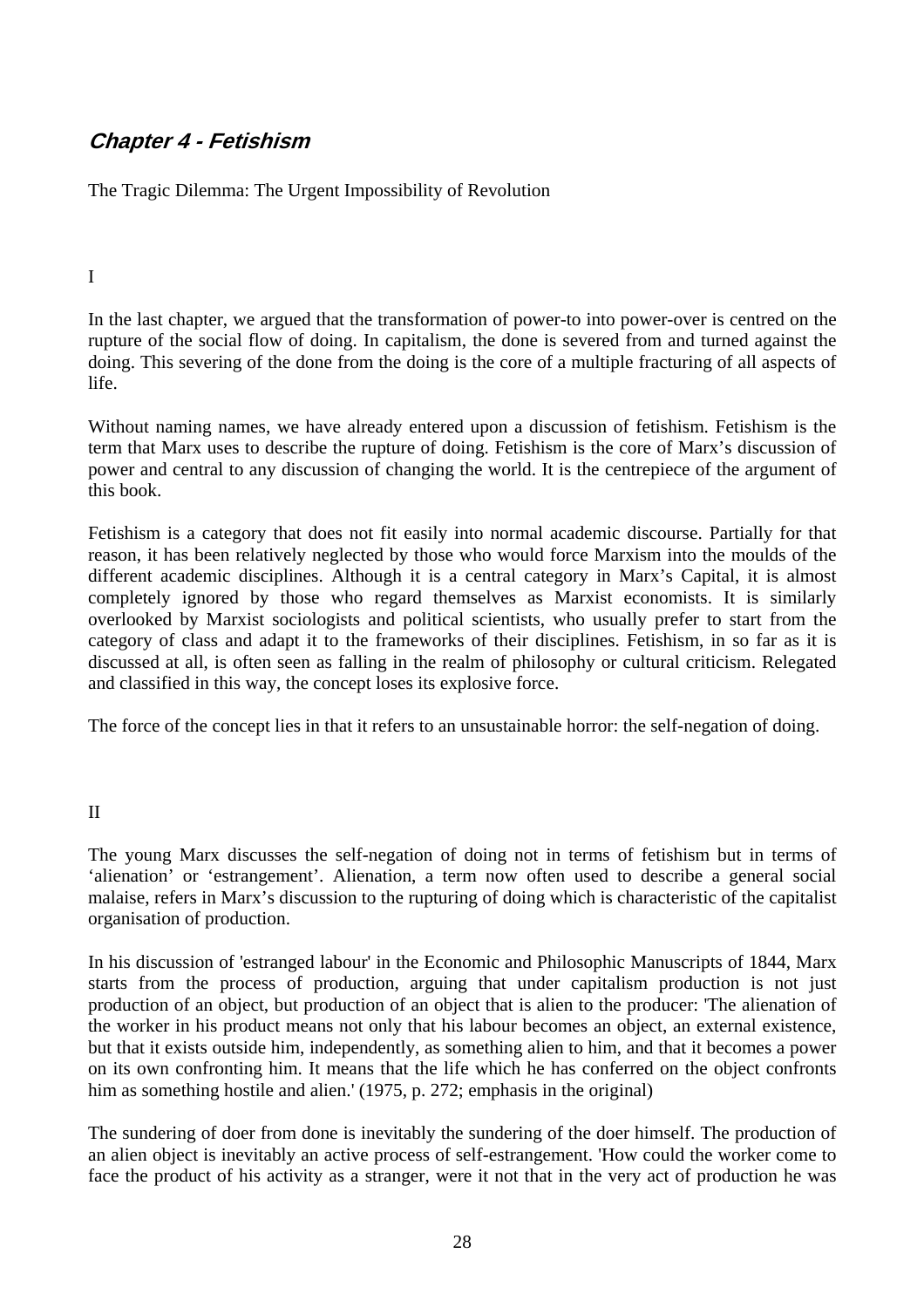estranging himself from himself?...If then the product of labour is alienation, production itself must be active alienation, the alienation of activity, the activity of alienation.' (1975, p. 274) Alienation of man from his own activity is self-estrangement: it is the worker himself who actively produces his own estrangement.

The rupture of the doer from the done is the negation of the doer's power-to. The doer is turned into a victim. Activity is turned into passivity, doing into suffering. Doing is turned against the doer. 'This relation is the relation of the worker to his own activity as an alien activity not belonging to him; it is activity as suffering, strength as weakness, begetting as emasculating, the worker's own physical and mental energy, his personal life - for what is life but activity? - as an activity which is turned against him, independent of him and not belonging to him.' (1975, p. 275)

Alienation is the production of humans who are damaged, maimed, deprived of their humanity: 'In tearing away from man the object of his production, therefore, estranged labour tears from him his species-life, his real objectivity as a member of the species, and transforms his advantage over animals into the disadvantage that his inorganic body, nature, is taken away from him'. (1975, p. 277) This 'tearing away from man the object of his production' alienates him from his collective humanity, his 'species-being': 'Estranged labour turns ... man's species-being ... into a being alien from him, into a means for his individual exstence.' (1975, p. 277) This implies the fragmentation of the collective human subject, the 'estrangement of man from man'. (1975, p. 277). Mutual recognition is broken, not just between ruler and ruled, but between the workers themselves. 'What applies to a man's relation to his work, to the product of his labour and to himself, also holds of a man's relation to the other man, and to the other man's labour and object of labour. In fact, the proposition that man's species-nature is estranged from him means that one man is estranged from the other, as each of them is from man's essential nature.' (MECW3, 277) The term 'species-life' or 'species-being' refers surely to nothing other than the social flow of human doing, the material braiding of a mutually recognitive 'we'.

This estrangement of man from man is not only an estrangement between workers but also the production of the non-worker, the master. 'If the product of labour does not belong to the worker, if it confronts him as an alien power, then this can only be because it belongs to some other man than the worker.' (MECW3, 278). Estranged labour is the active producing of domination, the active conversion of power-to into power-over: 'Just as he creates his own production as the loss of his reality, as his punishment; his own product as a loss, as a product not belonging to him; so he creates the domination of the person who does not produce over the product. Just as he estranges his activity from himself, so he confers upon the stranger an activity which is not his own.' (MECW3, 279)

The notion of alienation thus refers to the breaking of the social flow of doing, the turning of doing against itself. This is not the result of fate or divine intervention: human doing is the only subject, the sole constitutive power. We are the only gods, the sole creators. Our problem, as creators, is that we are creating our own destruction. We create the negation of our own creation. Doing negates itself. Activity becomes passivity, doing becomes non-doing, being. Alienation points both to our dehumanisation and to our complicity in the production of our own dehumanisation. But how can maimed, dehumanised, alienated people possibly create a liberated, human society? Alienation signals not only the urgency but also, apparently, the impossibility of revolutionary change.

# III

The rupture of doing and done is introduced right at the beginning of Capital. Echoing the words of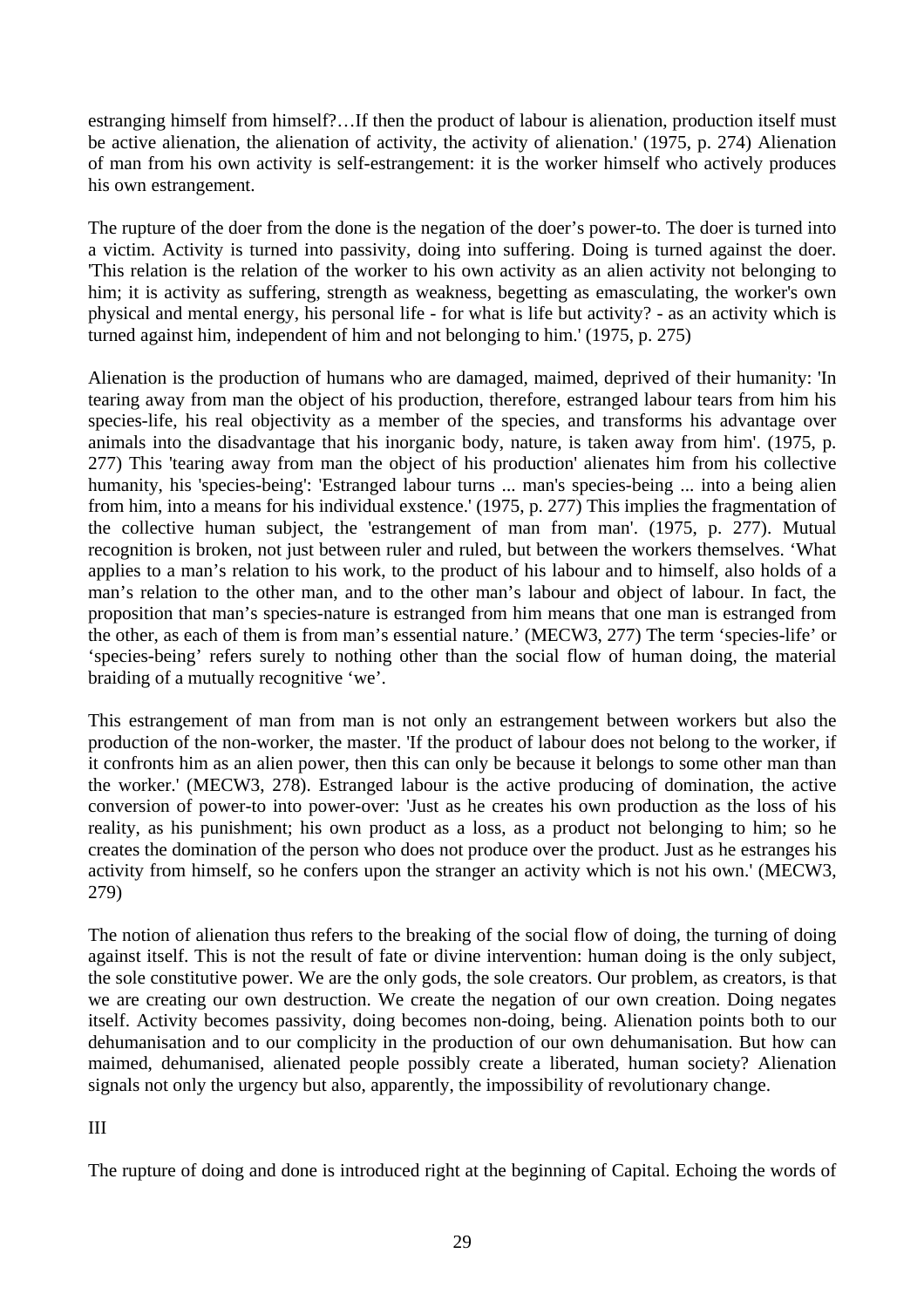the 1844 Manuscripts ('The alienation of the worker in his product means … that … it exists outside him, independently, as something alien to him, and that it becomes a power on its own confronting him.'), Marx begins the second paragraph of Capital saying, 'A commodity is, in the first place, an object outside us. ' (1965, p. 35) The commodity is an object produced by us, but standing outside us. The commodity takes on a life of its own in which its social origin in human labour is extinguished. It is a product which denies its own character as product, a done which denies its own relation to doing.

The commodity is the point of fracture of the social flow of doing. As a product produced for exchange, it stands at the unhinging or dis-articulation of social doing. It is of course the product of a social doing, but the fact that it is produced for exchange on the market breaks the flow of doing, makes the thing stand apart from the doing of which it is both product and precondition. It stands on its own to be sold on the market, the work that produced it forgotten. The labour which produces it is social (labour for others), but it is indirectly social, it is labour for others which exists in the form of labour for oneself. The sociality of doing is ruptured, and with it the process of mutual recognition and social validation. Mutual recognition is removed from the producers and transferred to their products: it is the product which is recognised socially, in the process of exchange. Recognition of doing is expressed as the value of the product. It is now the quantitative, monetary measure of value (price) which provides social validation for the doing of people. It is money which tells you whether what you do is socially useful.

The commodity, then, is not a thing to be taken at face value. Analysis allows us to discern the labour that has produced the commodity and to see labour as the substance of its value, but that just leads us on to a far bigger question: why is it that the doing which produced the commodity is negated? 'Political Economy has indeed analysed, however incompletely, value and its magnitude, and has discovered what lies beneath these forms. But it has never once asked the question why labour is represented by the value of its product and labour-time by the magnitude of that value.' (1965, p. 80)

Capital is a study of the self-negation of doing. From the commodity, Marx moves on to value, money, capital, profit, rent, interest – ever more opaque forms of the occultation of doing, ever more sophisticated forms of the suppression of power-to. Doing (human activity) disappears further and further from sight. Things rule. It is in this world where things rule, where the novum of human creativity disappears from sight, in this 'enchanted, perverted, topsy-turvy world' (Marx 1975, p. 830), that it becomes possible to speak of the 'laws of capitalist development'. It is on the basis of the critique of this insanity that it becomes possible to criticise the categories of the political economists, the rationality and laws of their analysis of an irrational, perverted world.

The core of all this is the separation of the done from the doing. This is inherent in the commodity, and receives its fully developed form in capital, the appropriation of the done by the owners of the past done (and therefore of the means of doing), the accumulation of done upon done, the accumulation of capital. 'Accumulate! Accumulate! That is Moses and the prophets!' Accumulation is simply the voracious, relentless process of separating done from doing, of turning the done (as means of doing) against the doers in order to subject their future doing to the sole end of further accumulation. It is this ever-renewed process that gives a specific form to doing (as abstract labour, labour abstracted from any particular content, value production, surplus value production) and to the done (as value, as commodity, as money, as capital): all aspects of the ever-repeated rupture of the collective flow of doing.

Marx now refers to this process of rupture not as alienation, but as 'fetishism'. In his discussion of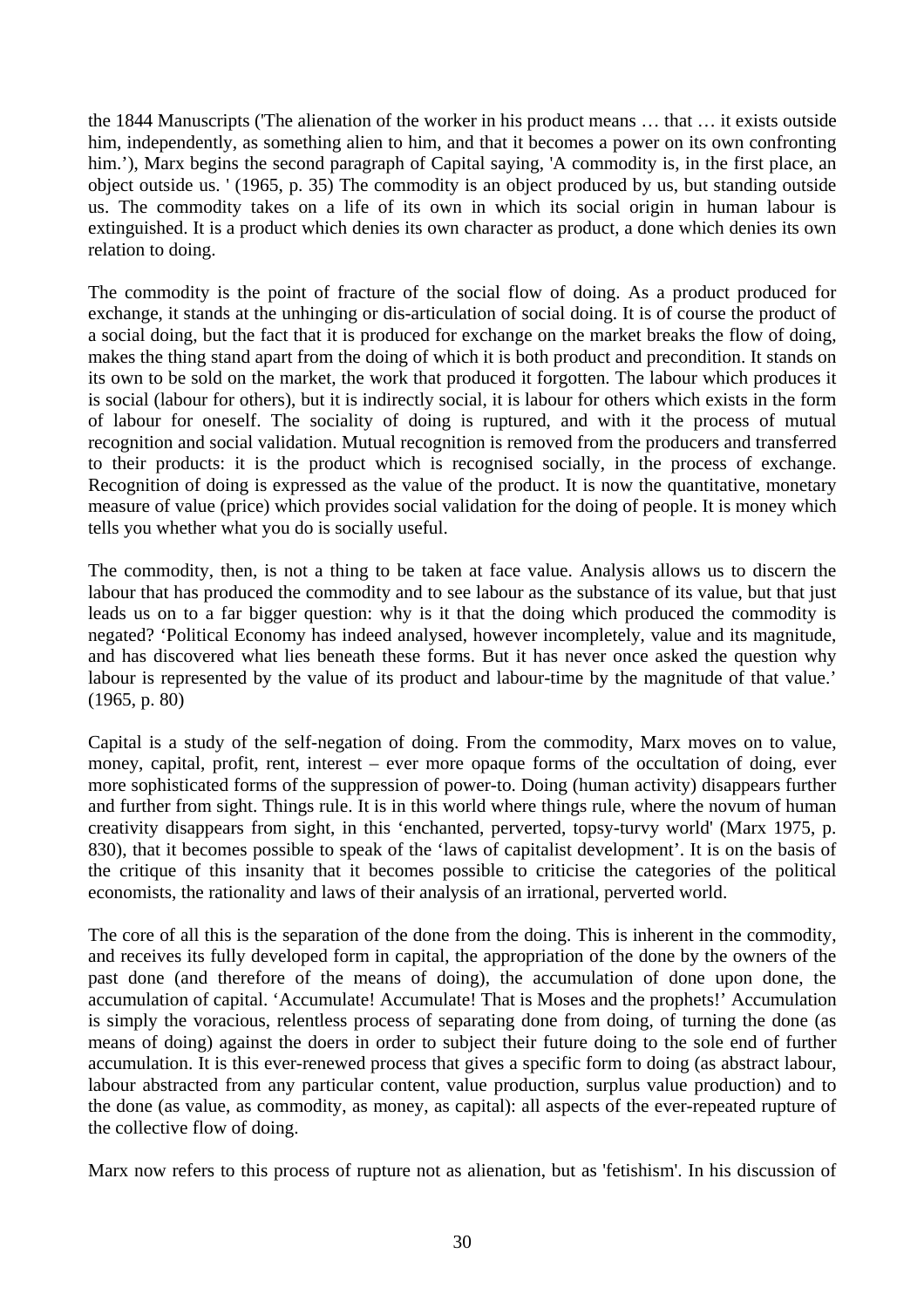fetishism at the end of chapter 1 of the first volume of Capital, he explains: 'In order ... to find an analogy, we must have recourse to the mist-enveloped regions of the religious world. In that world the productions of the human brain appear as independent things endowed with life, and entering into relation both with one another and with the human race.'(1965, p. 72) The commodity is 'a very queer thing, abounding in metaphysical subtleties and theological niceties' (1965, p. 71). The 'mystical character of commodities', Marx says, comes not from their use value, but from the commodity form itself, that is, from the fact that the product of labour assumes the form of a commodity. 'The equality of all sorts of human labour is expressed objectively by their products all being equally values; the measure of the expenditure of labour-power by the duration of that expenditure, takes the form of the quantity of value of the products of labour; and finally, the mutual relations of the producers, within which the social character of their labour affirms itself, take the form of a social relation between the products. A commodity is therefore a mysterious thing, simply because in it the social character of men's labour appears to them as an objective character stamped upon the product of that labour; because the relation to the sum total of their own labour is presented to them as a social relation, existing not between themselves, but between the products of their labour.'(1965, p. 72).

Just as Marx had insisted on understanding self-estrangement as the product of self-estranged labour, so he emphasises that the peculiar character of commodities has its origin in the 'peculiar social character of the labour that produces them'.(1965, p. 72) Commodity production is indirectly social labour: although the products are produced for social use, the form of production is private. 'Since the producers do not come into social contact with each other until they exchange their products, the specific social character of each producer's labour does not show itself except in the act of exchange. In other words, the labour of the individual asserts itself as a part of the labour of society, only by means of the relations the act of exchange establishes directly between the products, and indirectly, through them, between the producers. To the latter, therefore, the relations connecting the labour of one individual with that of the rest appear, not as direct relations between individuals at work, but as what they really are, material relations between persons and social relations between things.'(1965, p. 73; my emphasis). Social relations do not merely appear to be relations between things: rather, this appearance reflects the real fracturing of doing and done, the real rupture of the community of doing. Relations between doers really are refracted through relations between things (between dones that deny their origin in the sociality of doing). These things are the fetishised forms of the relations between producers, and, as such, they deny their character as social relations. Commodities, value, money conceal, 'instead of disclosing, the social character of private labour, and the social relations between the individual producers'.(1965, p. 76)

The fracturing of social relations is consolidated by bourgeois thought, which takes these fetishised forms as its basis rather than criticising them. 'The categories of bourgeois economy consist of such like forms. They are forms of thought expressing with social validity the conditions and relations of a definite, historically determined mode of production, viz., the production of commodities.'(1965, p. 76) There is, then, no clear distinction here between thought and reality, theory and practice. Theory is an element of practice, actively contributing to the production and reproduction of the separation of doing from done.

The starting point for our thought is the fetishised world which confronts us. We are born into a world in which the community of doing is fractured. The separation of doing and done permeates our whole relation to the world and to those around us. Our vision of the world is already preshaped before we begin to reflect critically. Power-over, that separation of doing and done which is inherent in the production of commodities for the market, presents itself here impersonally. Marx introduces fetishism in the context of the production and exchange of commodities. This is not,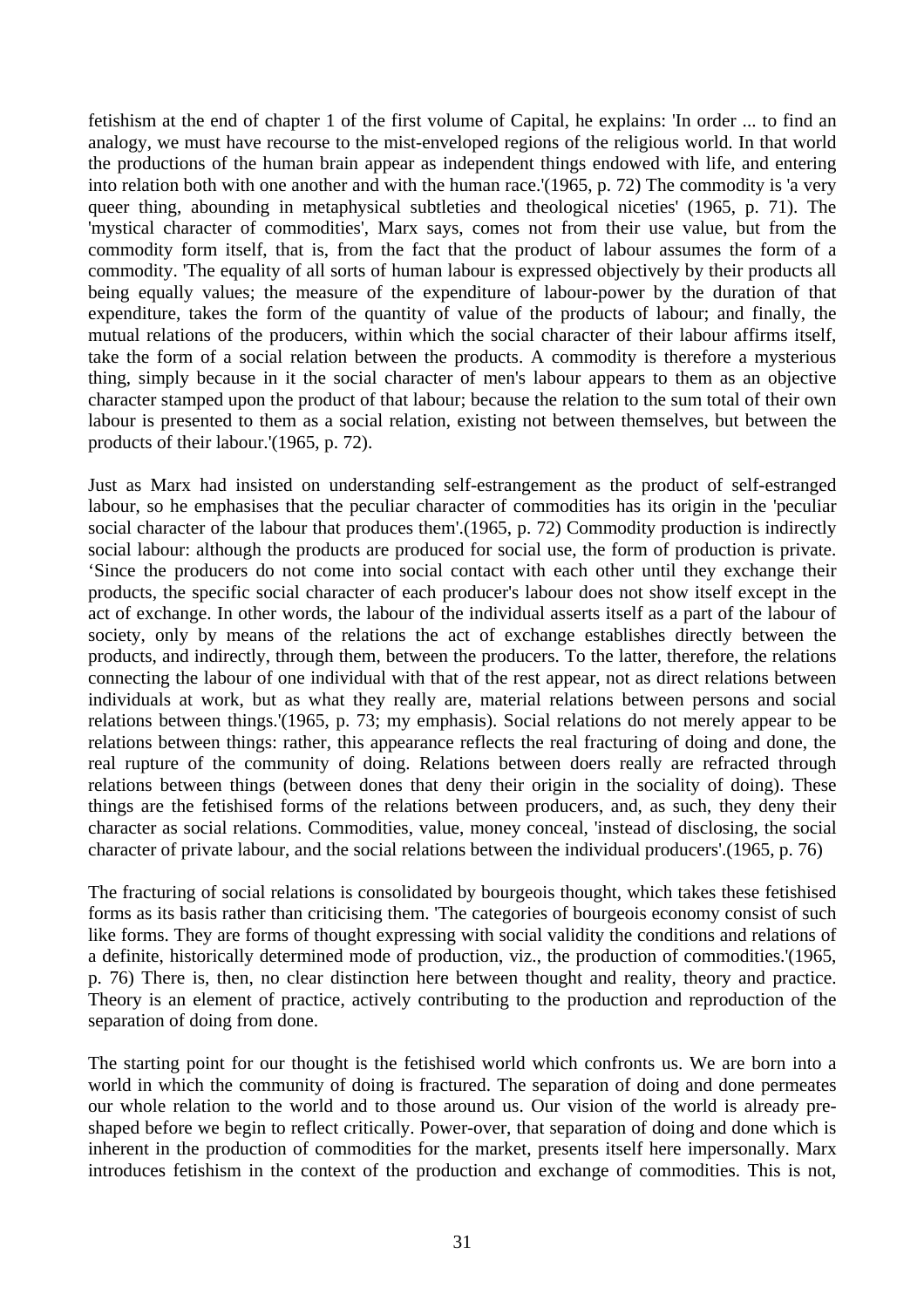however, a pre-capitalist phase, for the generalisation of commodity production presupposes the existence of labour power as a commodity, that is, the existence of a capitalist society. Commodity fetishism is, therefore, the penetration of capitalist power-over into the core of our being, into all our habits of thought, all our relations with other people.

Confronted with the fetishised world, all we can do is criticise. Value, for example, 'does not stalk about with a label describing what it is. It is value, rather, that converts every product into a social hieroglyphic. Later on, we try to decipher the hieroglyphic, to get behind the secret of our own social products; for to stamp an object of utility as a value, is just as much a social product as language.'(1965, p. 74) 'Man's reflections on the forms of social life, and consequently, also his scientific analysis of those forms, take a course directly opposite to that of their actual historical development. He begins, post festum, with the results of the process of development ready to hand before him.'(1965, p. 75)

Bourgeois thought has, in the best of cases, managed to decipher some of the social hieroglyphics. 'Political Economy has indeed analysed, however incompletely, value and its magnitude, and has discovered what lies beneath these forms.'(1965, p. 80) There is, however, a limit to bourgeois criticism. The separation of subject and object, doing and done, inevitably involves a hypostatisation of the present, a fixation of the present. As long as the separation of subject and object is not questioned, as long as the capitalist form of social organisation is not seen as transient, criticism is inevitably blind to the historicity of the phenomena criticised. The rupture of the sociality of doing is assumed to be natural, eternal. In other words, bourgeois (fetishised) thought is blind to the question of form. The question of form (value, money or capital as forms of social relations) arises only if one is alive to the historicity of bourgeois social relations, that is, to the fact that capitalism is a particular historical form of organising relations between people. 'If ... we treat this mode of production as one eternally fixed by Nature for every state of society, we necessarily overlook that which is the differentia specifica of the value-form, and consequently of the commodity-form, and of its further developments, money-form, capital-form, &c.'(1965, p. 81) Consequently, bourgeois criticism does not look to the genesis of the phenomenon criticised, does not ask why social relations exist in these forms.

The category of form is central to Marx's discussion in Capital. He speaks of 'money-form', 'commodity-form', 'capital-form' and so on. These are not to be understood in the sense of a species-genus distinction (money as a 'form' or 'species' of something else), but simply as a mode of existence. Money, commodity, capital are modes of existence of social relations, the forms in which social relations currently exist. These are the frozen or rigidified modes of existence of relations between people. 'Form', then, is the echo of the scream, a message of hope. We scream against things as they are: yes, comes the echo, but things-as-they-are are not eternal, they are just the historically congealed forms of social relations. 'These formulae, which bear it stamped upon them in unmistakeable letters that they belong to a state of society, in which the process of production has the mastery over man, instead of being controlled by him, such formulae appear to the bourgeois intellect to be as much a self-evident necessity imposed by Nature as productive labour itself.'(1965, pp. 80-81) But for us who scream, they are neither self-evident nor eternal.

It should already be clear what a central part the concept of fetishism plays in revolutionary theory. It is at once a critique of bourgeois society, a critique of bourgeois theory and an explanation of the stability of bourgeois society. It points at once to the dehumanisation of people, to our own complicity in the reproduction of power, and to the difficulty (or apparent impossibility) of revolution.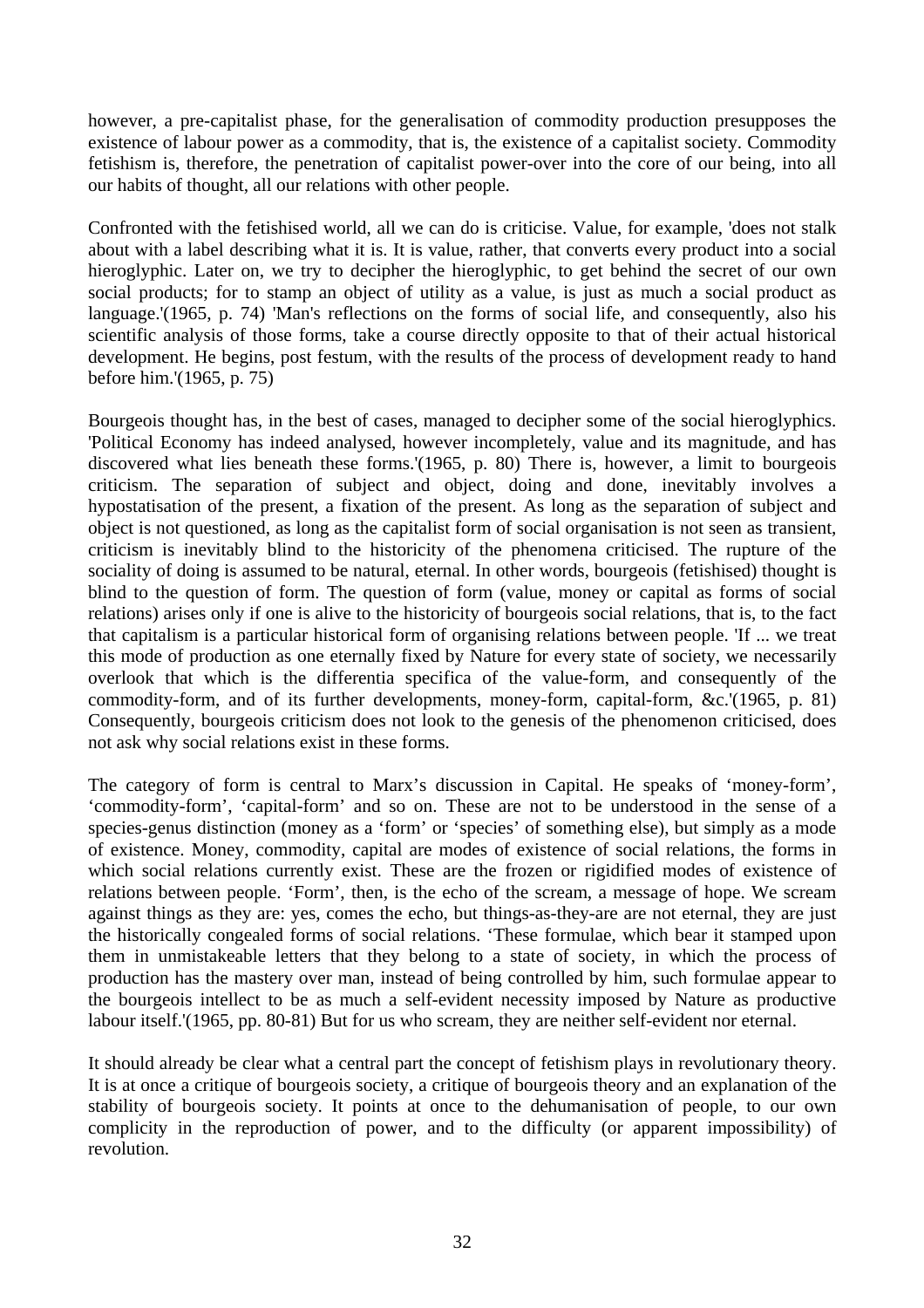The concept of fetishism is central to Marx's critique of capitalist society. The theme of dehumanisation is constantly present in Marx's discussion in Capital and elsewhere. In capitalism there is an inversion of the relation between people and things, between subject and object. There is an objectification of the subject and a subjectification of the object: things (money, capital, machines) become the subjects of society, people (workers) become the objects. Social relations are not just apparently but really relations between things (between money and the state, between your money and mine), while humans are deprived of their sociality, transformed into 'individuals', the necessary complement of commodity exchange ('In order that this alienation be reciprocal, it is only necessary for men, by a tacit understanding, to treat each other as private owners, and by implication as independent individuals'(1965, p. 87)). In the long and detailed discussion of conditions in the factory and the process of exploitation, the emphasis is constantly on the inversion of subject and object: 'Every kind of capitalist production, in so far as it is not only a labourprocess, but also a process of creating surplus-value, has this in common, that it is not the workman who employs the instruments of labour, but the instruments of labour that employ the workman. But it is only in the factory system that this inversion for the first time acquires technical and palpable reality.'(1965, p. 423) It is not only for the physical misery that it brings, but above all for the inversion of things and people that Marx condemns capitalism: for the fetishisation of social relations in other words.

Inextricably linked with the condemnation of the inversion of subject and object in bourgeois society is the critique of bourgeois theory which takes this inversion for granted, which bases its categories on the fetishised forms of social relations: the state, money, capital, the individual, profit, wages, rent and so on. These categories are derived from the surface of society, the sphere of circulation, in which the subjectivity of the subject as producer is completely out of sight and all that can be seen is the interaction of things and of the individuals who are the bearers of these things. It is here, where social subjectivity is hidden from view, that liberal theory blooms. This sphere of circulation is 'a very Eden of the innate rights of man. There alone rule Freedom, Equality, Property and Bentham.'(1965, p. 176) The whole three volumes of Capital are devoted to a critique of political economy, that is, to showing how the conceptions of political economy arise from the fetishised appearances of social relations. Political economy (and bourgeois theory in general) takes for granted the forms in which social relations exist (commodity-form, value-form, money-form, capital-form and so on). In other words, bourgeois theory is blind to the question of form: commodities and money (and so on) are not even thought of as being forms, or modes of existence, of social relations. Bourgeois theory is blind to the transitory nature of the current forms of social relations, takes for granted the basic unchangeability (the 'is-ness') of capitalist social relations.

Bourgeois thought, however, is not just the thought of the bourgeoisie, or of capitalism's active supporters. It refers rather to the forms of thought generated by the fractured relation beween doing and done (subject and object) in capitalist society. It is crucially important to see that the critique of bourgeois theory is not just a critique of 'them'. It is also, and perhaps above all, a critique of 'us', of the bourgeois nature of our own assumptions and categories, or, more concretely, a critique of our own complicity in the reproduction of capitalist power relations. The critique of bourgeois thought is the critique of the separation of subject and object in our own thought.

The fetishism which is so highly elaborated in the work of the political economists and other bourgeois theorists is equally the basis of everyday 'common-sense' conceptions in capitalist society. The assumption of the permanence of capitalism is built into the daily thought and practice of people in this society. The appearance and real existence of social relations as fragmented relations between things conceal both the basic antagonism of those relations and the possibility of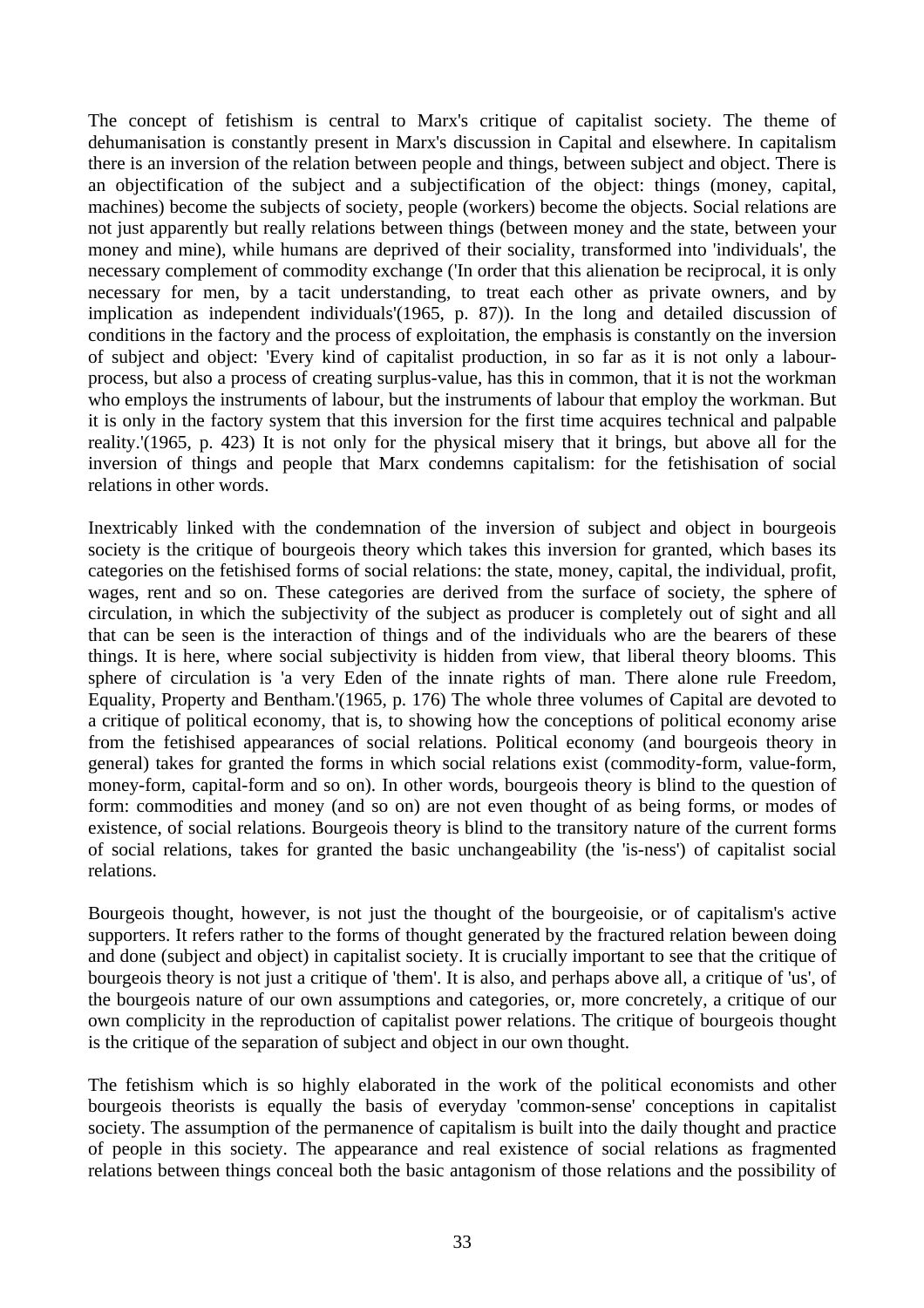changing the world. The concept of fetishism (rather than any theory of 'ideology' or 'hegemony') thus provides the basis for an answer to the age-old question, 'why do people accept the misery, violence and exploitation of capitalism?' By pointing to the way in which people not only accept the miseries of capitalism but also actively participate in its reproduction, the concept of fetishism also underlines the difficulty or apparent impossibility of revolution against capitalism. Fetishism is the central theoretical problem confronted by any theory of revolution. Revolutionary thought and practice is necessarily anti-fetishistic. Any thought or practice which aims at the emancipation of humanity from the dehumanisation of capitalism is necessarily directed against fetishism.

# IV

The tragic dilemma of revolutionary change, the fact that its urgency and its apparent impossibility are two sides of the same process, intensifies to the degree that the fetishism of social relations becomes more penetrating and more pervasive.

The separation of doing and done, of subject and object, it is clear from Marx's discussion in Capital, goes beyond the immediate 'tearing away from man the object of his production' by the exploiting class. It is not just that the capitalist tears away from the worker the object which she has produced. The fact that the sociality of doing is mediated (broken and stuck together cracked) through the market (the sale and purchase of commodities) means that the rupture of doing and done is by no means limited to the immedate process of exploitation, but extends to the whole society. The whole of capitalism is cracked, 'an enchanted, perverted, topsy-turvy world' (Capital III, 830). Although Marx's focus in Capital is on the critique of political economy, there is no reason at all to think that fetishism extends only to the sphere conceptualised by political economy. The implication of Marx's discussion is rather that fetishism permeates the whole of society, that the whole of capitalism is 'an enchanted, perverted, topsy-turvy world', and that the subjectification of the object and the objectification of the subject is characteristic of every aspect of life. 'Separation', says Marx, is the 'real generation process of capital'. (1972, p. 422)

The question of the all-pervasive character of fetishism is taken up by a number of authors working in the Marxist tradition. The further the argument is developed, the more intense the tragic dilemma of revolution becomes. The more urgent revolutionary change is shown to be, the more impossible it seems. In terms of reification, instrumental rationality, one-dimensionality, identity, discipline, the different authors have emphasised the penetration of power into every sphere of our existence, the increasing closure of existence under capitalism. Their work raises to an excruciating pitch the intensity of the revolutionary dilemma.

Rather than try to give an account of the contributions of the different theorists, we shall try to build on their work to develop some of the points made in the previous chapter. This involves going back over the argument so far.

The starting point is the separation of doing and done. This implies an antagonistic separation between the doers and the appropriators of the done. The appropriators of the done (the owners of capital) use their control of the done, which is the means of doing, to get the doers to labour for them to increase the done which they appropriate. The capitalists, in other words, exploit the workers: they pay them what they need in order to survive (the value of their labour power) and appropriate the surplus that they produce (the surplus value). The separation of doing and done implies a dual class analysis, an antagonism between capital and the working class. This is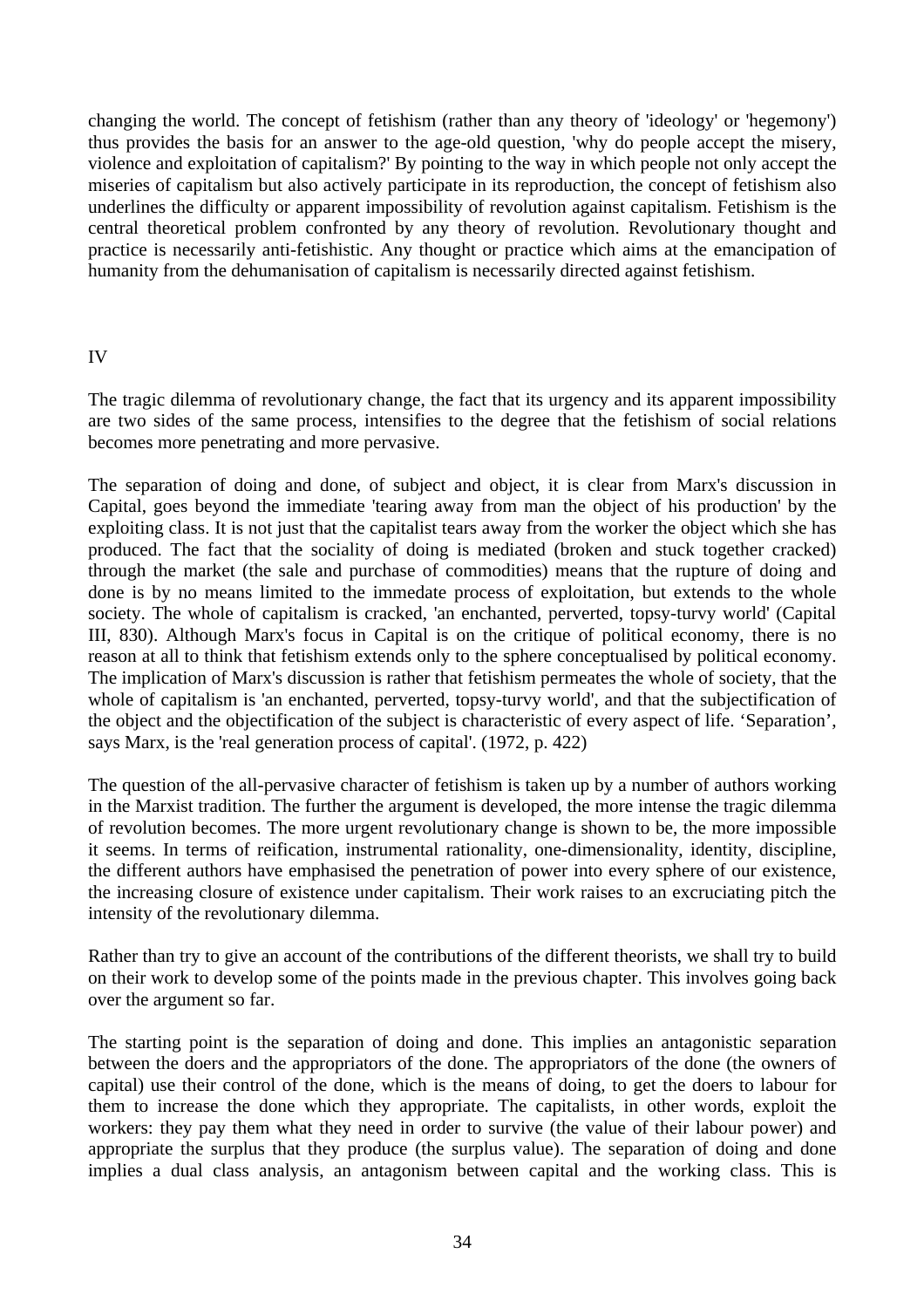fundamentally important and nothing in the argument should be taken as derogating from this position.

This class antagonism is often understood within the Marxist and socialist tradition to be an external relation. It is assumed that the antagonism between working class and capital is an external antagonism which leaves the two sides untouched in their fundamentals. The two sides of the antagonism are then a good side (working class) and a bad side (capitalist class). In such a perspective, one might expect that the question of revolution would be a relatively simple one, largely a practical question of organisation. Why, then, has there not been a successful communist revolution? The answers given are usually in terms of ideology, hegemony or false consciousness. The working class does not rise up because it is imbued with the ideology of the market; in a class society, the ideas of the ruling class are hegemonic; the working class suffers from false consciousness. In each case, the question of ideology, hegemony or false consciousness is separated from the question of the separation of doing from done: the sphere of ideology is seen as separate from the 'economic'. The emphasis on the lack of understanding of the working class is usually (inevitably?) accompanied by an assumption that the working class is a 'they'. 'They' have the wrong ideas, so our role (we who have the right ideas) is to enlighten them, to illuminate them, to bring them true consciousness. The problem of organisation is essentially 'how can we make them see?' 'We', of course, are generally assumed not to be subject to the same ideology, hegemony or false consciousness. The political problems inherent in such an approach should be obvious.

A second problem with such an approach is simply that it is unable to account for the complexity of the world. Lines are drawn too crudely, the complexity of social connections is short-circuited, so that Marxism loses its power of conviction. This has been particularly obvious in discussions of changing forms of social conflict in recent years – conflict around issues of gender or the environment, for example. There has been a tendency either to force such struggles into a preconceived mould of class struggle, or to speak of them as 'non-class struggles'. In the latter case, the concept of non-class struggle is accompanied either by the view that class struggle is diminishing in importance or that, in spite of everything, the fundamental conflict between capital and labour still remains the most important form of conflict. The understanding of the conflict between labour and capital as an external conflict which leaves both sides essentially untouched leads to the conception of the antagonism as an immediate one, in which both sides are immediately, empirically present. And then come the problems: where was the working class in the struggle against the Vietnam War, against nuclear weapons, where is the working class in support of the zapatista uprising, how can we speak of working class revolution when the working class is numerically on the decline, and so on. All of these questions can be answered, of course, but the cumulative evidence of a separation between 'the working class' as an empirically identifiable group and the most striking forms of rebellion has led to a progressive undermining of the idea that capitalism should be understood in terms of a basic class antagonism.

The argument here is that a class understanding of capitalism is fundamental, but that the class antagonism cannot be understood as an external relation, nor can class be understood in this immediate way. The separation of doing and done, as we have already begun to see in the previous chapter and in the first sections of this one, is not just a simple antagonism between doers and the appropriators of that which is done. Capitalist power-over, the separation of doing and done, is like one of those horrific modern bullets which do not simply pierce the flesh of the victim but explode inside her into a thousand different fragments. Or, less horrifically, capitalist power is like a rocket that shoots up into the sky and explodes into a multitude of coloured flares. To focus on the flares or the fragments of the bullet without seeing the trajectory of the rocket or the bullet is what much post-modern theory (or, indeed, bourgeois theory in general) does. On the other hand, to focus just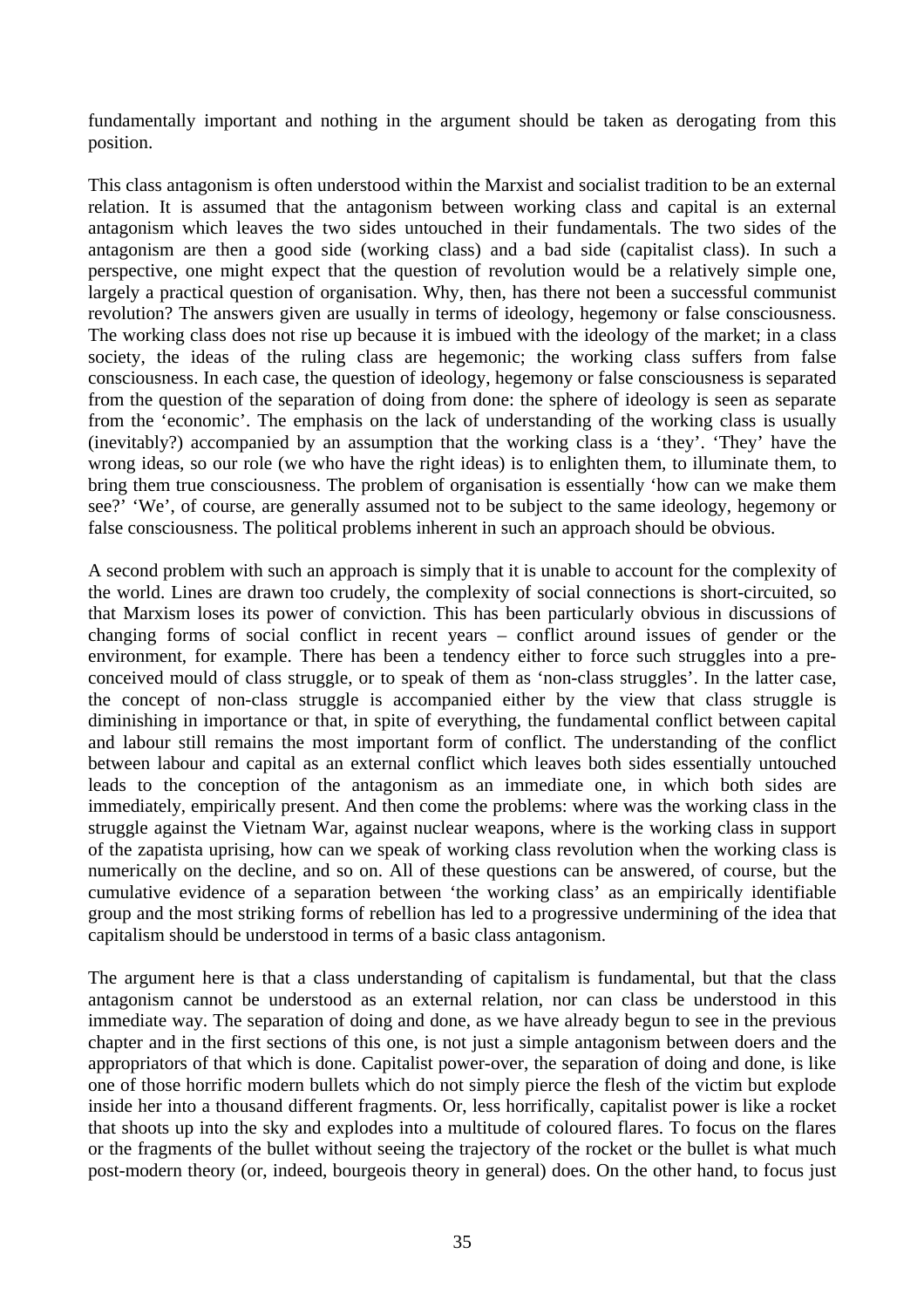on the primary movement of the bullet or the rocket and to treat the flares and the fragments as something external (non-class struggle) is a crudity that is politically unhelpful and theoretically unconvincing.

The concept of fetishism is concerned with the explosion of power inside us, not as something that is distinct from the separation of doing and done (as in the concepts of 'ideology' and 'hegemony'), but as something that is integral to that separation. That separation does not just divide capitalists from workers, but explodes inside us, shaping every aspect of what we do and what we think, transforming every breath of our lives into a moment of class struggle. The problem of why revolution has not happened is not a problem of 'them', but a problem of a fragmented 'us'.

We live, then, in an 'enchanted, perverted, topsy-turvy world' in which relations between people exist in the form of relations between things. Social relations are 'thingified' or 'reified'. The term 'reification' is the one used by Lukács in his History and Class Consciousness, published in 1923. As the term 'reification' suggests, Lukács insists on its relevance for every aspect of social life. Reification is not just associated with the immediate labour process, nor just something that affects the 'workers'. 'The fate of the worker becomes the fate of society as a whole'. (1971, 91) 'The transformation of the commodity relation into a thing of 'ghostly objectivity' … stamps its imprint upon the whole consciousness of man... And there is no natural form in which human relations can be cast, no way in which man can bring his physical and psychic 'qualities' into play without their being subjected increasingly to this reifying process.' (1971, 100)

### V

The separation of doing from done (and its subordination to the done) establishes the reign of isness, or identity. Identity is perhaps the most concentrated (and most challenging) expression of fetishism or reification. The breaking of the flow of doing deprives doing of its movement. Present doing is subordinate to past done. Living labour is subordinated to dead labour. Doing is frozen in mid-flight, transformed into being. The beauty, transfixed by the witch's curse, losing her movement loses her beauty: sleeping beauty is a contradiction in terms. The freezing is not absolute (any more than the rupture of doing is absolute). It is not that everything stands still, but everything is locked into a perpetual continuity, everything is repeated, everything moves forward on tracks.

If the world is looked at from the point of view of doing, it is clearly impossible to say 'the world is', or 'things are', or 'I am'. From the perspective of doing it is clear that everything is movement: the world is and is not, things are and are not, I am and am not. The contradiction that is inherent in these statements presents no problem if we think in terms of doing: in doing I go beyond myself, the world moves beyond itself, and so on. The change in me that is implied in my doing means that I am and am not. But once doing is broken, once doing is subordinated to the done, movement is halted and the statement that I am and am not seems incoherent. Once doing is ruptured, it is no longer doing and contradiction that prevail. Identity rules, contradiction is flattened. The world is, that's the way things are. But if we say 'the world is not; that's the way things are not', these now seem meaningless, illogical statements.

Identity implies the homogenisation of time. When the flow of doing is broken and doing subjected to the done and its quantitative accumulation, then doing is forced onto certain tracks, contained within certain parameters. Doing is reduced to labour, limited to doing-in-the-service-of-the– expansion-of-capital. This both limits the content of doing and imposes a certain (and ever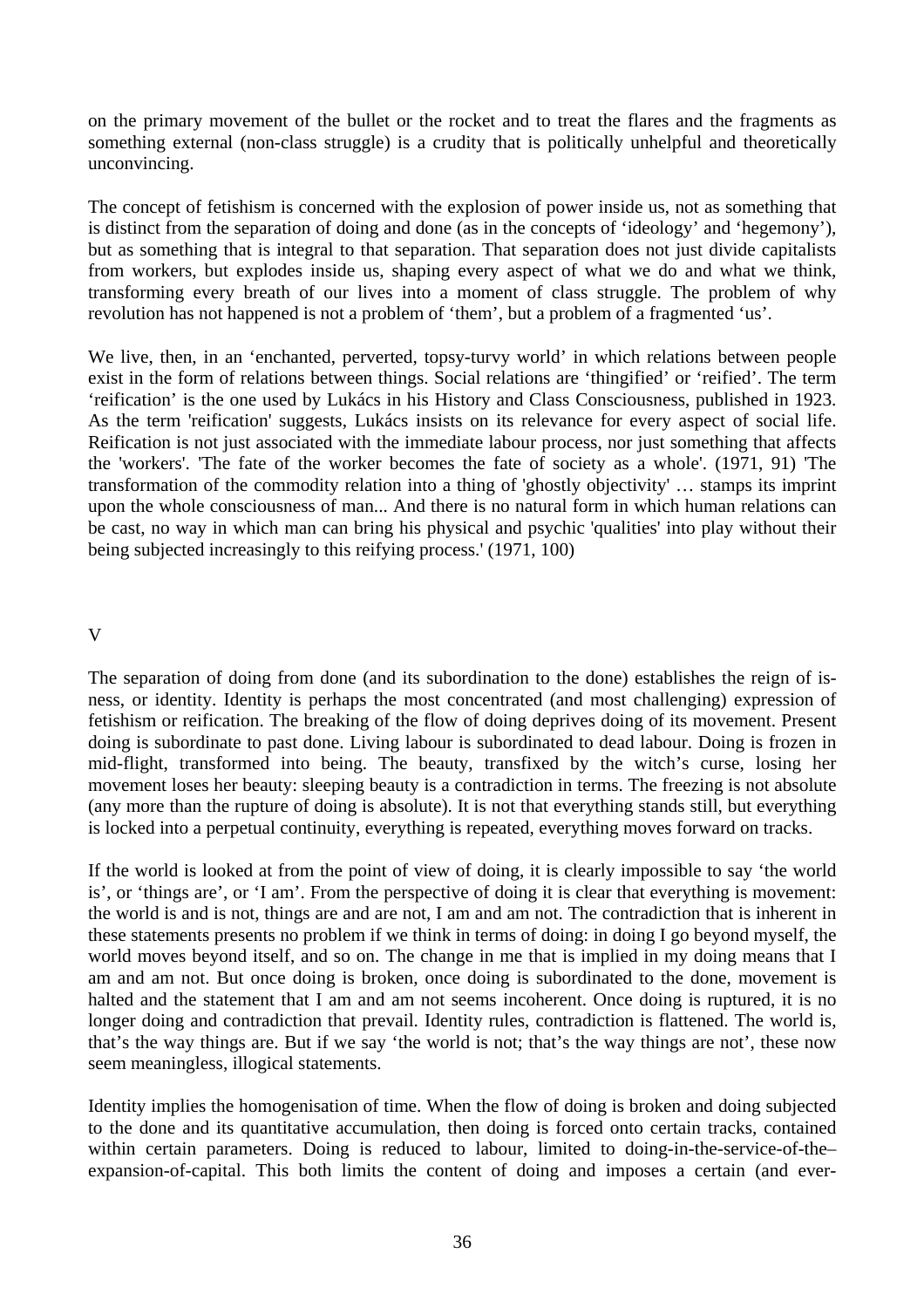increasing) rhythm upon doing. Labour, as doing has become, is measured quantitatively: it is labour for a certain number of hours, labour that produces something that can be sold for a price, labour that produces value, labour which is rewarded quantitatively in money by a wage. People's doing becomes converted into a train that moves faster and faster, but along pre-established tracks. 'Time sheds its qualitative, variable, flowing nature; it freezes into an exactly delimited, quantifiable continuum filled with quantifiable 'things' ...: in short, it becomes space' (Lukács1971, p. 90). Time becomes clock time, tick-tick time, in which one tick is just the same as another: a time that moves but stays still, treadmill time. The varying intensity of lived time, of the time of passion and happiness and pain, is subordinated to the tick-tick of the clock.

Homogenous time has the present as its axis. It is not that the past and the future are completely denied, but the past and especially the future are subservient to the present: the past is understood as the pre-history of the present, and the future is conceived as the pre-visible extension of the present. Time is seen as a linear movement between past and future. Radically alternative possibilities for the future are pushed aside as fiction. All that lies, lay or might lie outside the tracks of tick-tick time is suppressed. Past struggles that pointed towards something radically different from the present are forgotten. 'All reification is a forgetting', as Horkheimer and Adorno put it. (1972, p.230) The rule of identity is the rule of amnesia. Memory, and with it hope, are subordinated to the relentless movement of the clock which goes nowhere. 'Only with the dismissal of the closed and static concept of being does the true dimension of hope arise.' (Bloch 1993, p. 17)

The rule of identity implies certain linguistic hierarchies. It implies, for example, the dominance of one verb, 'is', over all the others. In a world that is defined, other verbs are de-activated: their force is limited by that which is. Doing is a doing which is not just limited by, but permeated by, that which is: our everyday activity is constrained and permeated by that which is. Put differently, Isness implies the dominance of nouns over verbs. That which is becomes crystallised, consolidated, rigidified into nouns: in nouns movement is suppressed or contained. Just as time becomes tick-tick time, movement becomes tick-tick movement, the movement of an object without subject, a movement that itself becomes a thing, a movement rather than a moving.

The separation of doing from done is the separation of constitution or genesis from existence. That which is done is separated off from the doing which did it. It acquires a separate existence distinct from the doing which constituted it. I make a chair. From the perspective of the social flow of doing, there is a fleeting objectification of the chair: it is immediately integrated through use (through doing) into the collective flow (if it is not used, it ceases to be a chair from the perspective of doing). But in capitalism, the objectification is more than fleeting. The chair which I made exists now as the property of my employer. It is a commodity which can be sold. Its existence is quite separate from its constitution. Indeed, its constitution or genesis (the doing which made it) is negated by its existence as a commodity: it is forgotten, a matter of total indifference to the existence of the chair. The purchaser uses the chair and in that sense reincorporates it into doing, but the flow is (really and apparently) broken: there is absolutely no direct relation between the doing of the user and the doing of the maker. Existence acquires a duration. The time of existence of the chair is a time of duration: the chair now is, its is-not-ness totally forgotten. Constitution and existence are sundered. The constituted denies the constituting, the done the doing, the object the subject. The object constituted acquires a durable identity. This sundering (both real and apparent) is crucial to the stability of capitalism. The statement that 'that's the way things are' presupposes that separation. The separation of constitution and existence is the closure of radical alternatives.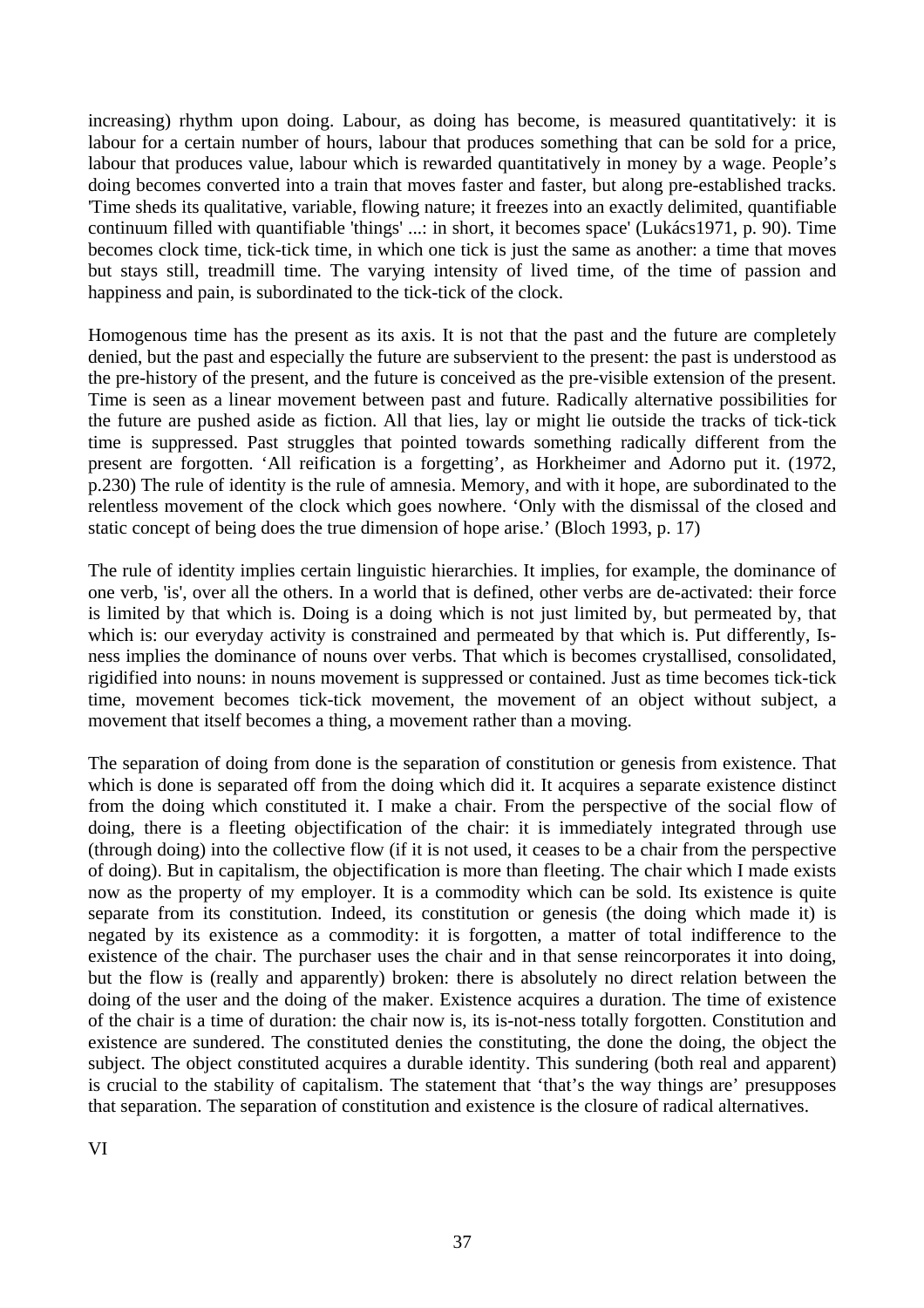The separation of doing from done and the transformation of doing into being (identity) that it implies is the core not only of the rigidification of time but also of the falling apart of every aspect of social relations. If the social flow of doing is what braids people's lives together, if it is the material formation of a 'we', then the fracturing of the collective doing which capitalism involves pulls the braid apart, tears the individual strands of the braid one from another. If the flow of doing implies community, a community across time and space, then the breaking of that flow dismembers all possibility of community.

The breaking of the collective flow of doing brings with it the individualisation of the doers. For the exchange of commodities to take place, both the commodities and their producers must be abstracted from the collectivity of doing. 'In order that this alienation [of commodities] mat be reciprocal, it is only necessary for men, by a tacit understanding, to treat each other as private owners of those alienable objects, and by implication as independent individuals. But such a state of reciprocal independence has no existence in a primitive society based on property in common…' (Marx 1965, p. 87) The starting point for thought becomes not the person-as-part-of-the-community but the individual as a person with his own distinct identity. Community can thenceforth be imagined only as the aggregation of discrete individuals, the putting together of beings rather than the flow of doings.

The individual stands apart from the collectivity. He is separated from his species-being or specieslife, as the young Marx puts it. In the bourgeois notion of science, that is, in the notion of science which assumes capitalist society to be permanent, this distancing of the individual from the community is prized as a virtue. The further away the scientist of society stands from the society which he is studying the better. The ideal scientist would be an observer placed on the moon, from where he would be able to analyse society with true objectivity. The collectivity, society, becomes an object, separated from the subject by as great a distance as possible.

In this way of thinking, science and objectivity are regarded as synonymous. To study something scientifically is to study it objectively or, if it is acepted that this is not possible, then the scientist must do his best to aproximate objectivity, to maintain a distance from the object of study. Objectivity here means suppressing our own subjectivity as far as possible: a subjective statement is considered, by definition, to be unscientific. The notion of what is scientific is thus based upon an obvious falsehood, namely the idea that it is possible to express a thought that excludes the thinker. (This does not, of course, mean that a statement that is explicitly subjective is thereby necessarily correct or scientific).

Identity thus implies a third person discourse. To write scientifically, we write about things in the third person, as 'it' or 'they': political parties are such and such; Marxism is so and so; Britain is this or that. First person discourse (I am bored by political parties; we want a better life; above all, we scream) is regarded as unscientific. Study or theory is therefore study of something or about something, as in: social theory is the study of society, that is a book about Marxism, today we are going to learn about Mexico in the nineteenth century. In each case, the preposition 'of' or 'about' marks a separation or distance between the student or theorist and the object of study. 'Knowledge about' is quite simply the other side of 'power-over'. The best students or theorists of society are those who can view society as though they stood outside it (students who find this pretence difficult often have problems in getting their work recognised, although, again, this does not mean that first person discourse is thereby correct). Theory, then, is what the word 'theory' (from qew, I view) suggests: a viewing or contemplation of an external object. The subject is present, but as a viewer, as a passive rather than an active subject, as a de-subjectified subject, in short as an objectified subject. If we write about 'it', then the only way in which we may appear scientifically is as viewer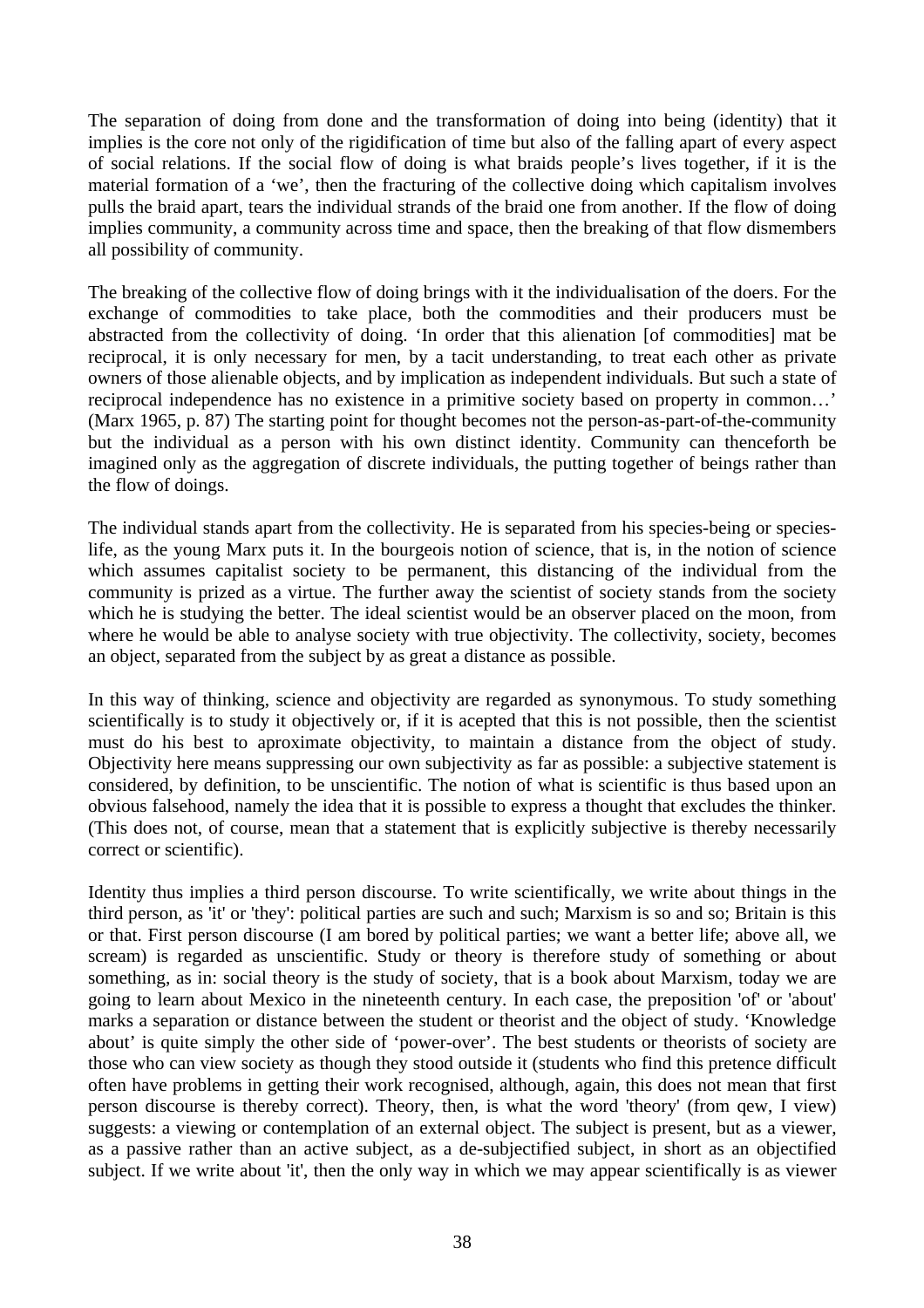(voyeur). Then, precisely because the theory is seen as existing separately from the theorist, it is seen as something that can be 'applied' to the world.

The third person of which we speak is a third person present indicative. What is important in thought that takes identity as its basis is things as they are, not things as they might be or as we wish they were. There is no room for the subjunctive in the scientific discourse of identitarian thought. If we are excluded, then our dreams and wishes and fears are excluded too. The subjunctive mood, the mood of uncertainties, anxieties, longings, possibilities, the mood of the not yet, has no place in the world of objectivity. The language of the world of 'that's-the-way-things-are' is firmly in the indicative mood.

The breaking of the social flow of doing implies, then, that I (no longer the vague 'we') as a social scientist abstract from my feelings and my position in society and try to understand society as it is. Society presents itself to me as a mass of particulars, a multitude of discrete phenomena. I proceed by trying to define the particular phenomena that I want to study and then seeking the connection between those defined phenomena.

Identity implies definition. Once the flow of doing is fractured, once social relations are fragmented into relations between discrete things, then a knowledge which takes that fragmentation for granted can only proceed through defining, delimiting each thing, each phenomenon, each person or group of people. Knowledge proceeds through definition: something is known if it can be defined. What is politics? What is sociology? What is economics? What is a political party? What is Marxism? The introductory questions to study in schools or universities are typically definitional questions. Postgraduate theses typically begin with a definition or delimitation of the object of study. Definition is the description of an identity which is distinct from other identities. Definition aims to delimit identities in a non-contradictory manner: if I define x, it does not make any sense, from a definitional perspective, to say that x is both x and non-x. Definition fixes social relations in their static, fragmented, reified is-ness. A definitional world is a clean world, a world of clear divisions, a world of exclusion, a world in which the other is clearly separated as other. Definition constitutes otherness. The definition of x constitutes non-x as other. If I define myself as Irish, then I am not English; if I define myself as white, then I am not black; if I define myself as Aryan, then I am not Jewish. The English, the blacks, the Jews are Others, not-Us. A whole world of horror is contained in the process of definition.

Definition excludes us as active subjects. The 'we' who started this book, the still unexplored 'we' who want to change the world, are excluded from a definitional view of the world. When we define something, we normally define it as separate from us. Definition constitutes that which is defined as an object, as an object which, by its definition, is separated from the subject. It is no different when 'we' are defined, as in 'we are women' or 'we are the working class': the definition delimits us, denies our active subjectivity (at least in relation to that which is defined), objectifies us. The wewho-want-to-change-the-world cannot be defined.

The world of identity is a world of particulars, individualised and atomised. The table is a table, the chair is a chair, Britain is Britain, Mexico is Mexico. Fragmentation is fundamental to identitarian thought. The world is a fragmented world. A world of absolute identity is thereby also a world of absolute difference. Knowledge of the world is equally fragmented, into the distinct disciplines. Study of society takes place through sociology, political science, economics, history, anthropology and so on, with all their distinct sub-disciplines and endless specialisations, which rest in turn on fragmented concepts of space (Britain, Mexico, Spain), time (the nineteenth century, the 1990s) and social activity (the economy, the political system).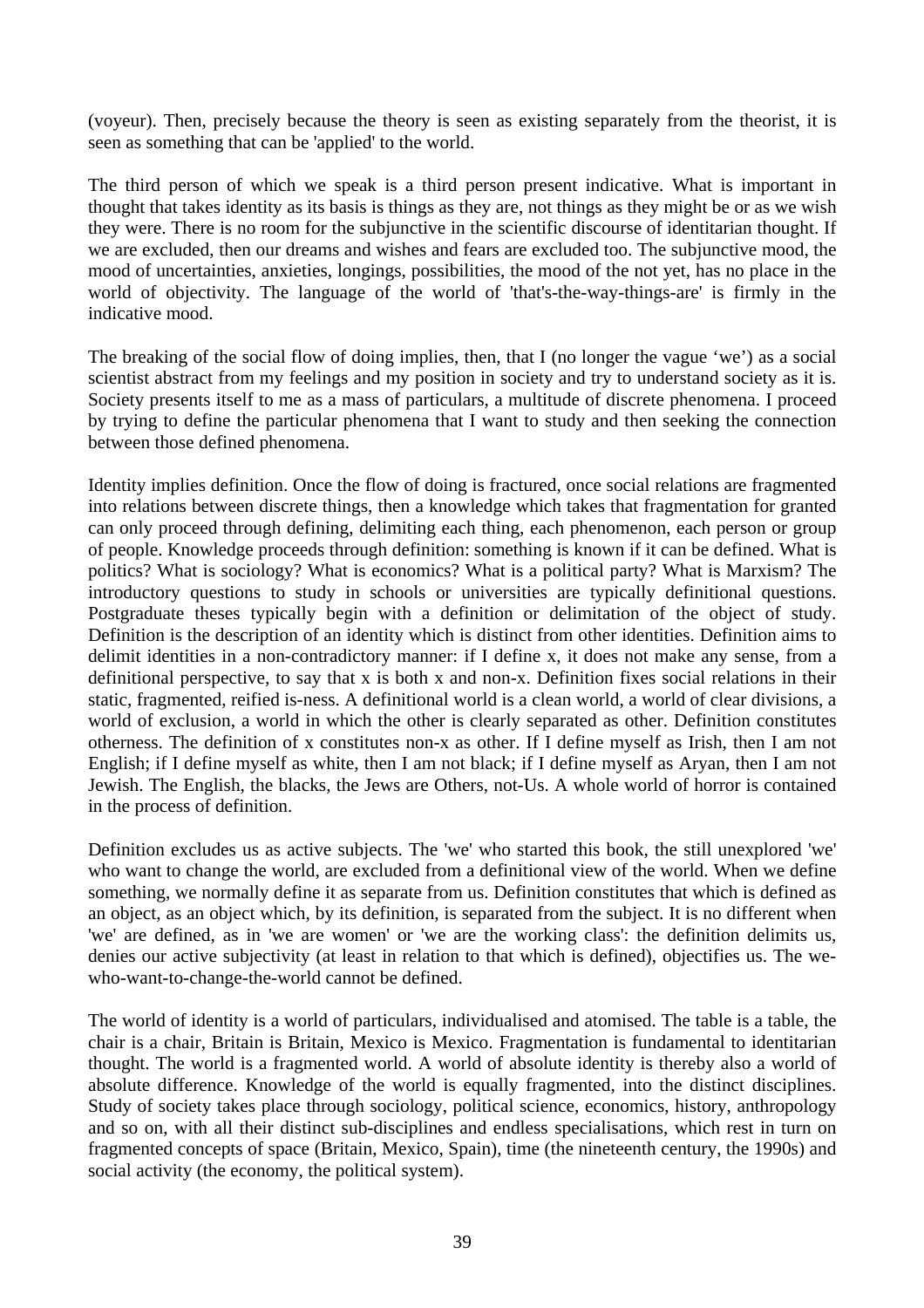#### VII

But what is beyond this fragmentation? A world composed purely of particulars would be impossible to conceptualise and impossible to inhabit. The fracturing of doing is the fracturing of collectivity, but some sort of collectivity is necessary, both conceptually and practically. The collectivity is no longer a communal braiding of doing, more a lumping together of particulars into the same bag, much as potatoes in a sack might be said to form a collectivity, to adapt Marx's famous description of the peasants as a class. Collectivities are formed on the basis of identity, on the basis of being, rather than on the movement of doing. This is the process of classification. Doing may well be part of the process of classification, but it is a dead doing, doing that is contained within an identity, within a role or character-mask: classification of doctors as a group, say, is based not on the weaving together of their doing, but on their definition as a certain type of doer, on the imposition of a character-mask as doctor. Classes in this sense are always more or less arbitrary: any collection of identities can be thrown into a sack together, sub-divided into smaller bags, put together into larger containers and so on.

It is the fracturing of doing that, through definition and classification, constitutes collective identities. It is the fracturing of doing that creates the idea that people are something – whatever, doctors, professors, Jews, blacks, women – as though that identity excluded its simultaneous negation. From the perspective of doing, people simultaneously are and are not doctors, Jews, women and so on, simply because doing implies a constant movement against-and-beyond whatever we are. From the perspective of doing, definition can be no more than an evanescent positing of identity which is immediately transcended. The barrier between what one is and what one is not, between collective self and collective other can not therefore be seen as fixed or absolute. It is only if one takes identity as one's standpoint, only if one starts from the acceptance of the rupture of doing, that labels such as 'black', 'Jewish', 'Irish' and so on, take on the character of something fixed. The idea of an 'identity' politics which takes such labels as given inevitably contributes to the fixation of identities. In this, it makes little difference whether one thinks of that identity as woman or man, black or white, gay or heterosexual, Irish or English. The appeal to being, to identity, to what one is, always involves the consolidation of identity, the strengthening, therefore, of the fracturing of doing, in short, the reinforcement of capital.

Classification, the formation of collective identities on the basis of definition, is, of course, not just of immediately political relevance. It is fundamental to the scientific procedure as it is conceived in capitalist society. It is the core of formal abstraction – the attempt to conceptualise the world on the basis of static and non-contradictory categories, rather than on the basis of movement and contradiction (substantive or determinate abstraction). Formal abstraction, abstraction on the basis of identity in other words, is the basis of all the methods and procedures which are recognised as scientific in our institutions of teaching and learning.

Through classification, conceptual hierarchies are formed. Particulars are ordered under universals, universals under higher universals, and so on. This is a desk chair; the desk chair is an upright chair; the upright chair is a chair; the chair is a piece of furniture, and so on. A hierarchy of species and genera is established: a desk chair is a species, or type, or form, or class, of upright chair. The hierarchical ordering of concepts is at the same time a process of formalisation: the concept of chair (or furniture) becomes increasingly separated from any particular content. Lips touch in a kiss; a bullet flies towards the victim. Both the touching of the lips and the flying of the bullet are forms of motion. We can speak of the motion of both in a way that abstracts completely from the different contents of kissing and killing.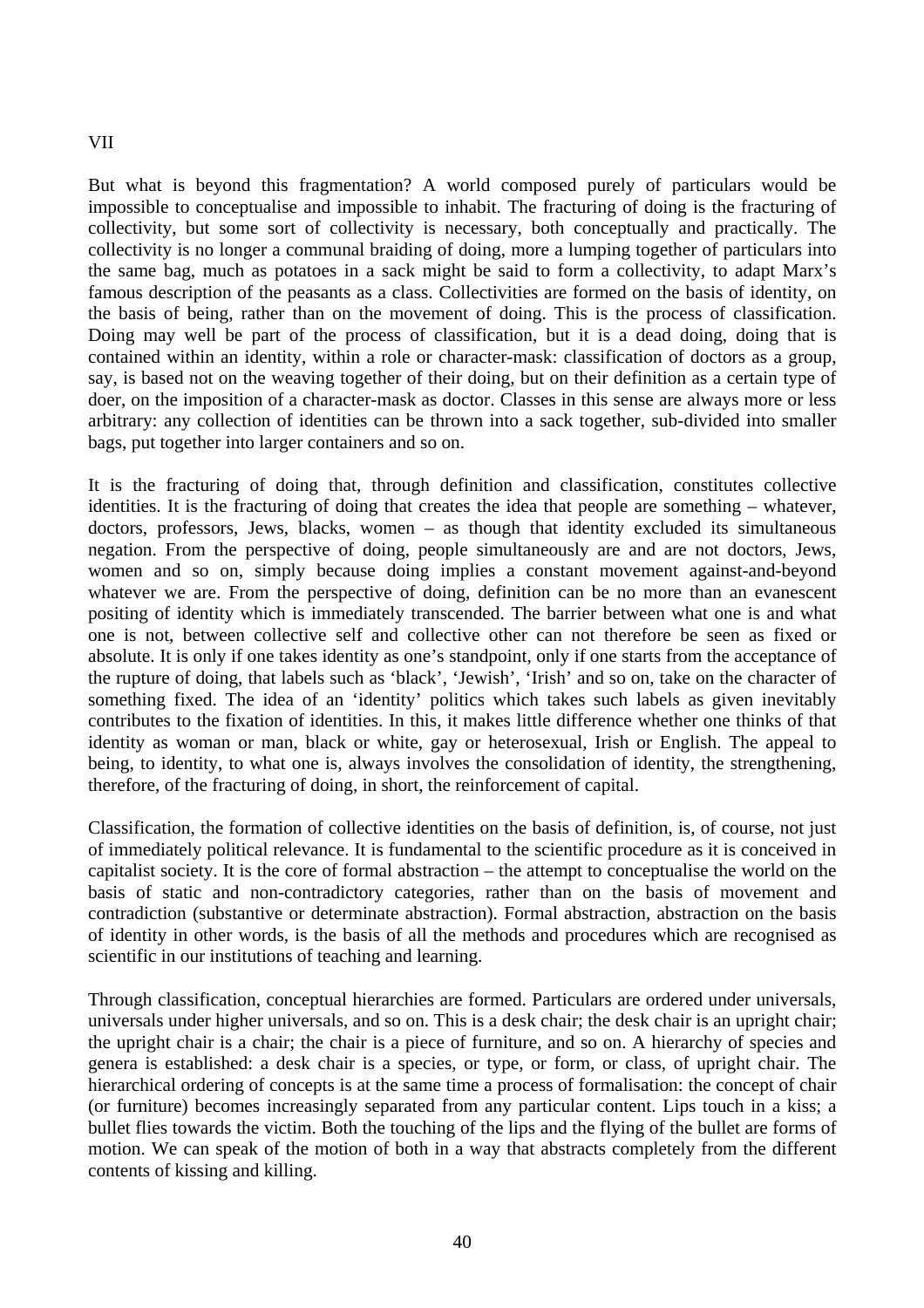Formalisation, the abstraction from content, makes possible the quantification and mathematisation of the object of study. Once lip-touching and bullet-flying are classified as forms of motion, it becomes possible to compare them quantitatively by comparing the speed with the which the different objects move. In quantification all content is left behind: lips and bullet are brought together on the unassailable assumption that  $1=1$ ,  $2=2$ ,  $3=3$  and so on.

Quantification, however, is just one aspect of the way in which mathematics develops the formal abstraction which is inherent in identification. If x is x and y is y, then the only way in which we can bring them into relation with each other is formally, by abstracting from their particular content. If we classify John and Jane as people, we do so not by denying their particular identities (John remains John, Jane remains Jane), but by abstracting from them, by leaving aside their particular contents as John or Jane and focusing on their formal equivalence as people. Formal abstraction is at the same time homogenisation: in identitarian thought one person is equal to another in the same homogeneous way that one tick of time is equal to another, one square metre of space is equal to another. Once particularities are left behind, it is possible to develop a formal reasoning which aims at making the whole structure of identification and classification as rigorous, orderly and noncontradictory as possible. Formal logic and mathematics start from the simple identity  $x=x$  and develop its implications to the highest degree possible. If x were not x, if x were both x and not-x, then the basis of mathematics would be undermined. The mutual exclusion of x and non-x is expressed most clearly in binary logic (Boolean algebra), in which everything is expressed as 1 or 0, True or False, Yes or No. There is no room here for the yes-and-no or maybe of common experience. Over the last 50 years, binary logic has been elaborated with extraordinary practical impact in the development of computing.

The separation of doing from done which is the basis of fetishism or reification thus involves an increasing formalisation of social relations and a corresponding formalisation of thought. In the course of the Enlightenment, the philosophical accompaniment to the establishment of capitalist social relations, reason becomes increasingly formalised. Where previously the notion of reason had been related to the pursuit of the good or the true, it now becomes progressively limited to the establishment of the formally correct. Truth is reduced to 'formally correct': beyond that, truth is seen as a matter of subjective judgment. (Horkheimer 1997) What is formally correct can be seen as a mathematical problem which abstracts entirely from the content of the matter. The tendency of theory is 'towards a purely mathematical system of symbols'. (Horkheimer, 1972, p. 190). In this 'increasingly formalistic universality of reason … value judgement has nothing to do with reason and science. It is regarded as a matter of subjective preference whether one decides for liberty or obedience, democracy or fascism, enlightenment or authority, mass culture or truth'. (Horkheimer, 1978b, p. 31). Reason is separated from understanding, thought from being. Reason becomes a matter of efficiency, 'the optimum adaptation of means to ends'. (Horkheimer, 1978b, p. 28). Reason, in other words, becomes instrumental reason, a means to achieve an end rather than a scrutiny or critique of the end itself. Reification involves the loss of meaning, or rather meaning becomes the purely formal process of measuring means to an end. Nuclear destruction is the outcome of rational thought. It is when judged by such rationality that our scream appears irrational.

The formalisation of reason is at the same time the separation of what is from what ought to be. Rational thought is now concerned with what is and its rational (efficient) ordering. This means not the elimination of 'ought' but its separation from 'is': what is is one thing and what ought to be another. Most people would agree that there ought to be no children forced to live on the streets, but (so the argument goes) the reality is different. The study of society, whether it be sociology, politics, economics or whatever 'discipline' of social science, is the study of what is. The question of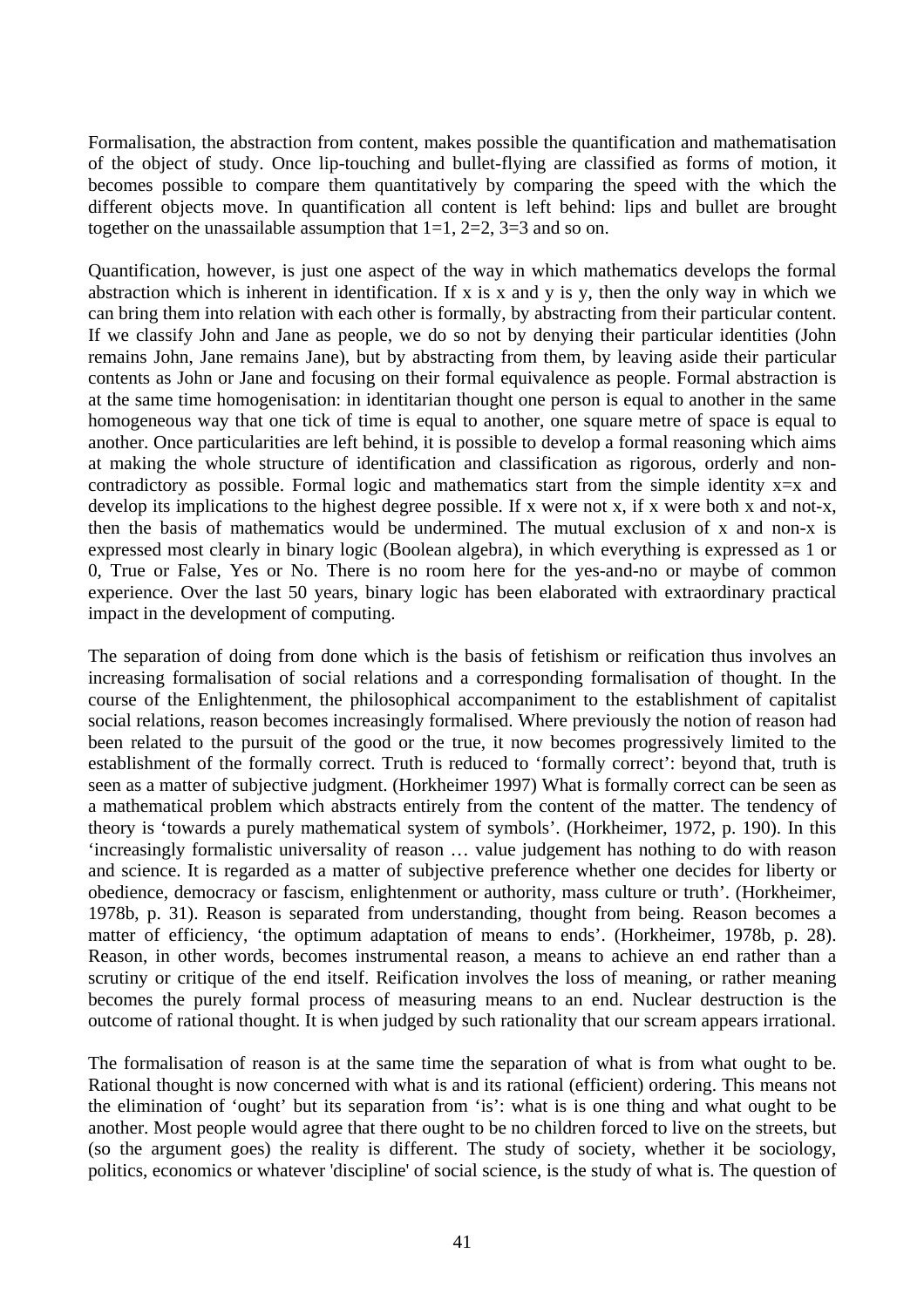what ought to be may be interesting too, but we must not blur the distinction between the two, we must not confuse reality with dreams. As long as they are kept separate, there is no problem. Moralistic reasoning about what ought to be, far from undermining what is, actually reinforces it: 'the "ought" presupposes an existing reality to which the category of "ought" remains inapplicable in principle. Whenever the refusal of the subject simply to accept his empirically given existence takes the form of an "ought", this means that the immediately given empirical reality receives affirmation and consecration at the hands of philosophy: it is philosophically immortalised.' (Lukács, 1971, p. 160)

To the extent that there really is a formal abstraction of social relations, those relations can be understood as being governed by laws, and it becomes possible to speak of the 'laws of capitalist development'. The owners of capital do not control capitalist society. Rather, they too are subject to the laws of capitalist development, laws which reflect the separation of the doer from the doing, the autonomy of the doing. The most that people can do is adapt themselves to these 'laws' which they do not control: 'man in capitalist society confronts a reality "made" by himself (as a class) which appears to him to be a natural phenomenon alien to himself; he is wholly at the mercy of its "laws", his activity is confined to the exploitation of the inexorable fulfilment of certain individual laws for his own (egoistic) interests. But even while "acting" he remains, in the nature of the case, the object and not the subject of events.'(Lukács, 1971, p. 135) Freedom, in this context, becomes simply knowledge of and subordination to the laws, the aceptance of necessity. The law-bound nature of capitalist society, then, and the possibility of the scientific study of these laws is nothing other than an expression of the fact that doers do not control their doing and that 'all human relations … assume increasingly the objective forms of the abstract elements of the conceptual systems of natural science and of the abstract substrata of the laws of nature.' (1971, p.131)

### VIII

The argument could go on and on. The point is that at the basis of an immensely complex social structure lies a simple principle – identity. The principle of identity is so basic to capitalist social organisation that to underline its importance seems absolutely meaningless, simply because it seems so obvious. And yet it is not so obvious. The idea that someone is x without the simultaneous realisation that she is not x is rooted in something that is very far from obvious: namely, the daily repeated separation of done from doing, the daily repeated seizure from the doers of the product of their doing and its definition as the property of someone else. This very real, very material identification (this thing is mine, not yours) spreads like a crack into every aspect of our social organisation and every aspect of our consciousness.

Identity is the antithesis of mutual recognition, of community, friendship and love. If I say that 'I am x', it implies that my being x does not depend on anyone else, that it does not depend on anyone else's recognition. I stand alone, my relations with other people are quite peripheral to my being. Social recognition is something that stands outside me, something that comes through the market when I can sell my product or sell my own capacity to do things at a higher price (promotion, for example). Other people are just that, other. Seen through the prism of identity, relations between people are external. As Bublitz (1998, pp. 34ff) points out in her discussion of Aristotle, friendship and love are impossible to conceptualise on the basis of a formal logic of identity. There can be no mutual recognition, no recognition of ourselves in others, of others in ourselves. From an identitarian perspective, the 'we' with which we started can be no more than an arbitrary sack of potatoes, or else a false (and threatening) chumminess with no real basis. There is no room there for the mutual inter-penetration of existence which we experience as friendship or love. Enmity, on the other hand, is easy to understand: the other is the other. The other is not part of us and we are not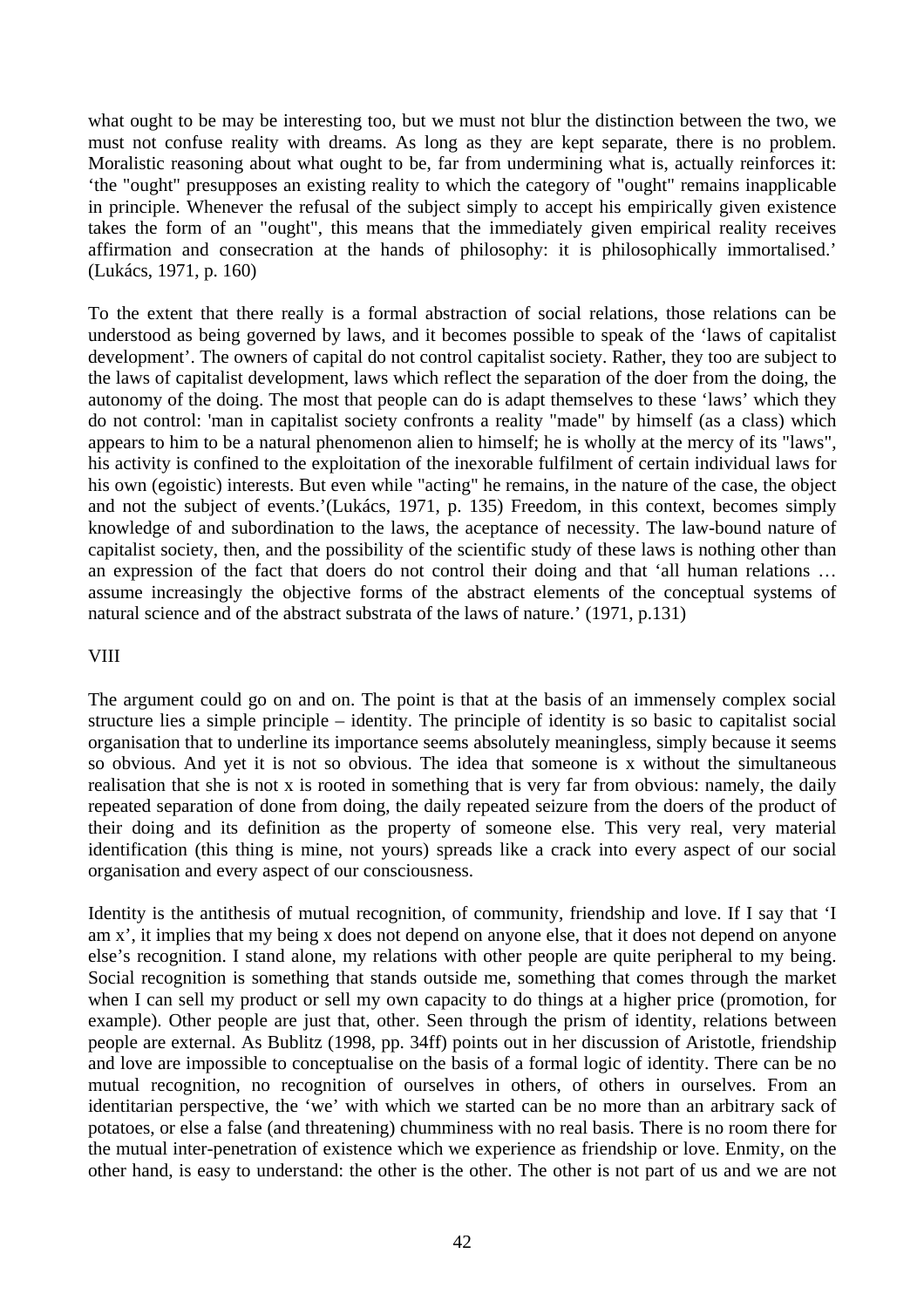part of the other.

It is clear that the process of identification is not external to us. We are active in the process of identifying or reifying social relations, just as we are active in producing the done which is turned against our doing. There is no innocent subject. Power-over reaches into us and transforms us, forcing us to participate actively in its reproduction. The rigidification of social relations, the that'sthe-way-things-are-ness that confronts our scream is not just outside us (in society), but reaches into us as well, into the way that we think, the way we act, the way we are, the fact that we are. In the process of being separated from our done and from our doing, we ourselves are damaged. Our activity is transformed into passivity, our will to do things is transformed into greed for money, our cooperation with fellow-doers is transformed into an instrumental relation mediated by money or competition. The innocence of our doing, of our power-to, becomes a guilty participation in the exercise of power-over. Our estrangement from doing is a self-estrangement. Here is no pure, eager revolutionary subject, but damaged humanity. We are all deeply involved in the construction of identitarian reality, and this process is the construction of ourselves.

The reality that confronts us reaches into us. What we scream against is not just out there, it is also inside us. It seems to invade all of us, to become us. That is what makes our scream so anguished, so desperate. That too is what makes our scream seem so hopeless. At times it seems that our scream itself is the only fissure of hope. Reality, the reality of capital, seems completely inescapable. As Marcuse (1998, p. 16) puts it, 'the unfree individual introjects his masters and their commands into his own mental apparatus. The struggle against freedom reproduces itself in the psyche of man, as the self-repression of the repressed individual, and his self-repression in turn sustains his masters and their institutions.' This introjection of our masters is the introjection of an identitarian, alienated reality (theorised by Freud as an absolute, biologically determined reality rather than a historically specific form of reality), to which we subordinate our pursuit of pleasure.

Reification, therefore, refers not just to the rule of the object but to the creation of a peculiarly dislocated subject. The separation of doer from doing and done creates a doer who is cut adrift from doing, who is subordinate to the done, but appears to be completely independent of it. The separation of people from the social tapestry of doing constitutes them as free individuals, free not only in the double sense indicated by Marx, namely free from personal bondage and free of access to the means of survival, but free also from responsibility to the community and free from a sense of meaningful participation in the collective doing. While our discussion has shown that the fracture of doing means that the subject too is fractured (alienated, anguished, damaged), the subject of bourgeois theory is an innocent, healthy, freely self-determining individual: admittedly, certain individuals have psychological problems, but they are just personal problems, nothing to do with the social schizophrenia that cuts through every aspect of our existence. The more subordination to the done is taken for granted, the more free the individual subject appears. The more thoroughly identification is established as something that is simply beyond question, beyond thought, the freer the society appears. The more profoundly unfree we are, the more liberated we appear to be. The illusory freedom of the citizen is the counterpart of the illusory community of the state. We live in a free society, don't we? No wonder our scream is so violent.

We have, then, two concepts of the subject. The subject of bourgeois theory is the free individual, whereas the subjectivity that has been central to our account is a collective subjectivity rent asunder by the tearing of doing from done, an atomised subject damaged to our depths. The subject of bourgeois theory does not scream, while our subject screams to high heaven, not because of any particularity, just because of our sundered subjectivity. For bourgeois theory, subjectivity is identity, whereas in our argument, subjectivity is the negation of identity.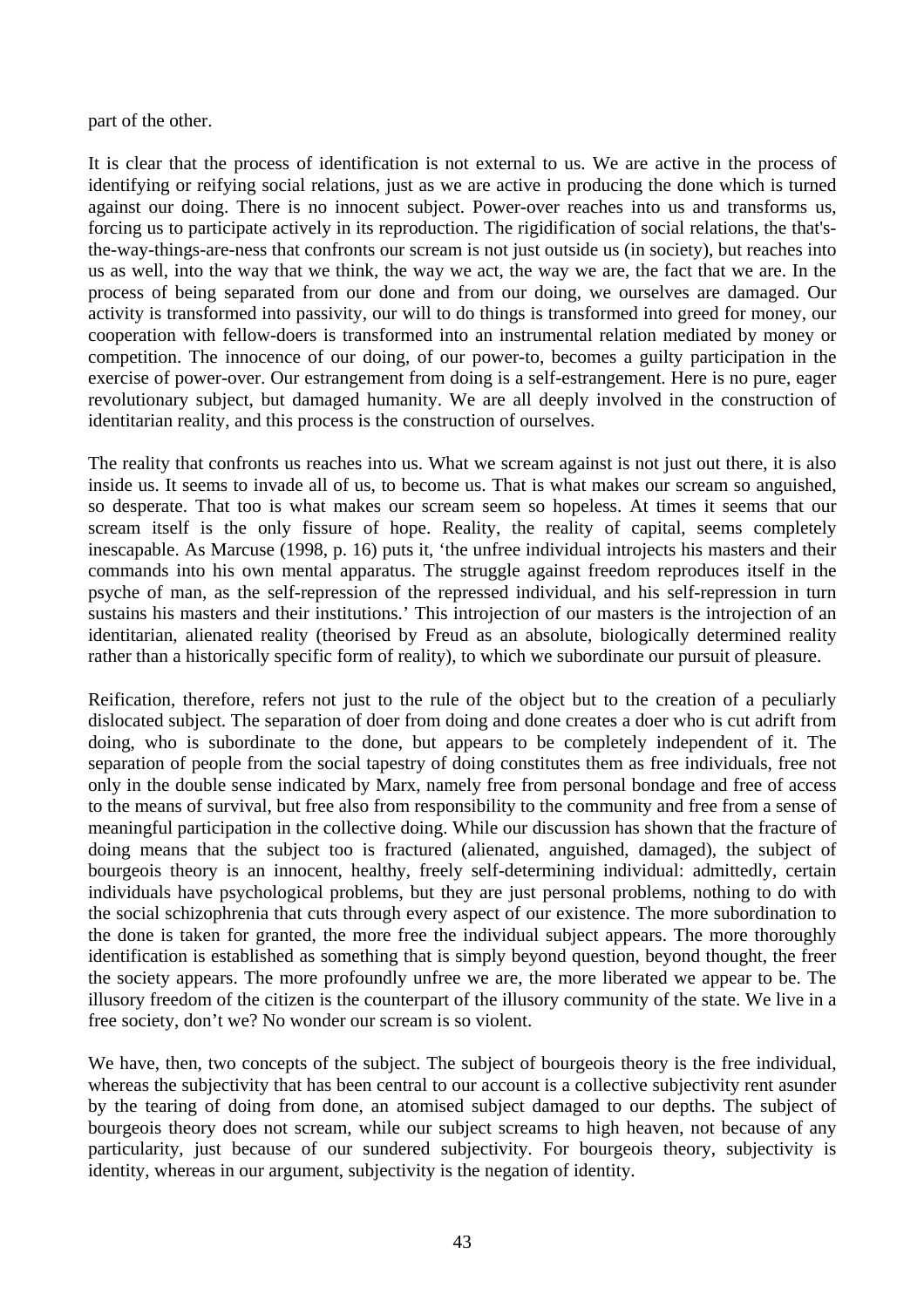There is no doubt that the first concept, that of the innocent, wholesome, subject, has often been transferred by some currents in Marxist theory to the notion of the working class. Soviet images of the heroic working class come to mind, but the image of the heroic revolutionary goes far beyond the Soviet experience. It is in this context that it becomes possible to understand the concern of some theorists (structuralists, post-structuralists, post-modernists) to attack the notion of the subject. Much of what is seen as an attack on subjectivity is simply an attack on identity, on the bourgeois identification of subjectivity with identity. Thus, for example, when Foucault speaks of (and analyses in detail) the 'immense work to which the West has set generations to produce … the subjection of men; I mean their constitution as 'subjects' in both senses of the word' (1976, p. 81), then this is surely correct in relation to the constitution of the 'free' subject of capitalist society, who is indeed subject in both senses of the word. To identify the bourgeois subject with subjectivity as a whole, however, is a most murderous throwing of the baby out with the bathwater. To confound subjectivity with identity and criticise subjectivity in an attempt to attack identity leads only to a total impasse, since subjectivity, as movement, as negation of is-ness, is the only possible basis for going beyond identity, and therefore beyond the bourgeois subject.

### IX

The fetish is a real illusion. Marx, as we saw, insists that in a commodity producing society, 'the relations connecting the labour of one individual with that of the rest appear, not as direct social relations between individuals at work, but as what they really are, material relations between persons and social relations between things.' (1965, p. 73) The fetishised categories of thought express a really fetishised reality. If we see theory as a moment of practice, thinking as a moment of doing, then there is a continuity between the fetishisation of thought and the fetishisation of practice. Fetishisation (and hence alienation, reification, identification and so on) refer not just to processes of thinking but to the material separation of done from doing of which those conceptual processes are part. It follows that fetishisation cannot be overcome in thought alone: the overcoming of fetishisation means the overcoming of the separation of doing and done.

This is important because the concept of fetishism (alienation and so on) loses its force if it is separated from the material separation of doing and done in which it is founded. Fetishisation is central to the material process by which the done is torn from the doer. If a separation is made between the material process of exploitation and the fetishisation of thought, then alienation or fetishisation becomes reduced to a tool of cultural critique, a sophisticated moan. This is indeed, as Adorno points out (1990, p. 190) to make 'critical theory idealistically acceptable to the reigning consciousness and to the collective unconscious'. It is to reproduce in the concept of fetishisation itself precisely that separation of 'economic' and 'cultural' which the concept of fetishism criticises.

The violence of identification, then, is by no means merely conceptual. The scientific method of identitarian thought is the exercise of power-over. Power is exercised over people through their effective identification. Thus, capitalist production is based on identification: this is mine. Law too is based on identity: the person subjected to legal process is identified, separated off from all those others who might be considered as co-responsible in some way. The identification is expressed very physically: in the handcuffs that identify the person as accused of a crime, in the treatment of the person as an identified individual, in the physical enclosure in a prison or a cell, possibly in execution, that supreme act of identification which says 'you are and have been, and shall not become'. Is-ness, identity, the denial of becoming, is death.

Identification, definition, classification is a physical as well as a mental process. The Jews who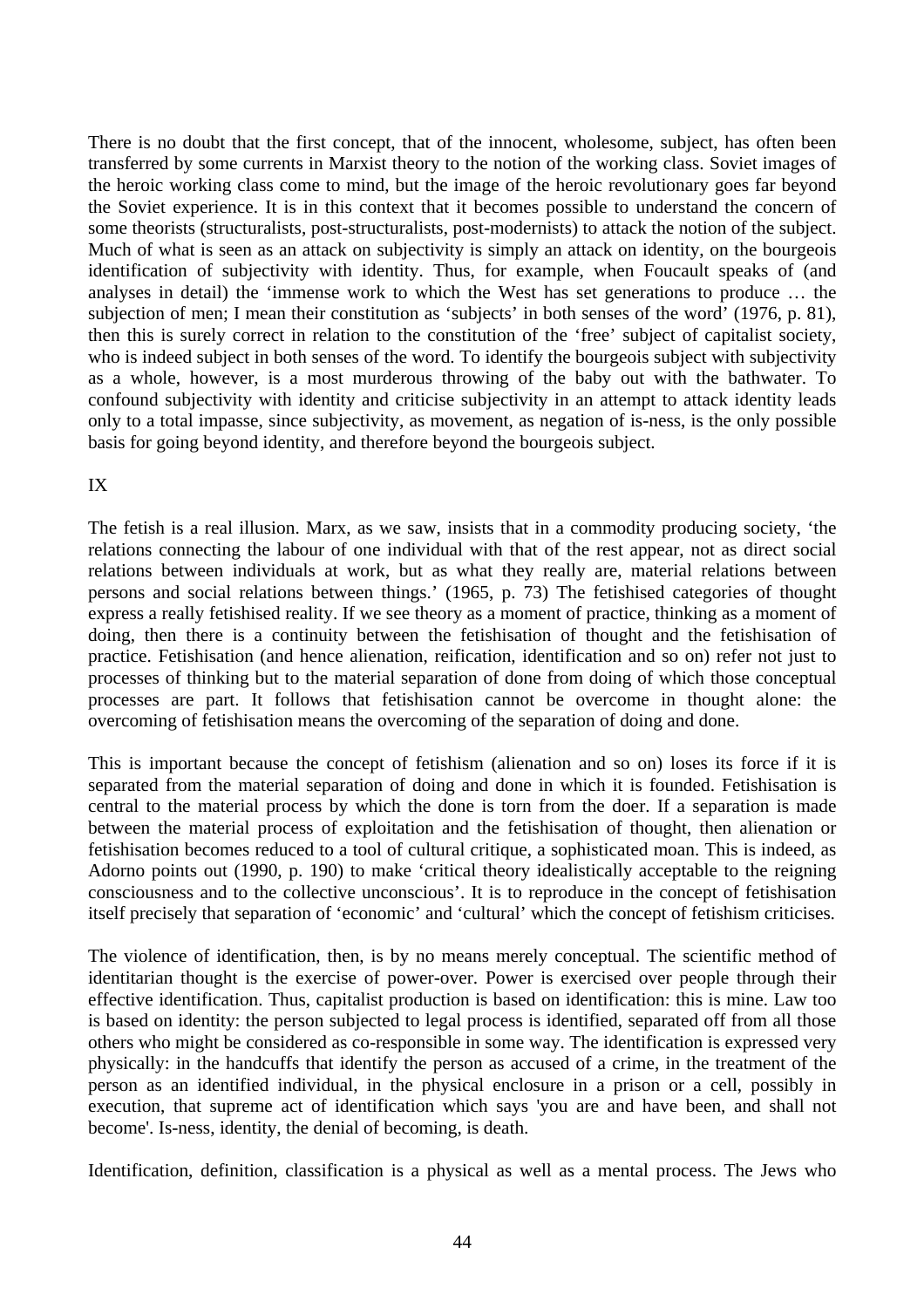were identified, classified and numbered in the concentration camps were the objects of more than a mental exercise. Identification, definition, classification is the basis of the physical, spatial and temporal organisation of armies, hospitals, schools and other institutions, the core of what Foucault refers to as discipline, the micro-physics of power, the political economy of detail. Bureaucratic power is based on the same process of identification and classification, as indeed is the whole operation of the state. The state identifies people, defines them, classifies them. A state is inconceivable without the definition of citizens and the simultaneous exclusion of non-citizens: 856,000 Mexicans were detained on the frontier with the United States in the last six months. That is identification, definition, classification on a grand scale.

# X

The argument of this chapter has taken us forward in our understanding of power, but we are left with a depressing dilemma.

It should be clear now that power can not be taken, for the simple reason that power is not possessed by any particular person or institution. Power lies rather in the fragmentation of social relations. This is a material fragmentation which has its core in the constantly repeated separation of the done from the doing, which involves the real mediation of social relations through things, the real transformation of relations between people into relations between things. Our practical intercourse is fragmented and, with it and as part of it, our patterns of thought, the way we think and talk about social relations. In thought and in practice, the warm inter-weaving of doing, the loves and hates and longings which constitute us, become shattered into so many identities, so many cold atoms of existence, standing each one on its own. Power-over, that which makes our scream echo hollowly, that which makes radical change difficult even to conceive, lies in this shattering, in identification.

The state, then, is not the locus of power that it appears to be. It is just one element in the shattering of social relations. The state, or rather the states, define us as 'citizens', and 'non-citizens', giving us national identities in what is one of the most directly murderous aspects of the process of identification. How many millions of people were killed in the twentieth century for no other reason than that they were defined as being nationals of a particular state? How many millions of people did the killing for the same reason? How many times has the scream against oppression been diverted into the assertion of national identity in national liberation movements which have done little more than reproduce the oppression against which the scream was directed? The state is exactly what the word suggests, a bulwark against change, against the flow of doing, the embodiment of identity.

The understanding of power as the fragmentation of social relations takes us back again to Foucault's attack on the binary concept of power and his insistence that power must be understood in terms of a multiplicity of forces. It should now be clear that the dichotomy between a binary and a multiple view of power is a false one. The multiplicity of power relations derives precisely from the binary antagonism between doing and done. To reduce this complexity to a simple binary antagonism between capitalist class and proletariat, as has often been done, leads to both theoretical and political problems. Similarly, to focus on the multiplicity and forget the underlying unity of power relations leads to a loss of political perspective: emancipation becomes impossible to conceive, as Foucault is at pains to point out. Moreover to focus on a multiplicity of identities without asking as to the process of identification which gives rise to those identities is inevitably to reproduce those identities, that is, to participate actively in the process of identification. It is essential, then, to insist on the unity-in-separation, separation-in-unity of the binary and the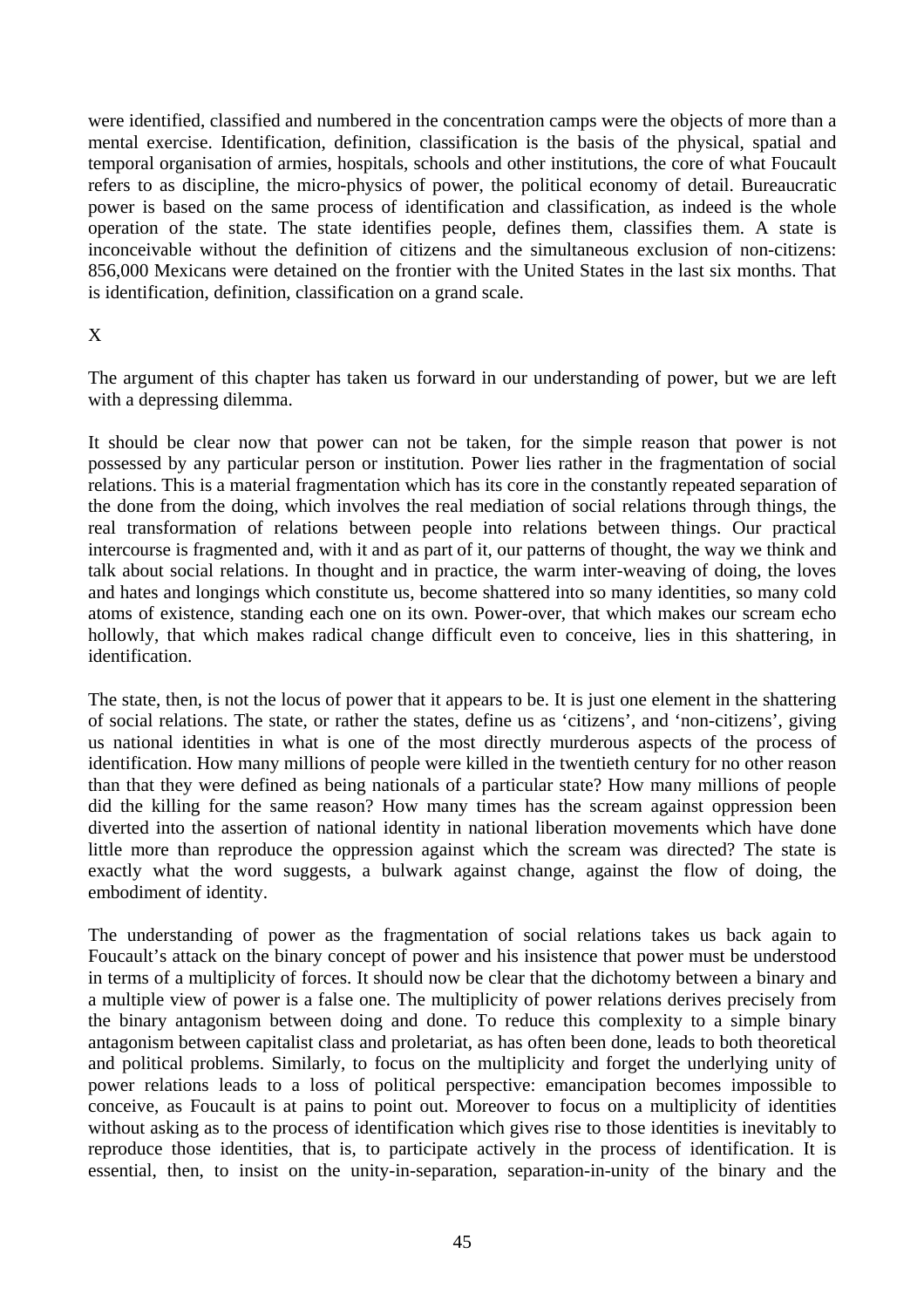multiple.

We are left with a dilemma. The power of capital is all-penetrating. It shapes the way in which we perceive the world, our sexuality, our very constitution as individual subjects, our ability to say 'I'. There seems to be no way out. 'Absolute reification … is now preparing to absorb the mind entirely', as Adorno (1967, p. 34) puts it. And absolute reification is absolute death. Identity negates possibility, denies openness to other life. Identity kills, both metaphorically and very, very literally. Over all our reflections on identity stands the terrible warning of Adorno: 'Auschwitz confirmed the philosopheme of pure identity as death.' (1990, p. 362).

The more we think about power in capitalist society, the more anguished our scream becomes. But the more anguished it becomes, the more desperate, the more helpless. The penetration of powerover into the core of those who are subject to that power-over is the central problem that any revolutionary theory has to deal with. The reaching of the separation of doing and done into the doer herself is both the reason why revolution is desperately urgent and the reason why it is increasingly difficult to conceive. The maiming of the subject through the penetration of powerover into the depths of her existence stirs both indignation and resignation: how can we live in a society based on dehumanisation? But how can we possibly change a society in which people are so dehumanised? This is the dilemma of the urgent impossibility of revolution.

There are three possible ways out of the dilemma.

The first is to give up hope. Instead of thinking that it might be possible to create a society free of exploitation, free of war, free of violence, an emancipated society based on mutual recognition, this approach accepts that the world cannot be changed radically and focuses instead on living as well as can be and making whatever small changes may be possible. Alienation is recognised, perhaps, but regarded as being permanent. The concepts of revolution and emancipation are abandoned and replaced with the idea of 'micro-politics'. The multiplicity of power comes to be seen as the underpinning of a multiplicity of struggles focussed on particular issues or particular identities: struggles which aim at a rearrangement but not an overcoming of power relations.

Disillusionment is associated most commonly with post-modern theory and politics, but it spreads much farther than that. In other cases, the notion of revolution may be retained as a point of reference, but left-wing discourse becomes more melancholic, more and more focussed on denouncing the horrors of capitalism and more and more removed from considering the possibility of a solution. Left-wing intellectuals adopt the position of Cassandra, prophesying the doom that is to come, but with little hope of being heard.

The melancholic Cassandras and the post-modernists may, of course, be quite right. Perhaps there is no hope, perhaps there is no possibility of creating a society that is not based on exploitation and dehumanisation. It may well be that when humanity finally destroys itself in a nuclear blast or otherwise, the last post-modernist will be able to say with glee to the last hopeful Marxist, 'you see, I told you so, now you can see that my approach was scientifically correct'. It may well be so, but it does not help us very much. The scream with which we started announced an obstinate refusal to give up hope, a refusal to accept that the miseries and inhumanities of capitalism are inevitable. From the perspective of the scream, then, giving up hope is simply not an option.

The second possible option is to forget the subtleties and focus exclusively on the binary nature of the antagonism between proletariat and capitalist class. Power, then, is quite simply a matter of 'who-whom', as Lenin put it.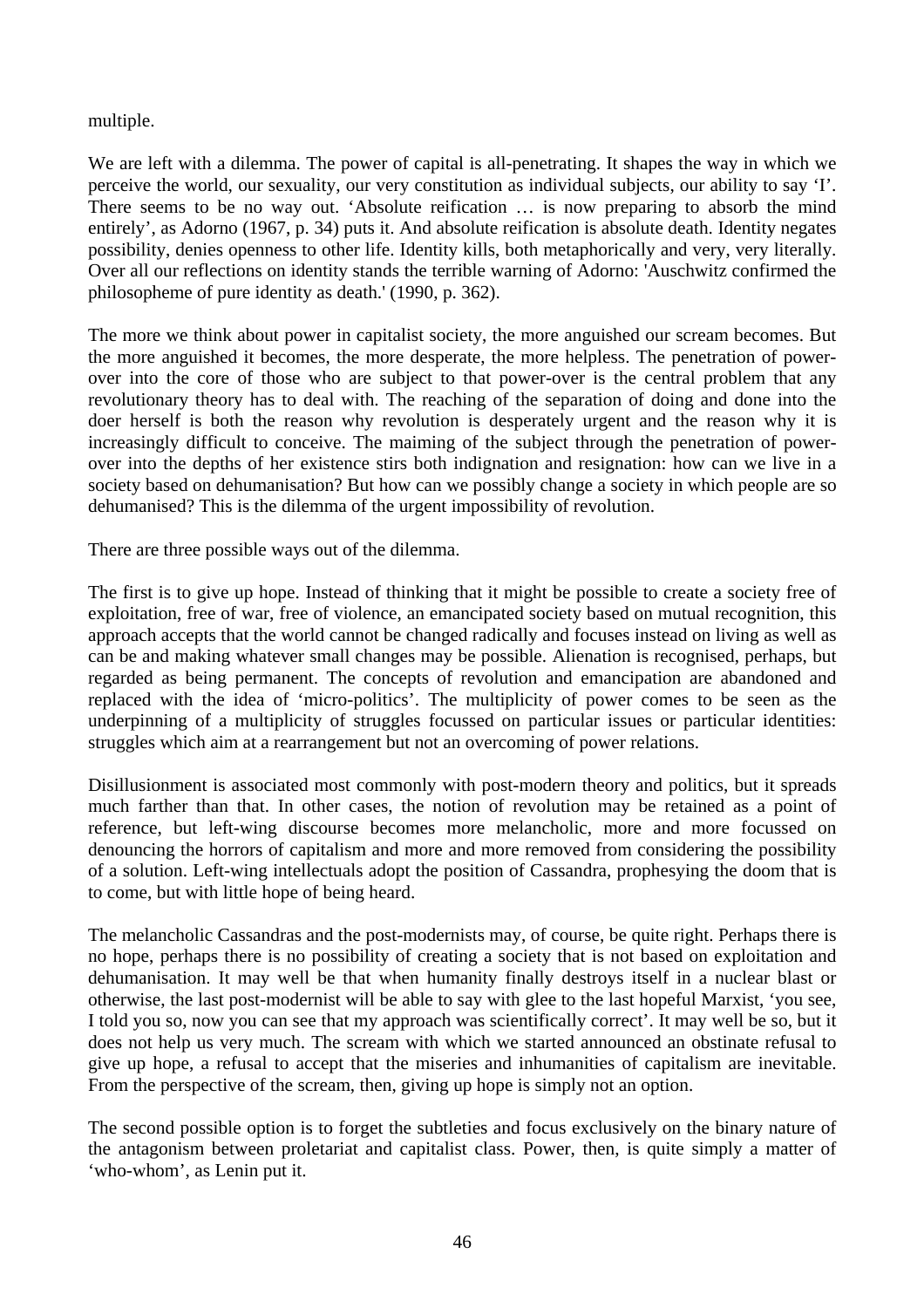In the mainstream Marxist tradition, fetishism has always been a rather suspect category, a mark of heterodoxy. It has always arisen as a critique of the 'scientificity' which defined Marxist orthodoxy, and which was upheld by the Communist Parties during the first two thirds of the twentieth century and continues to dominate much of Marxist discussion today. Especially during the reign of the Communist Parties, emphasis on the question of fetishism always had something of the character of 'anti-Marxist Marxism', with all the dangers of political or physical exclusion that that implied. Lukács's book caused him serious political problems within the Communist Party. The tensions that exist already in his work between the consistency of his criticism and his loyalty to the Party led him in practice to give priority to the Party and to denounce his own work. Other authors who suffered even more seriously for their attempt to return to Marx's concern with fetishism and form were I.I. Rubin and Evgeny Pashukanis, both of them working in Russia just after the revolution. Rubin, in his Essays on Marx's Theory of Value, first published in 1924, insisted on the centrality of commodity fetishism and the concept of form for Marx's critique of political economy. One of the implications of this insistence on the question of form was to underline the specifically capitalist character of value relations, and as a result Rubin disappeared during the purges of the 1930s. A similar fate was shared by Pashukanis who, in his General Theory of Law and Marxism, argued that Marx's critique of political economy should be extended to the critique of law and the state, that law and the state should be understood as fetishised forms of social relations in the same way as value, capital and the other categories of political economy. This meant that law and the state, like value, were specifically capitalist forms of social relations. At a time when the Soviet state was consolidating itself, this argument did not find favour with the Party authorities.

Orthodox Marxism has generally preferred a simpler picture of power, in which the taking of state power has been central to the concept of revolutionary change. In a later chapter we shall examine in more detail this tradition and some of the problems associated with it.

The third possible approach to solving the dilemma of the urgent impossibility of revolution is to accept that there can be absolutely no certainty of a happy ending, but nevertheless to look for hope in the nature of capitalist power itself. Ubiquitous power implies ubiquitous resistance. Ubiquitous yes implies ubiquitous no. Power-over, we have seen, is the negation of power-to, the denial of the social flow of doing. Power-to exists in the form of its negation, power-over. The social flow of doing exists in the form of its negation, individual performance. Doing exists in the form of labour, community in the form of a mass of individuals, non-identity in the form of identity, human relations in the form of relations between things, lived time in the form of clock time, the subjunctive in the form of the indicative, humanity in the form of inhumanity. All of those different expressions of human emancipation, all those images of a society based on the mutual recognition of human dignity, all exist only in the form of their negation. But they exist. It is to the force of that which exists in the form of being denied that we must look for hope. That is the stuff of dialectical thought: dialectics is the 'consistent sense of non-identity', the sense of the explosive force of that which is denied.

What is the status, then, of all of these categories that exist only in the form of being denied? Certainly they are not recognised by mainstream social science: for mainstream social science, there is absolutely no room for that which exists in the form of being denied. Are they then a mere chimera, mere fancies of discontented intellectuals, a romantic harking back to a mythical golden age? No, they are none of those. They are hopes, aspirations, prefigurations of a human society. But for these hopes to have force, we must understand them also as substratum, as that without which their denial could not exist, as that upon which their negating forms depend.